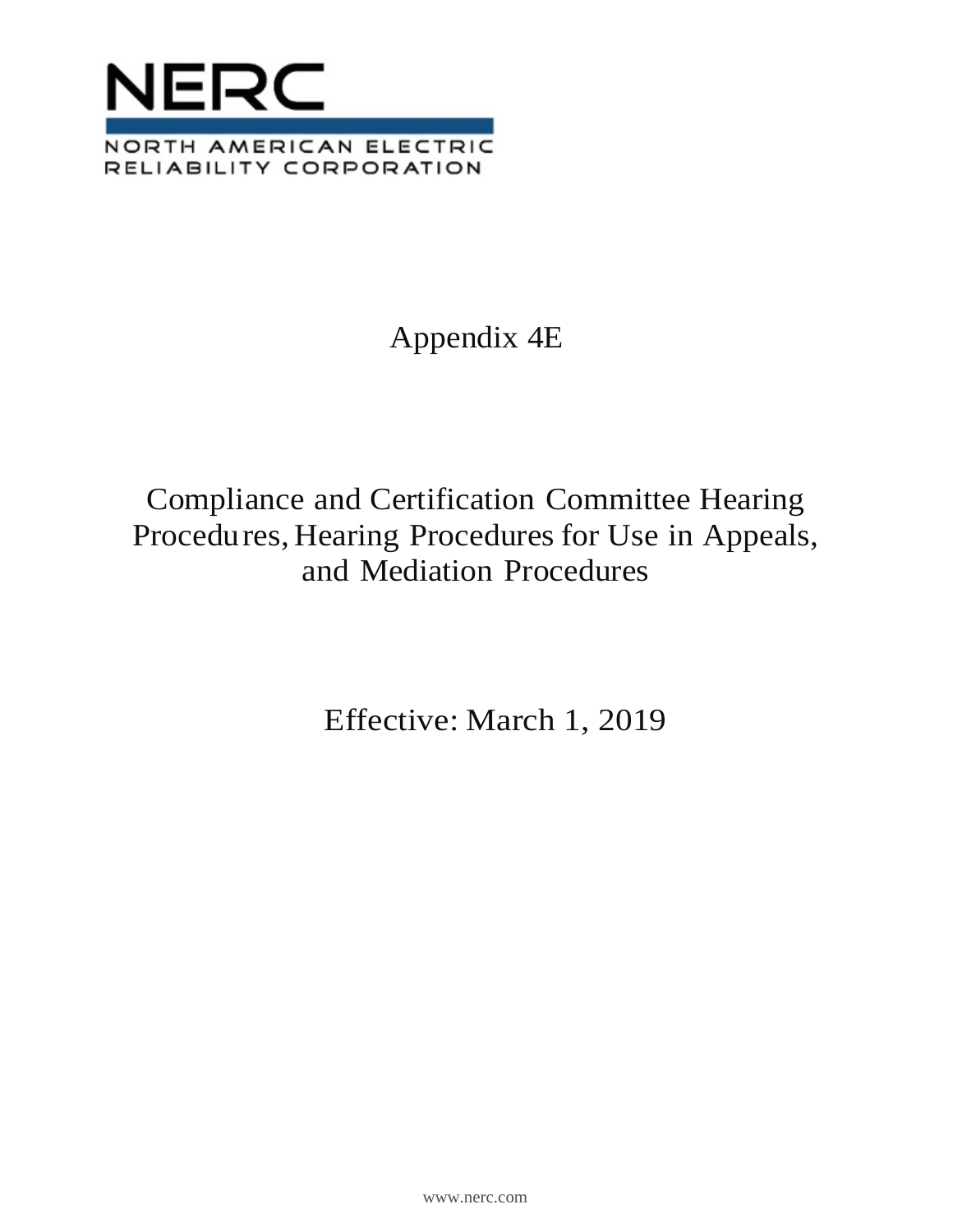

# **NERC Compliance and Certification Committee Mediation Procedures**

CCC Monitoring Program – CCCPP-006-2 Effective: March 1, 2019, Version 2.0





**3353 Peachtree Road NE NERC | Compliance and Certification Committee Mediation Procedures CCCPP-006-2 | March 1, 2019, Version 2.0** 404-446-2560 | www.nerc.com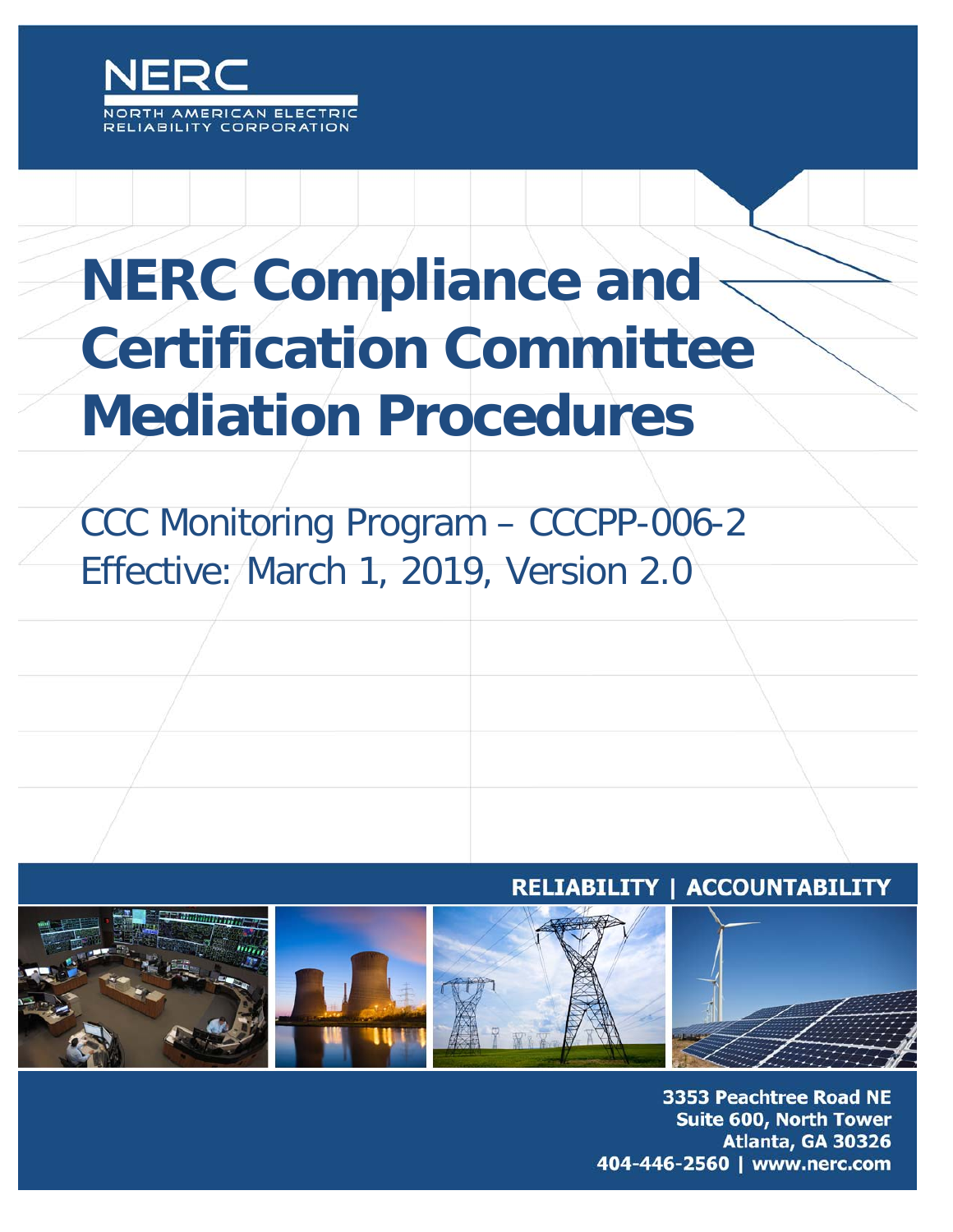## **TABLE OF CONTENTS**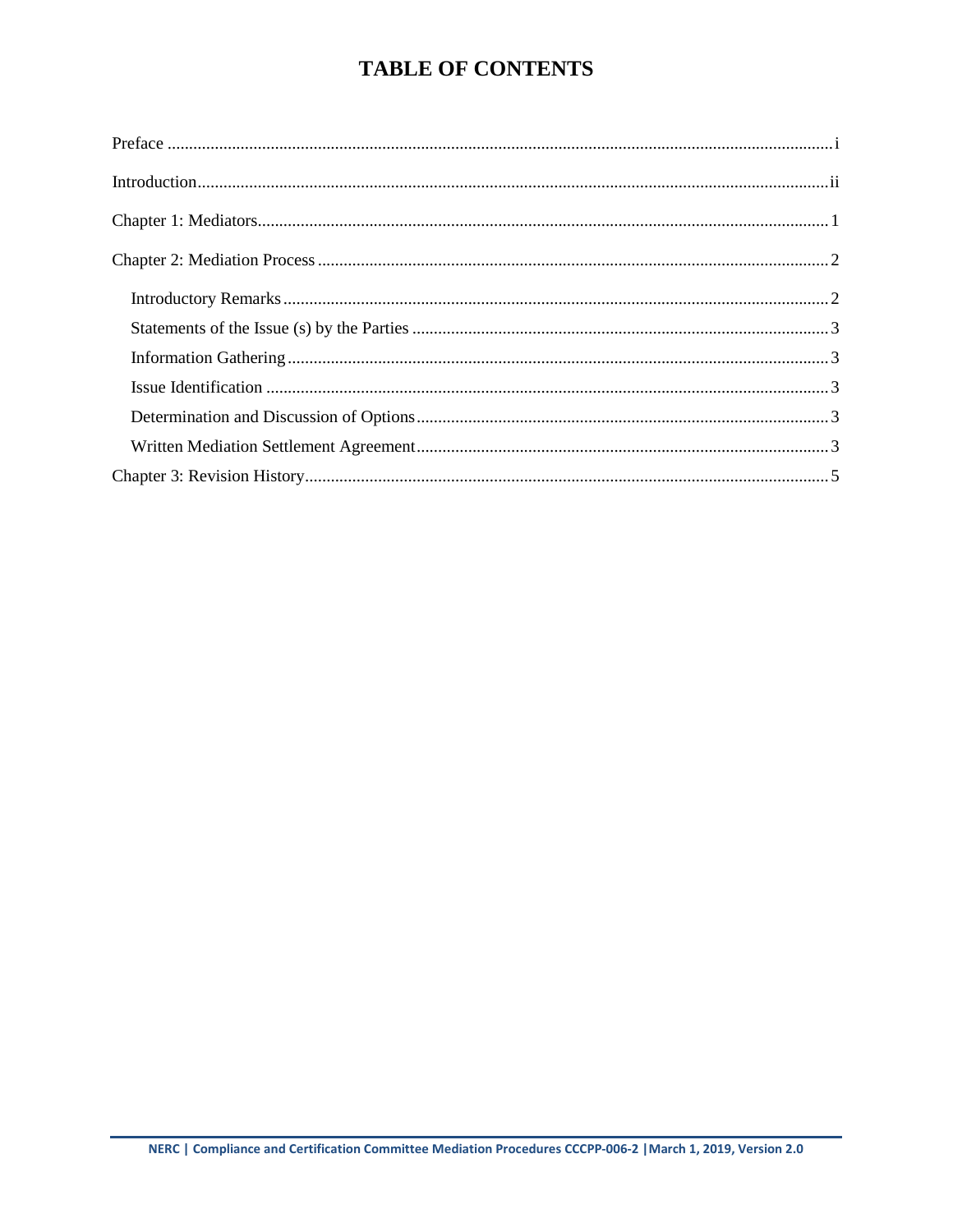## <span id="page-3-0"></span>**Preface**

The vision for the Electric Reliability Organization (ERO) Enterprise, which is comprised of the North American Electric Reliability Corporation (NERC) and the seven Regional Entities, is a highly reliable and secure North American bulk power system (BPS). Our mission is to assure the effective and efficient reduction of risks to the reliability and security of the grid.

The North American BPS is divided into seven Regional Entity boundaries as shown in the map and corresponding table below. The multicolored area denotes overlap as some load-serving entities participate in one Region while associated Transmission Owners/Operators participate in another.



| <b>FRCC</b>     | <b>Florida Reliability Coordinating Council</b> |
|-----------------|-------------------------------------------------|
| <b>MRO</b>      | Midwest Reliability Organization                |
| <b>NPCC</b>     | Northeast Power Coordinating Council            |
| <b>RF</b>       | ReliabilityFirst                                |
| <b>SERC</b>     | <b>SERC Reliability Corporation</b>             |
| <b>Texas RE</b> | <b>Texas Reliability Entity</b>                 |
| <b>WECC</b>     | <b>Western Electricity Coordinating Council</b> |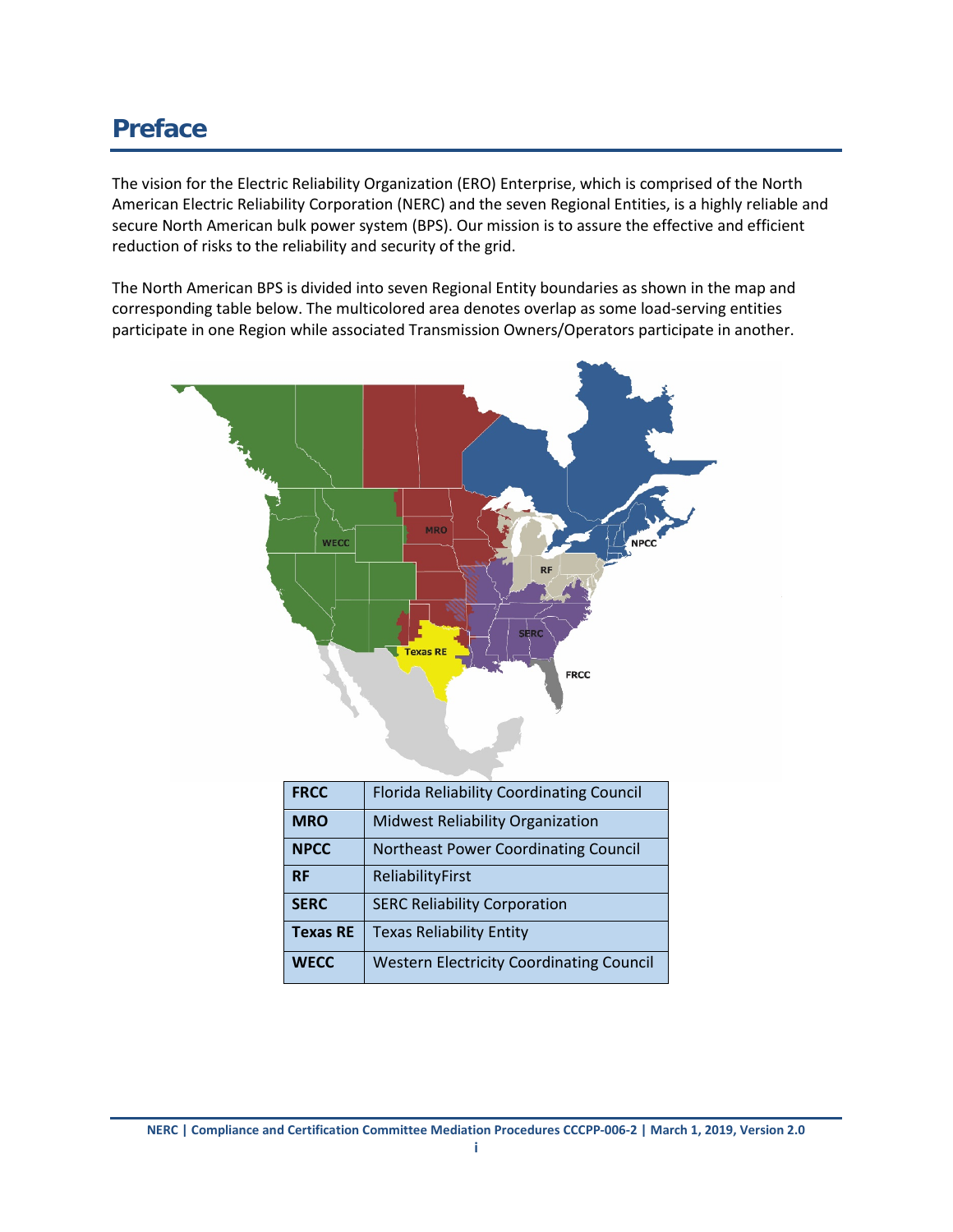## <span id="page-4-0"></span>**Introduction**

The NERC Compliance and Certification Committee (CCC) Mediation Program is designed as an informal, voluntary process in which a CCC mediation panel assists NERC and a Regional Entity (NERC and the Regional Entity individually a Party, collectively, the Parties) to understand and work through disagreements or disputes concerning NERC performance audits of a Regional Entity's Compliance Monitoring and Enforcement Program. Mediation is the intervention into a dispute or negotiation of an acceptable, impartial, and neutral third party panel that has no decision-making authority. The objective of the neutral third-party is to assist the Parties in voluntarily reaching an acceptable resolution of the issues in dispute. The mediation process is voluntary and does not eliminate other dispute resolution options. Also, the mediation process is confidential, whether or not it results in settlement.

This alternative dispute resolution mechanism is intended to be a more collaborative, less adversarial method to attain a mutually agreeable resolution to the dispute, consistent with the NERC Rules of Procedure and without formal hearing proceedings.

The Parties in mediation are not obligated to reach agreement. If they do not reach a consensus, either Party may elect to proceed with other more "traditional" methods of resolving the dispute. In those instances where consensus is reached and memorialized in a written Mediation Settlement Agreement, the agreements of the Parties as expressed therein will be binding and enforceable.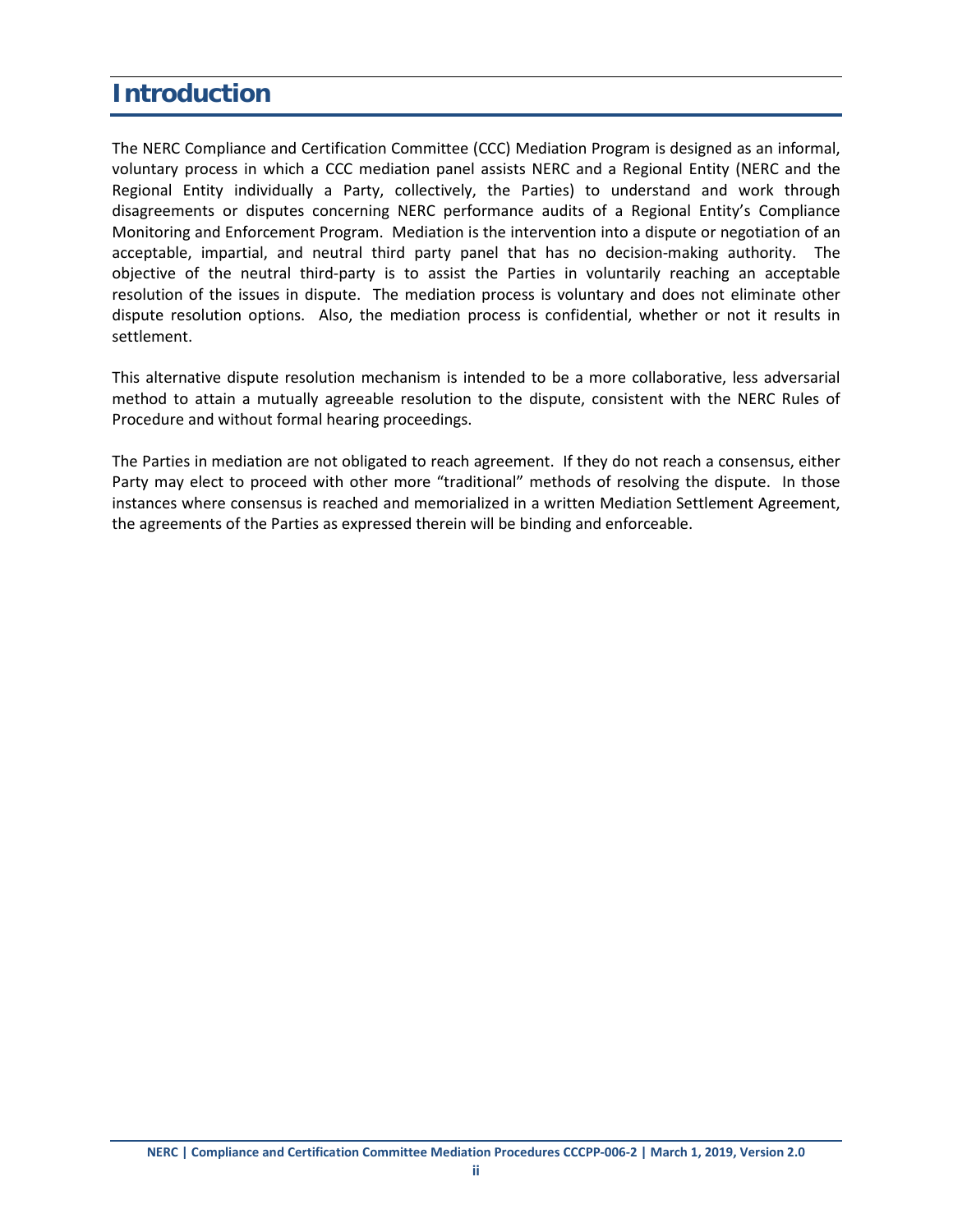## <span id="page-5-0"></span>**Chapter 1: Mediators**

The program follows a model of team mediation, having three mediators facilitate the mediation, in order to ensure a broad spectrum of perspectives and approaches to problem solving.

Once NERC and a Regional Entity have decided to pursue a resolution of their dispute through mediation, each Party will provide the chair of the CCC with introductory information (*i.e*., brief statements of the nature and history of the dispute, participants' names, and contact information). Each Party must be represented by participants who will have the authority to enter into an agreement to resolve the matter in dispute, if the Parties are able to reach an agreement. The chair then provides the introductory information to three impartial and independent third party neutral members of the CCC to whom the chair assigns to serve as mediators and who are acceptable to both Parties. Subject to the consent of both Parties, the chair may appoint in addition to the CCC members a disinterested professional mediator who is acceptable to both Parties, with the cost of the professional mediator shared equally between the Parties. The mediators may choose, but are not required, to select one of their number as the Lead Mediator to coordinate the process and serve as their primary contact with the Parties; if a professional mediator is appointed by the chair, then that person will serve as the Lead Mediator. After reviewing the information provided by the Parties, the Lead Mediator, if any, or the mediators will communicate with the Parties to arrange an agreeable time and location for the mediation to be held.

Mediation is an informal process and is only successful when a mutually agreeable resolution occurs; however there is no single correct procedure required for mediators to follow. In any specific matter, one or more mediators may elect to discuss individual issues and concerns with one or more of the Parties prior to the session, or one or more mediators may elect to wait until the mediation session to hold any discussion. Both approaches are acceptable.

The materials provided as introductory information and all communications made during or in connection with mediation will be kept confidential by the mediators and both Parties. Statements made by the Parties during mediation may not be used against them in later proceedings. The sole exception to this rule of confidentiality would be any written Mediation Settlement Agreement entered into by the Parties, as discussed below. Should the mediation be unsuccessful, no one who participated as a mediator will serve in any capacity in connection with any subsequent legal, regulatory, administrative, or grievance proceeding regarding the subject of the mediation.

Mediators will not provide legal advice or counsel. Mediators also may not be called to testify in any legal, regulatory, administrative, or grievance proceedings concerning the mediation or its subject, nor may they be requested to provide documentation, records, *etc*., concerning the mediation.

Once the mediation process begins, Parties may discuss their interests and concerns with the mediators (and particularly with the Lead Mediator, if any) at any time.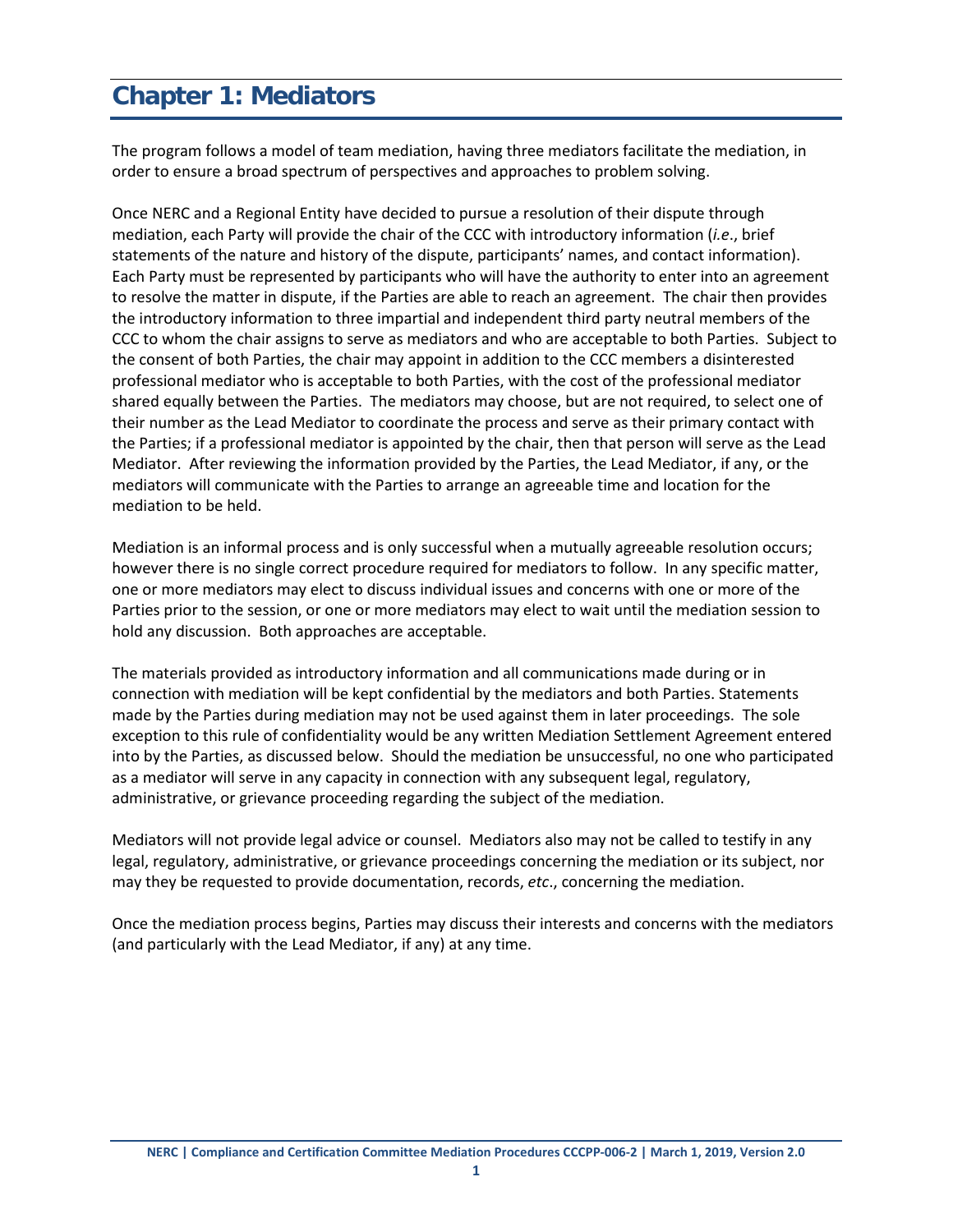## <span id="page-6-0"></span>**Chapter 2: Mediation Process**

Mediators will focus on helping the Parties clearly identify their basic concerns and issues, and use this information to develop a mutually agreeable resolution. To succeed, this approach must encourage and require open communication, cooperation, and participation.

Although no single process needs to apply to all mediations, generally a successful mediation will involve six elements:

- Introductory remarks;
- Statements of the issue(s) by the Parties;
- Information gathering;
- Issue identification;
- Determination and discussion of options; and
- A written Mediation Settlement Agreement.

Once the mediation process begins, Parties may discuss their interests and concerns with the mediators (and particularly with the Lead Mediator, if any) at any time.

In some cases, the Parties and mediators may agree that the mediation will adjourn and reconvene at a later agreed upon time and place. All participants should give the mediation every chance to resolve the dispute. Because mediation is a voluntary process, at any time, any participant may comment on any aspect of the process or propose changes. Also at any time, either Party or the mediators have the authority to terminate the mediation for any reason. If the mediation terminates without a written Mediation Settlement Agreement, either Party is free to pursue all other available legal, regulatory, administrative or grievance procedures.

### <span id="page-6-1"></span>**Introductory Remarks**

Early in the mediation, at a time when all participants are present, the mediators will introduce themselves and ask the participants to do likewise. Some mediators may make comments about what they see as the nature of the dispute and seek to confirm or clarify some of the factual data from the introductory information.

The mediators or Lead Mediator may describe ground rules intended to help the mediation move smoothly. Ground rules may include such things as turning off beepers and cell phones, appropriate conduct, mutual respect, note taking, and any other special instructions concerning the mediation. The mediators shall remind the Parties that the mediation process is confidential, whether or not it results in settlement.

From time to time during the mediation, the mediators may ask each Party's participants to meet separately from the other Party, or to "caucus," in order to discuss aspects of the dispute and possible resolution among themselves or with some or all of the mediators. Throughout the process, Parties should try not to interrupt each other; the mediators will give each Party the opportunity to fully share their side.

**NERC | Compliance and Certification Committee Mediation Procedures CCCPP-006-2 | March 1, 2019, Version 2.0**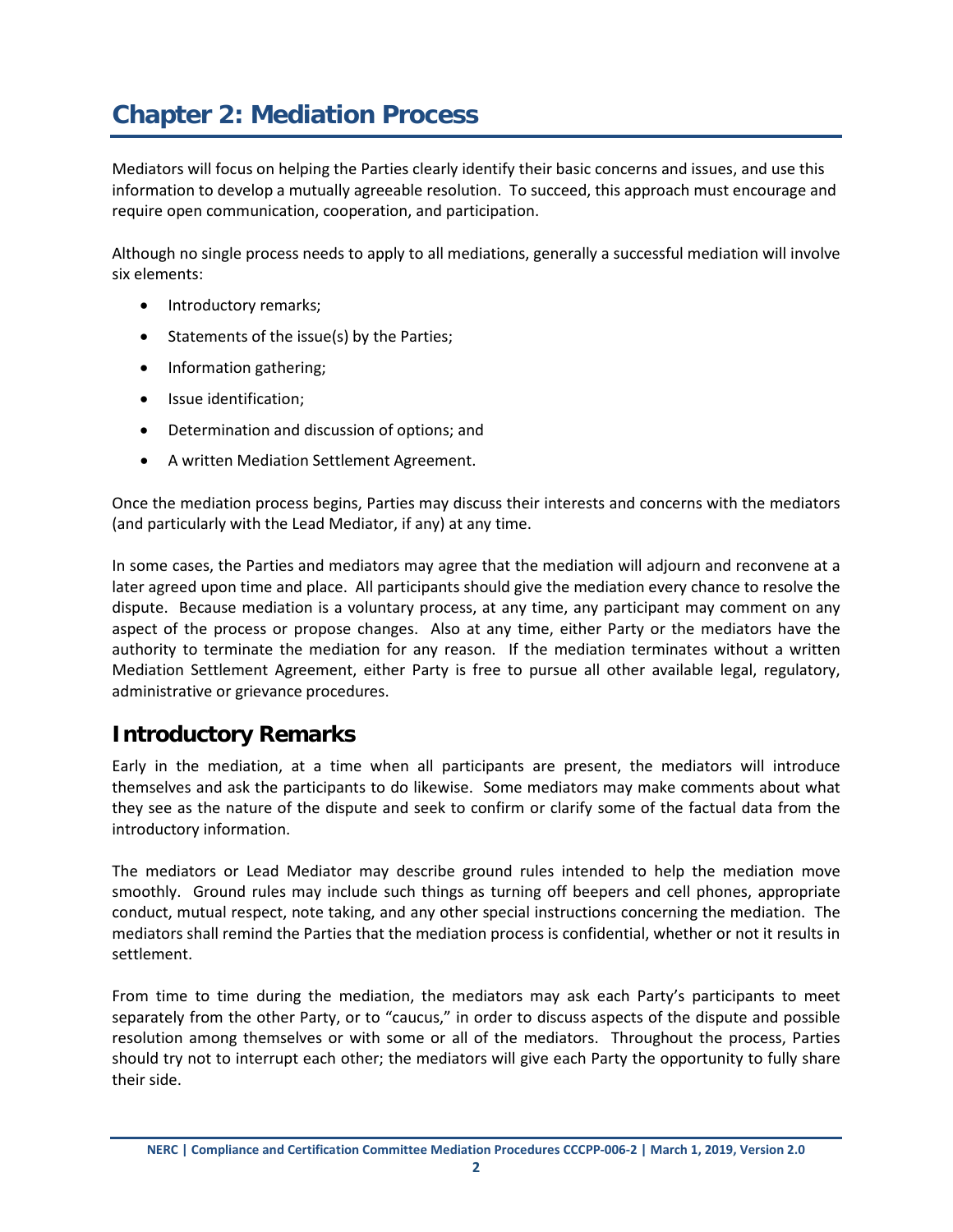## <span id="page-7-0"></span>**Statements of the Issue (s) by the Parties**

The mediators will allow each Party the opportunity to explain, without interruption, its position and perception of the dispute. This statement is not necessarily a recital of the facts, but it is to give each Party an opportunity to frame the issues and to give the mediator more information on the Party's position. If a Party's attorney(ies) make the initial statement, the mediators may also invite the Party's other participants to supplement the statement. The intent is for each Party and the mediators to better understand the other Party's position or point of view.

## <span id="page-7-1"></span>**Information Gathering**

The mediators may ask one or both Parties questions, repeat back key ideas to the Parties, and summarize their understandings. This helps the mediators and Parties build rapport and ensure common understanding. Mediators will attempt to identify common agreements on the facts and to steer the discussion increasingly towards the future rather than merely reiterating the past.

## <span id="page-7-2"></span>**Issue Identification**

The mediators will try to identify the Parties' goals and interests in order to reach agreement on the nature of the issues that must be addressed in any resolution and the relationships between those issues. For example, a particular resolution of one issue may necessarily require a certain approach to another issue, or one issue must be resolved prior to another issue being resolved or even meaningfully discussed. It is possible that at some point the Parties may conclude that one or more of their issues cannot be resolved through the mediation, but nonetheless decide to set those aside for later proceedings and move on to resolve through the mediation their other disputed issues.

## <span id="page-7-3"></span>**Determination and Discussion of Options**

Methods for developing options may include caucuses, group processes, discussion groups or subgroups, developing hypothetical plausible scenarios, or a mediator's proposal where the mediator puts a proposal on the table and the Parties take turns modifying it. If a caucus is held, discussions in the caucus are confidential and the mediators will not share those discussions with the other Party unless the Party in the caucus specifically asks them to do so.

To better explore potential solutions, the mediators may propose one or more brainstorming sessions by the Parties together or separately in caucus. This can lead to a final agreement, which diffuses the conflict and provides a new basis for future relations. The goal is to find some common ground by exploring lots of options, and to create possible solutions for the Parties to consider. Especially when meeting separately in caucus, through this process a Party may be able to entertain alternative solutions without committing to them as concessions.

## <span id="page-7-4"></span>**Written Mediation Settlement Agreement**

Mediation may be terminated at any time by either Party or by the mediators, but mediation has only successfully resolved the subject dispute when the Parties have executed a written Mediation Settlement Agreement.

As the Parties reach a sense that they may be able to agree on all or some of the issues being mediated, the Parties and mediators can begin crafting language to address resolutions of the issues comprising the dispute. This language must be satisfactory to both Parties. The elements and wording of the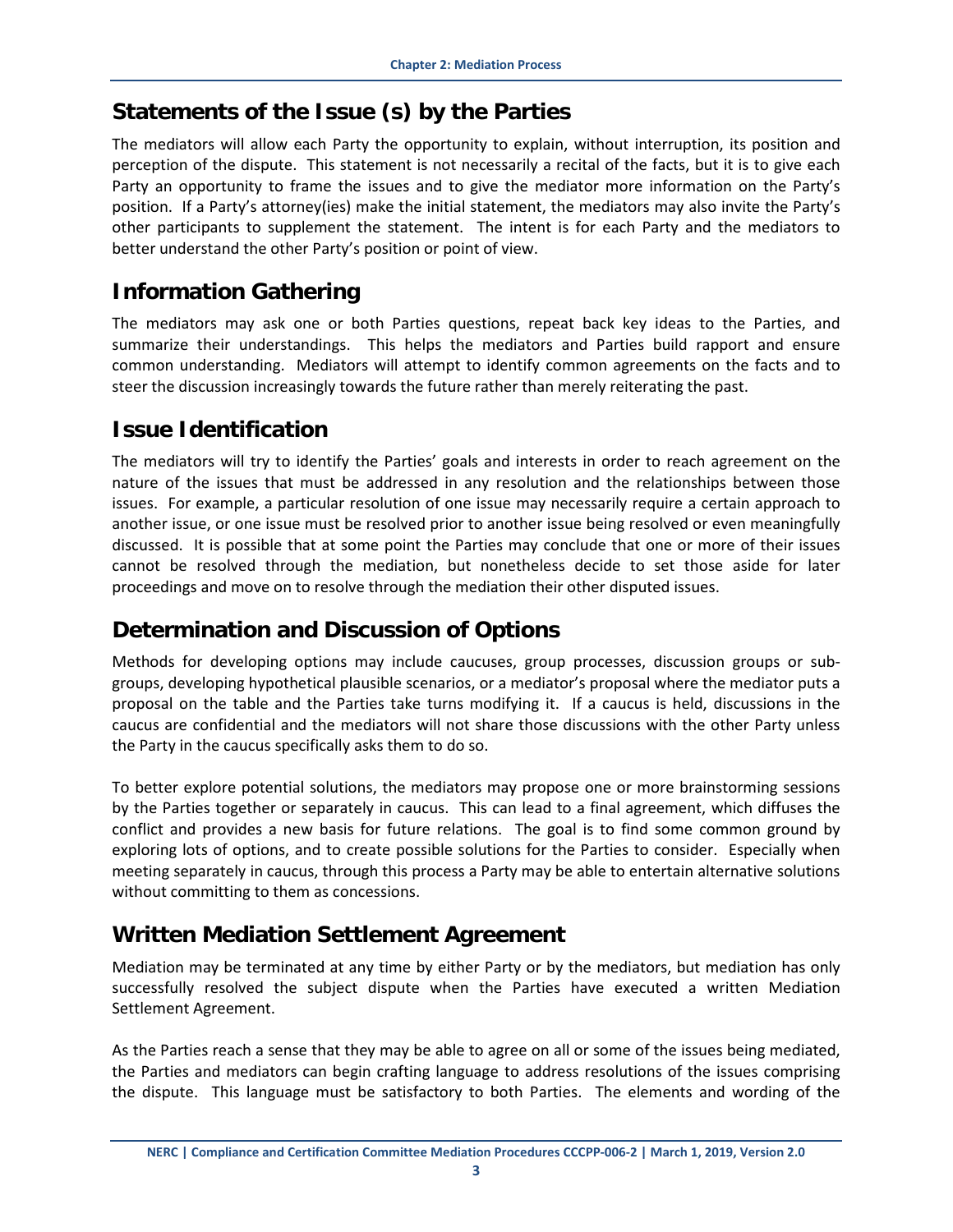agreement must be those of the Parties, and need to be specific enough that the Parties' intentions will be clear to others who may read it and to each participant at a later time.

It is important that each element of the Mediation Settlement Agreement be listed separately and be specific, measurable, achievable, realistic, and set to a timetable.

The draft Mediation Settlement Agreement probably will be reviewed and revised repeatedly by each Party and will continue to be edited, expanded, condensed, and rewritten as necessary until both Parties reach an acceptable settlement. Only after final agreement is reached on all its parts, and a final version memorialized in writing, will the Parties be asked to sign the Mediation Settlement Agreement to indicate their understanding of and agreement to the Mediation Settlement Agreement and their willingness to abide by its provisions.

The Parties' mutual execution of the Mediation Settlement Agreement resolves the dispute (or at least those aspects of the dispute addressed in the Mediation Settlement Agreement if they decided to set aside any specific issues for later proceedings). An executed Mediation Settlement Agreement is enforceable between the Parties in accordance with federal and state law.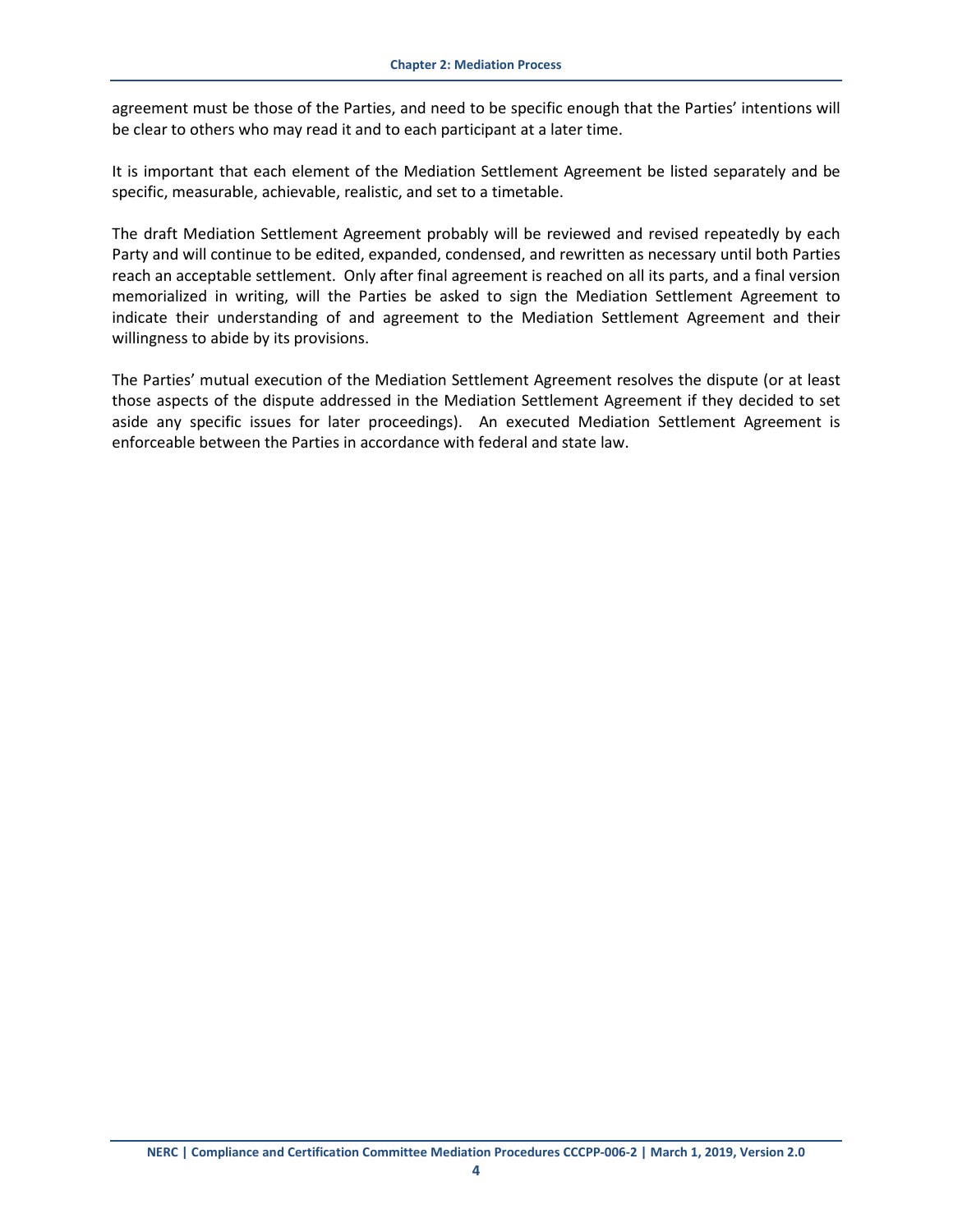## <span id="page-9-0"></span>**Chapter 3: Revision History**

| <b>Date Version</b> | <b>Number</b> | <b>Comments</b>                                           |
|---------------------|---------------|-----------------------------------------------------------|
| December 08, 2008   | 1.0           | Approved by the Compliance and Certification<br>Committee |
| May 06, 2009        | 1.0           | Approved by the Board of Trustees                         |
| November 29, 2017   | 2.0           | Approved by Compliance and Certification Committee        |
| August 16, 2018     | 2.0           | Approved by the Board of Trustees                         |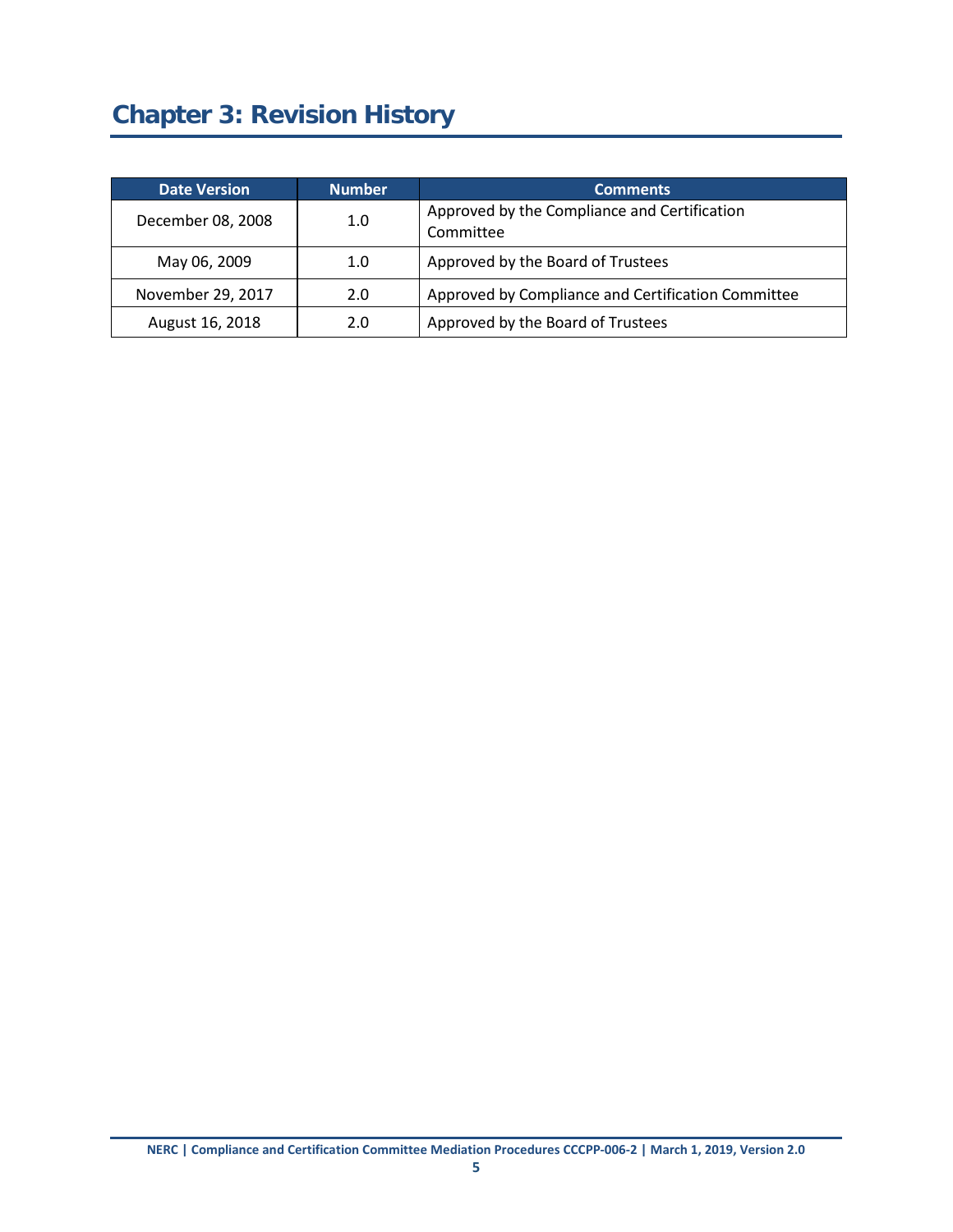

# **NERC Compliance and Certification Committee Hearing Procedures**

CCCPP-004-2

# Effective: March 1, 2019, Version 2.0

## **RELIABILITY | ACCOUNTABILITY**



3353 Peachtree Road NE **Suite 600, North Tower** Atlanta, GA 30326 404-446-2560 | www.nerc.com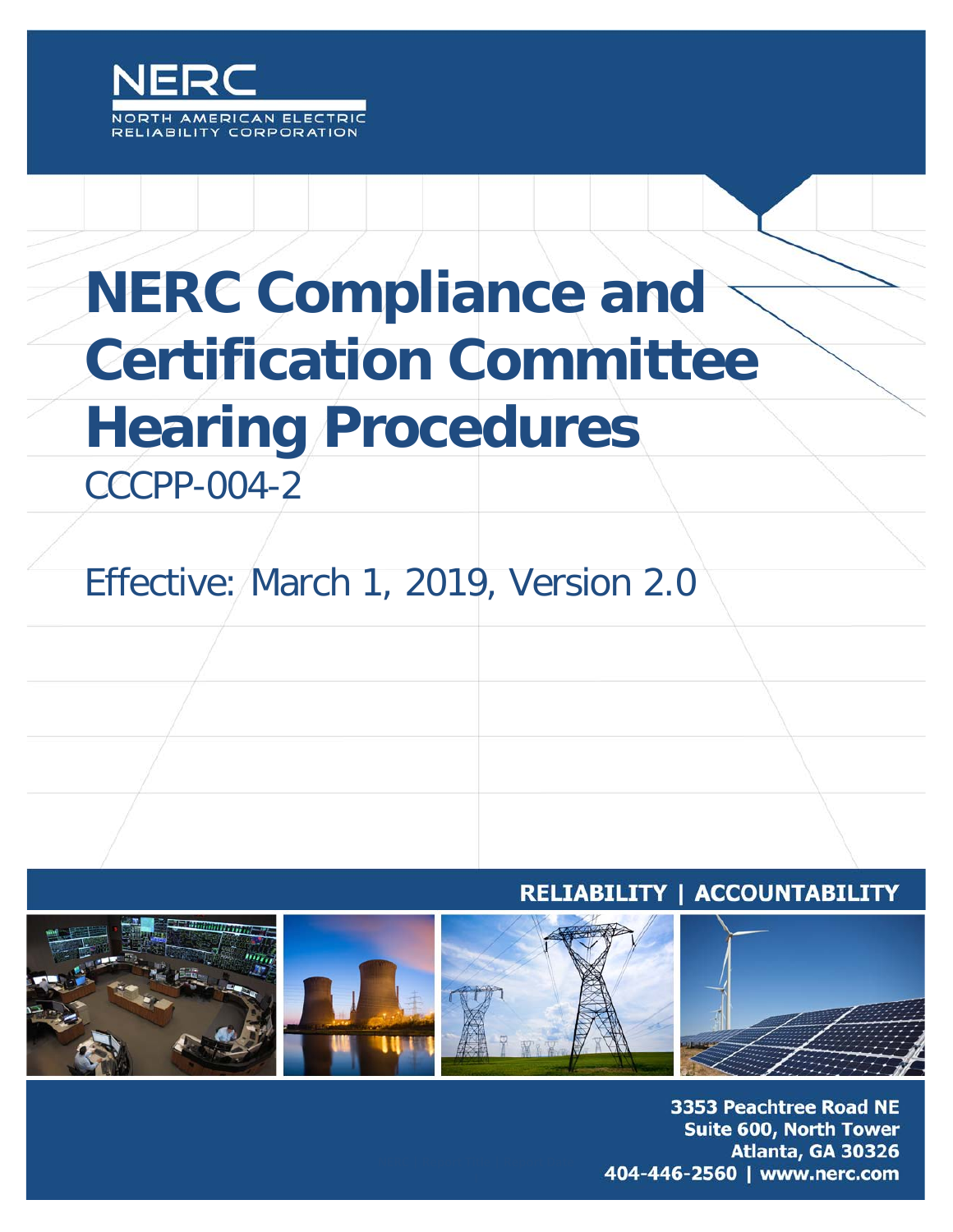## **Table of Contents**

| 1.1    |  |
|--------|--|
| 1.1.1  |  |
| 1.1.2  |  |
| 1.1.3  |  |
| 1.1.4  |  |
| 1.1.5  |  |
| 1.2    |  |
| 1.2.1  |  |
| 1.2.2  |  |
| 1.2.3  |  |
| 1.2.4  |  |
| 1.2.5  |  |
| 1.2.6  |  |
| 1.2.7  |  |
| 1.2.8  |  |
| 1.2.9  |  |
| 1.2.10 |  |
| 1.2.11 |  |
| 1.2.12 |  |
| 1.2.13 |  |
| 1.2.14 |  |
| 1.2.15 |  |
| 1.2.16 |  |
| 1.3    |  |
| 1.3.1  |  |
| 1.3.2  |  |
| 1.3.3  |  |
| 1.3.4  |  |
| 1.4    |  |
| 1.4.1  |  |
| 1.4.2  |  |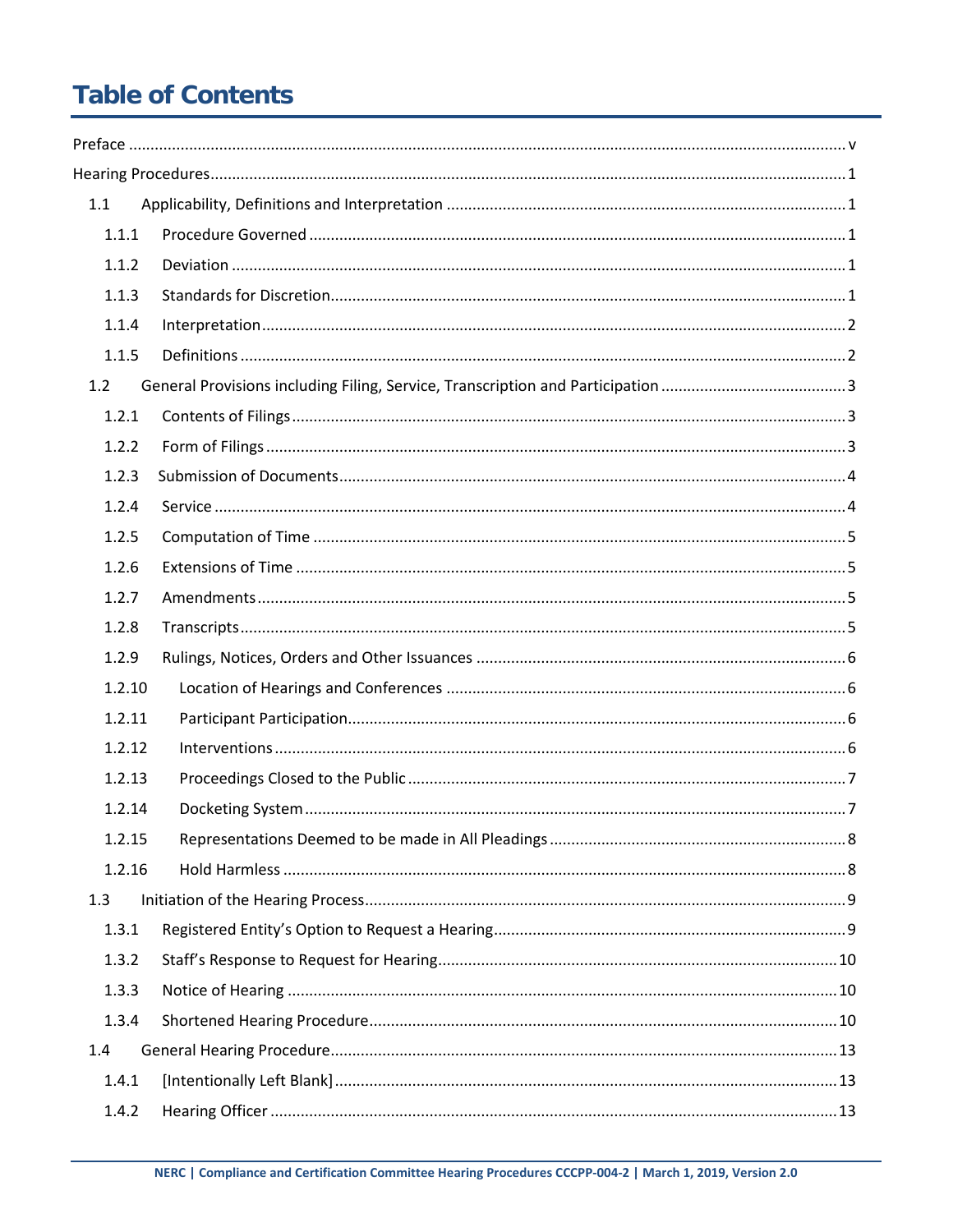| 1.4.4                                                                                    |  |  |
|------------------------------------------------------------------------------------------|--|--|
|                                                                                          |  |  |
| 1.4.5                                                                                    |  |  |
| 1.4.6                                                                                    |  |  |
| 1.4.7                                                                                    |  |  |
| 1.4.8                                                                                    |  |  |
| 1.4.9                                                                                    |  |  |
| 1.4.10                                                                                   |  |  |
| 1.5                                                                                      |  |  |
| 1.5.1                                                                                    |  |  |
| 1.5.2                                                                                    |  |  |
| 1.5.3                                                                                    |  |  |
| 1.5.4                                                                                    |  |  |
| 1.5.5                                                                                    |  |  |
| 1.5.6                                                                                    |  |  |
| 1.5.7                                                                                    |  |  |
| 1.5.8                                                                                    |  |  |
| 1.5.9                                                                                    |  |  |
| 1.5.10                                                                                   |  |  |
| 1.5.11                                                                                   |  |  |
| Certification of Questions to the NERC Board of Trustees Compliance Committee7<br>1.5.12 |  |  |
| 1.6                                                                                      |  |  |
| 1.6.1                                                                                    |  |  |
| 1.6.2                                                                                    |  |  |
| 1.6.3                                                                                    |  |  |
| 1.6.4                                                                                    |  |  |
| 1.6.5                                                                                    |  |  |
| 1.6.6                                                                                    |  |  |
| 1.6.7                                                                                    |  |  |
| 1.6.8                                                                                    |  |  |
| 1.6.9                                                                                    |  |  |
| 1.6.10                                                                                   |  |  |
| 1.6.11                                                                                   |  |  |
| 1.6.12                                                                                   |  |  |
| 1.6.13                                                                                   |  |  |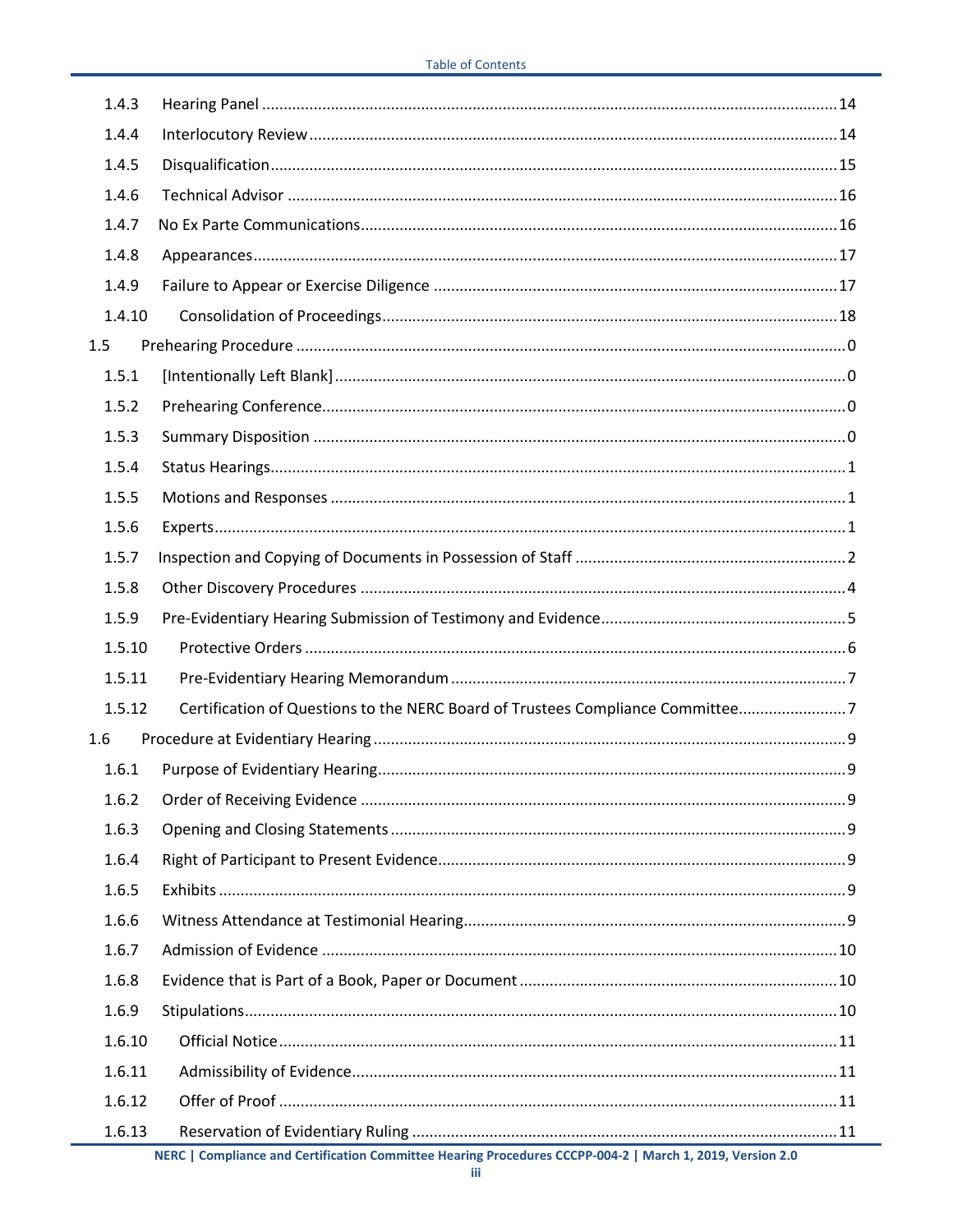| 1.6.14 |  |  |  |
|--------|--|--|--|
| 1.6.15 |  |  |  |
| 1.6.16 |  |  |  |
| 1.6.17 |  |  |  |
| 1.7    |  |  |  |
| 1.7.1  |  |  |  |
| 1.7.2  |  |  |  |
| 1.7.3  |  |  |  |
| 1.7.4  |  |  |  |
| 1.7.5  |  |  |  |
| 1.7.6  |  |  |  |
| 1.7.7  |  |  |  |
| 1.7.8  |  |  |  |
| 1.7.9  |  |  |  |
| 1.7.10 |  |  |  |
| 1.8    |  |  |  |
| 1.9    |  |  |  |
| 1.9.1  |  |  |  |
| 1.9.2  |  |  |  |

| <b>NERC Compliance and Certification Committee</b><br><b>CCCPP-004-2</b> |                               |  |                                        |
|--------------------------------------------------------------------------|-------------------------------|--|----------------------------------------|
| <b>Title: Hearing Procedures</b>                                         |                               |  |                                        |
| Version: 2.0                                                             | Revision Date: March 21, 2018 |  | <b>Effective Date: [proposed date]</b> |

#### **Revision History**

| <b>Date</b> | <b>Version Number</b> | <b>Comments</b>                   |
|-------------|-----------------------|-----------------------------------|
| 03/03/09    | 1.0                   | Approved by CCC                   |
| 05/06/09    | 1.0                   | Approved by the Board of Trustees |
| 03/21/18    | 2.0                   | Approved by CCC                   |
| 08/16/18    | 2.0                   | Approved by the Board of Trustees |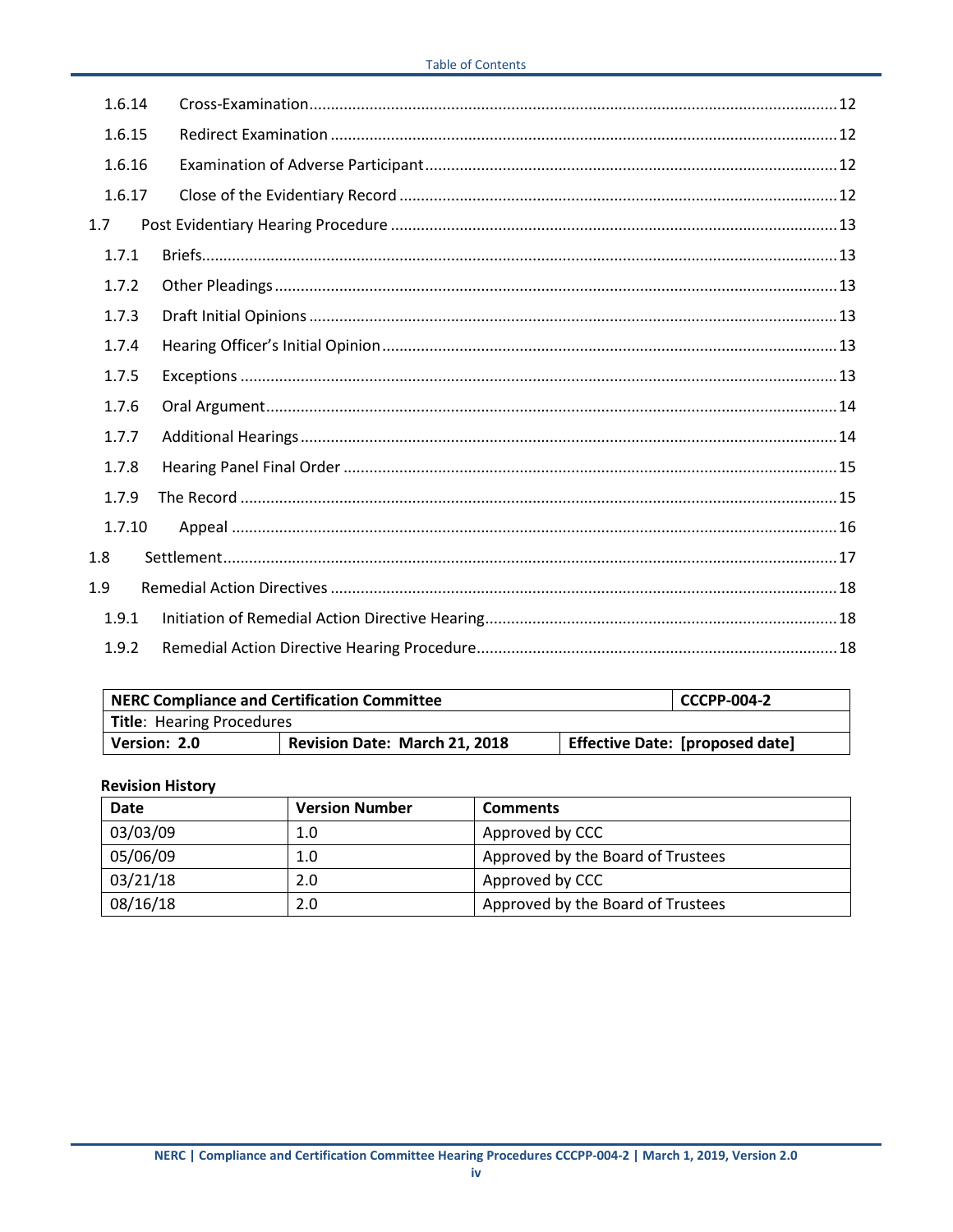## <span id="page-14-0"></span>**Preface**

The vision for the Electric Reliability Organization (ERO) Enterprise, which is comprised of the North American Electric Reliability Corporation (NERC) and the seven Regional Entities (REs), is a highly reliable and secure North American bulk power system (BPS). Our mission is to assure the effective and efficient reduction of risks to the reliability and security of the grid.

The North American BPS is divided into seven Regional Entity boundaries as shown in the map and corresponding table below. The multicolored area denotes overlap as some load-serving entities participate in one Region while associated Transmission Owners/Operators participate in another.



| <b>FRCC</b>     | <b>Florida Reliability Coordinating Council</b> |
|-----------------|-------------------------------------------------|
| <b>MRO</b>      | <b>Midwest Reliability Organization</b>         |
| <b>NPCC</b>     | Northeast Power Coordinating Council            |
| <b>RF</b>       | ReliabilityFirst                                |
| <b>SERC</b>     | <b>SERC Reliability Corporation</b>             |
| <b>Texas RE</b> | <b>Texas Reliability Entity</b>                 |
| <b>WECC</b>     | <b>Western Electricity Coordinating Council</b> |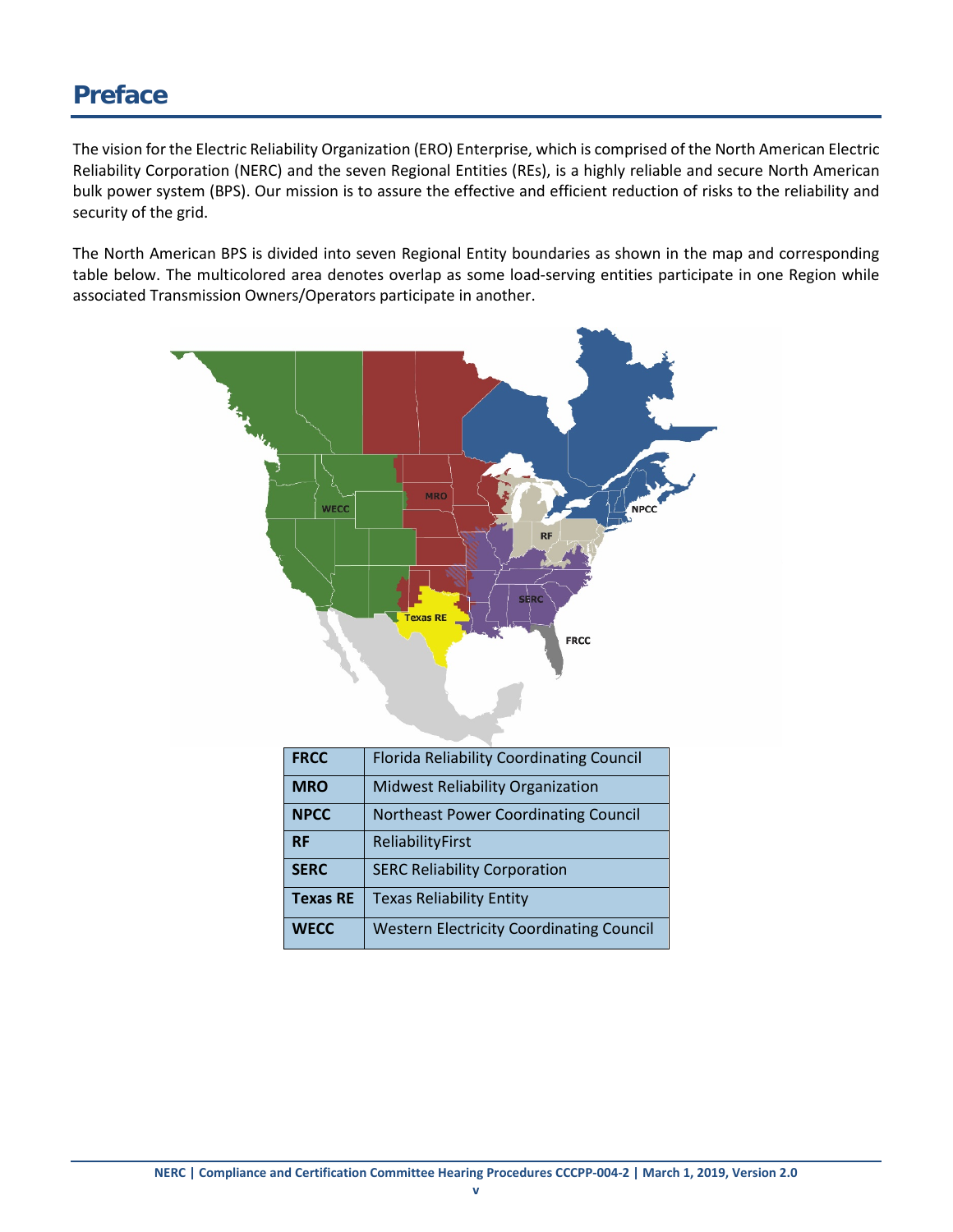## <span id="page-15-1"></span><span id="page-15-0"></span>**1.1 Applicability, Definitions and Interpretation**

#### <span id="page-15-2"></span>**1.1.1 Procedure Governed**

The provisions set forth in this Attachment ("Hearing Procedures") shall apply to and govern practice and procedure before the Compliance and Certification Committee (CCC) in hearings in the United States, provided, that Canadian provincial regulators may act as the final adjudicator in their respective jurisdictions, as described in the NERC ROP Section 404. Specifically, as directed by the NERC Board of Trustees, the CCC serves as the hearing body for any contest regarding findings of penalties or sanctions for violation(s) of Reliability Standard(s) where NERC is acting as the Compliance Enforcement Authority (CEA) and is directly monitoring the Registered Entity for compliance with those Reliability Standards (Registered Entity by agreement with a Regional Entity or absent a delegation agreement; the Regional Entity itself where approved Reliability Standards are applicable to the Regional Entity).

The CCC shall determine: (i) whether such Registered Entities have violated Reliability Standards, and if so, the appropriate Mitigation Plan or Mitigating Activities as well as any Remedial Action Directives, Penalties and/or sanctions in accordance with the NERC *Sanction Guidelines* and other applicable Penalty guidelines approved by FERC pursuant to 18 C.F.R. § 39.7(g)(2); or (ii) a challenge by a Regional Entity regarding a Regional Entity Compliance Audit finding by NERC.

Any hearing conducted pursuant to these Hearing Procedures shall be conducted before a Hearing Officer and a Hearing Panel established by the CCC. Where the Hearing Panel is comprised, in whole or in part, of industry stakeholders, the composition of the Hearing Panel, after any recusals or disqualifications, shall be such that no two industry sectors may control, and no single industry sector may veto, any decision by the Hearing Panel on any matter brought before it for decision. Where the Hearing Panel is comprised solely of independent members and an independent Hearing Officer, decisions shall require a majority vote.

The standard of proof in any proceeding under these Hearing Procedures shall be by a preponderance of the evidence. The burden of persuasion on the merits of the proceedings shall rest upon the Staff alleging noncompliance with a Reliability Standard, proposing a Penalty, opposing a Registered Entity's Mitigation Plan or Mitigating Activities, or requiring compliance with a Remedial Action Directive.

If a final order has been entered by the Hearing Panel, or the Hearing Panel has issued a ruling determining that there are no issues to be decided regarding the Alleged Violation, proposed Penalty amount, proposed Mitigation Plan or Mitigating Activities, or proposed Remedial Action Directive, or the Registered Entity and the CEA have entered into a settlement agreement resolving the matters that are the subject of the hearing, the hearing shall be terminated by the Hearing Panel and no further proceedings shall be conducted before the Hearing Panel.

#### <span id="page-15-3"></span>**1.1.2 Deviation**

To the extent permitted by law, any provision in these Hearing Procedures may be waived, suspended, or modified by the Hearing Officer or the Hearing Panel, for good cause shown, either upon the Hearing Officer's or the Hearing Panel's own motion or upon the motion of any Participant.

#### <span id="page-15-4"></span>**1.1.3 Standards for Discretion**

The CCC's discretion under these Hearing Procedures shall be exercised to accomplish the following goals:

(a) Integrity of the Fact-Finding Process - The principal goal of the hearing process is to assemble a complete factual record to serve as a basis for a correct and legally sustainable ruling, decision, or order.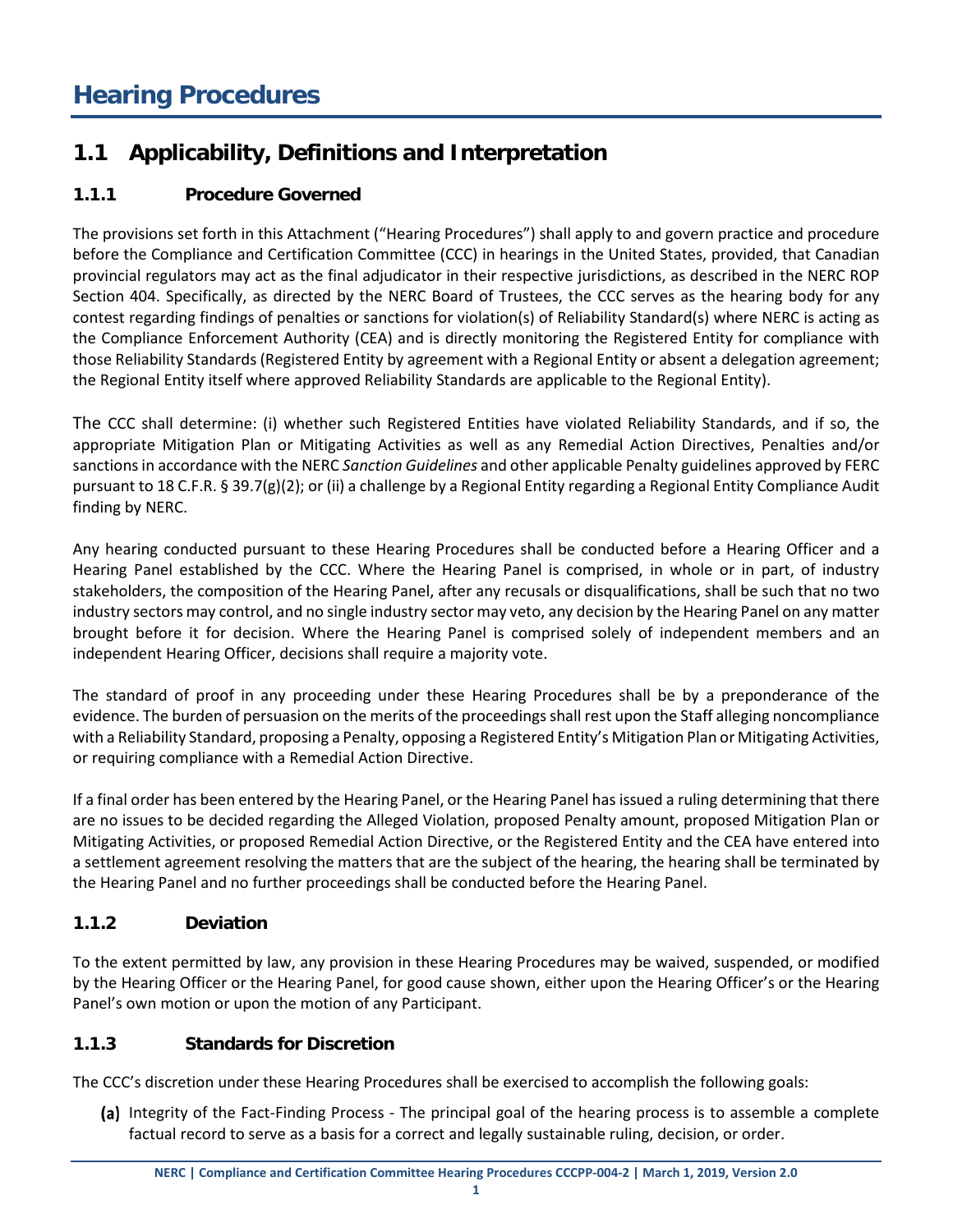- (b) Fairness Persons appearing in CCC proceedings should be treated fairly. To this end, Participants should be given fair notice and opportunity to present explanations, factual information, documentation, and legal argument. Action shall be taken as necessary to eliminate any disadvantage or prejudice to a Participant that would otherwise result from another Participant's failure to act diligently and in good faith.
- (c) Independence The hearing process should be tailored to protect against undue influence from any Person, Participant, or interest group.
- (d) Balanced Decision-Making Decisions should be based solely on the facts and arguments of record in a proceeding and by individuals who satisfy NERC's conflict of interest policy.
- (e) Impartiality Persons appearing before the Hearing Panel should not be subject to discriminatory or preferential treatment. Registered Entities should be treated consistently unless a reasonable basis is shown in any particular proceeding to depart from prior rulings, decisions, or orders.
- Expedition Proceedings shall be brought to a conclusion as swiftly as is possible in keeping with the other goals of the hearing process.

#### <span id="page-16-0"></span>**1.1.4 Interpretation**

- (a) These Hearing Procedures shall be interpreted in such a manner as will aid in effectuating the Standards for Discretion set forth in Section 1.1.3, and so as to require that all practices in connection with the hearings shall be just and reasonable.
- (b) Unless the context otherwise requires, the singular of a term used herein shall include the plural and the plural of a term shall include the singular.
- To the extent that the text of a rule is inconsistent with its caption, the text of the rule shall control.

#### <span id="page-16-1"></span>**1.1.5 Definitions**

Unless otherwise defined below, capitalized terms used in these Hearing Procedures shall have the meanings set forth in Appendix 2 of the NERC Rules of Procedure.

"Clerk" shall mean an individual assigned by the CCC to perform administrative tasks relating to the conduct of hearings as described in these Hearing Procedures.

"Compliance Enforcement Authority" or (CEA) means NERC in its respective role of monitoring and enforcing compliance with the NERC Reliability Standards.

"Days", as used within these Hearing Procedures, means calendar days.

"Director of Enforcement" means the Director of Enforcement of the CEA, as applicable, or other individual designated by the CEA, who is responsible for the management and supervision of Enforcement Staff, or his or her designee.

"Hearing Officer" means, solely for hearings conducted pursuant to Appendix 4E, (A) a CCC member or (B) an individual employed or contracted by NERC, as designated and approved by the CCC to preside over hearings conducted pursuant to the Hearing Procedures in Appendix E; the Hearing Officer shall not be a member of the Hearing Panel.

"Hearing Panel" means the five person hearing body established as set forth in the CCC Charter on a case by case basis and that is responsible for adjudicating a matter as set forth in Section 1.1.1 above.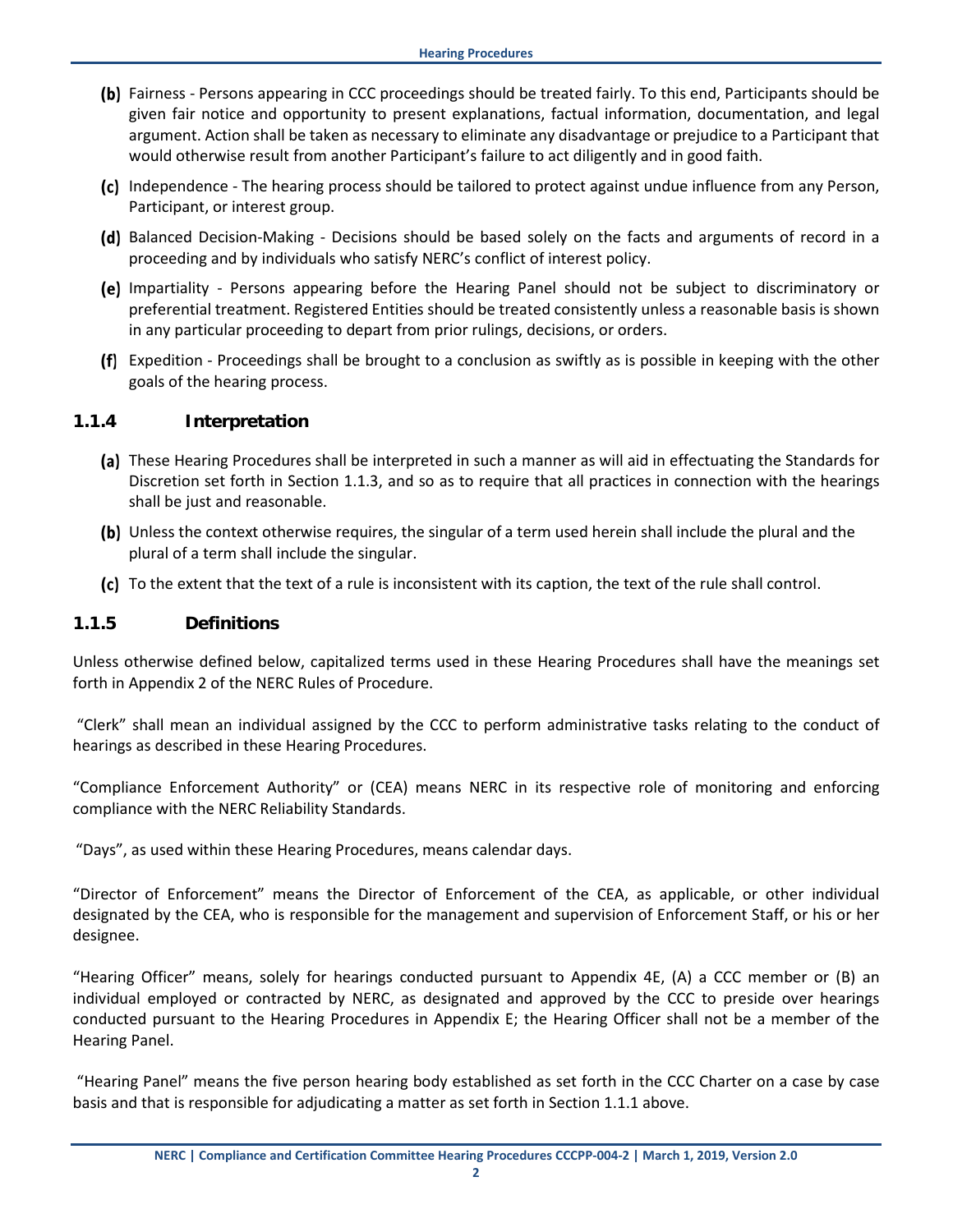"Participant" means a Respondent and any other Person who is allowed or required by the Hearing Panel or by FERC to participate as an intervenor in a proceeding conducted pursuant to these Hearing Procedures, and as used in these Hearing Procedures shall include the members of the Staff of the CEA that participate in a proceeding.

"Staff" means individuals employed or contracted by NERC who have the authority to make initial determinations of compliance or violation with Reliability Standards by Registered Entities and associated Penalties, Mitigation Plans or Mitigating Activities.

## <span id="page-17-0"></span>**1.2 General Provisions including Filing, Service, Transcription and Participation**

#### <span id="page-17-1"></span>**1.2.1 Contents of Filings**

All filings made with the Hearing Panel must contain:

- (a) A caption that sets forth the title of the proceeding and the designated docket number or, if the filing initiates a proceeding, a space for the docket number;
- (b) A heading that describes the filing and the Participant on whose behalf the filing is made;
- (c) The full name, address, telephone number and email address of the Participant or the representative of the Participant making the filing;
- A plain and concise statement of any facts upon which the filing is based, which facts shall be supported by citations to the record of the hearing, if available, or other evidence; and
- (e) The specific relief sought, which may be in the alternative, and the authority that provides for or otherwise allows the relief sought.

#### <span id="page-17-2"></span>**1.2.2 Form of Filings**

- (a) All filings shall be typewritten, printed, reproduced, or prepared using a computer or other word or data processing equipment on white paper 8½ inches by 11 inches with inside text margins of not less than one inch. Page numbers shall be centered and have a bottom margin of not less than ½ inch. Line numbers, if any, shall have a left-hand margin of not less than ½ inch. The impression shall be on one side of the paper only and shall be double spaced; footnotes may be single spaced and quotations may be single spaced and indented.
- (b) All pleadings shall be composed in either Arial or Times New Roman font, black type on white background. The text of pleadings or documents shall be at least 12-point. Footnotes shall be at least 10-point. Other material not in the body of the text, such as schedules, attachments and exhibits, shall be at least 8-point.
- (c) Reproductions may be by any process provided that all copies are clear and permanently legible.
- (d) Testimony prepared for the purpose of being entered into evidence shall include line numbers on the lefthand side of each page of text. Line numbers shall be continuous.
- Filings may include schedules, attachments, or exhibits of a numerical or documentary nature which shall, whenever practical, conform to these requirements; however, any log, graph, map, drawing, chart, or other such document will be accepted on paper larger than prescribed in subparagraph (a) if it cannot be provided legibly on letter size paper.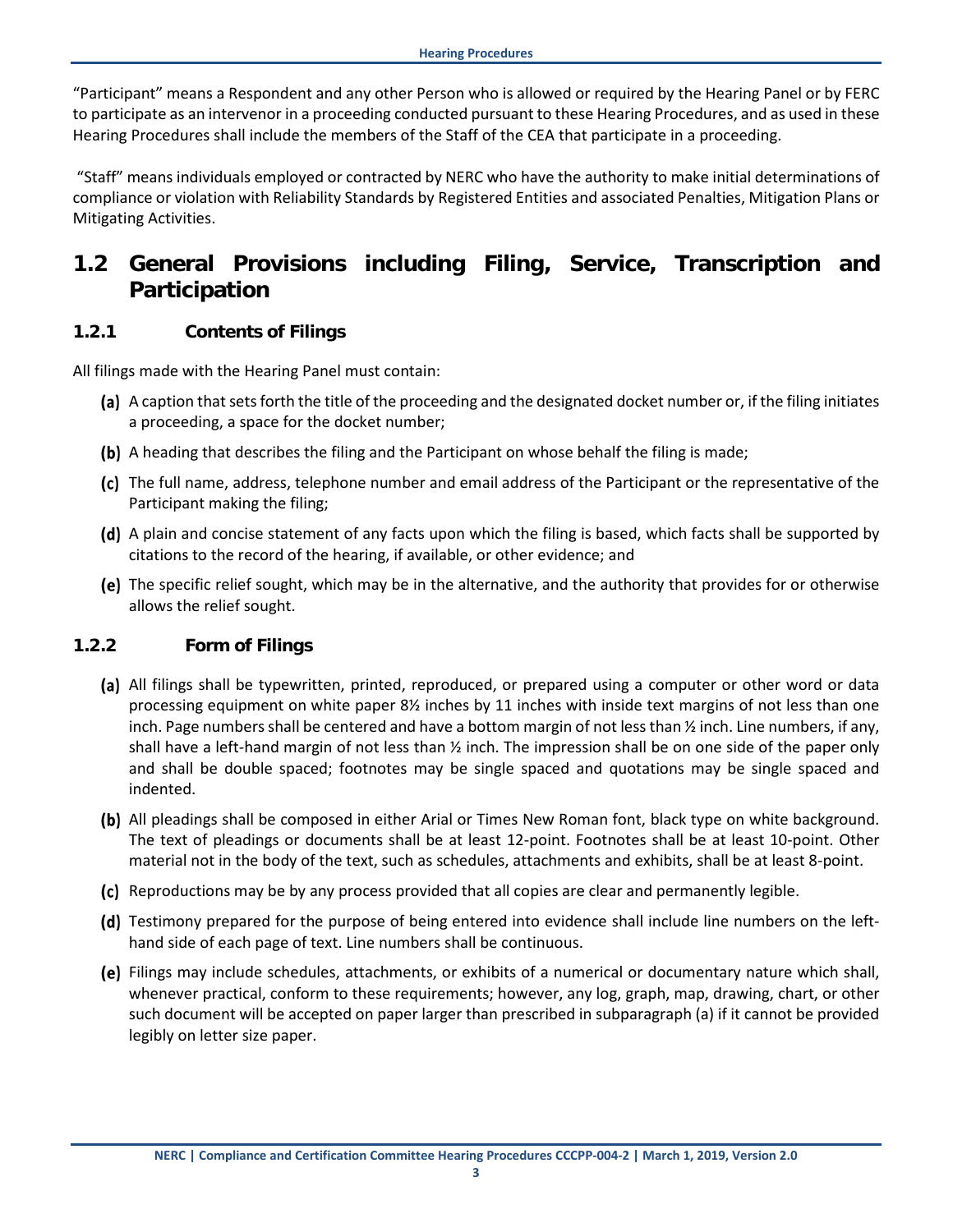#### <span id="page-18-0"></span>**1.2.3 Submission of Documents**

- **Where to File:** Filings shall be made with the NERC Director of Enforcement located at **NERC's Washington, DC** office. The office will be open during NERC's regular business hours each day except Saturday, Sunday, legal holidays and any other day declared by NERC.
- **When to File:** Filings shall be made within the time limits set forth in these Hearing Procedures or as otherwise directed by the Hearing Officer or the Hearing Panel. Filings will be considered made when they are date stamped when received by the NERC Director of Enforcement. To be timely, filings must be received no later than 5:00 p.m., local time on the date specified.
- **How to File:** Filings may be made by personal delivery, mailing documents that are properly addressed with first class postage prepaid, or depositing properly addressed documents with a private express courier service with charges prepaid or payment arrangements made. Alternatively, filing by electronic means will be acceptable upon implementation of a suitable and secure system.
- **Number of Copies to File:** One original and five exact copies of any document shall be filed. The Clerk will provide each member of the Hearing Panel with a copy of each filing.
- **Signature:** The original of every filing shall be signed by the Participant on whose behalf the filing is made, either by an attorney of the Participant or, by the individual if the Participant is an individual, by an officer of the Participant if the Participant is not an individual, or if the Participant is Staff, by a designee authorized to act on behalf of Staff.The signature on a filing constitutes a certificate that the signer has read the filing and knows its contents, and that the contents are true to the best of the signer's knowledge and belief.
- **Verification:** The facts alleged in a filing need not be verified unless required by these Hearing Procedures, the Hearing Officer, or the Hearing Panel. If verification is required, it must be under oath by a person having knowledge of the matters set forth in the filing. If any verification is made by an individual other than the signer, a statement must be included in or attached to the verification explaining why a person other than the signer is providing verification.
- **Certificate of Service:** Filings shall be accompanied by a certificate of service stating the name of the individuals served, the Participants whose interests the served individuals represent, the date on which service is made, the method of service, and the addresses to which service is made. The certificate shall be executed by the individual who caused the service to be made.

#### <span id="page-18-1"></span>**1.2.4 Service**

**Service List:** For each proceeding, the Clerk shall prepare and maintain a list showing the name, address, telephone number, and facsimile number and email address, if available, of each individual designated for service. The Hearing Officer, NERC Director of Enforcement and the Registered Entity's compliance contact as registered with the CEA, shall automatically be included on the service list.

Participants shall identify all other individuals whom they would like to designate for service in a particular proceeding in their appearances or other filings. Participants may change the individuals designated for service in any proceeding by filing a notice of change in service list in the proceeding. Participants are required to update their service lists to ensure accurate service throughout the course of the proceeding. Copies of the service list may be obtained from the Clerk.

**By Participants:** Subject to the provisions of Section 1.5.10, any Participant filing a document in a proceeding must serve a copy of the document on each individual whose name is on the service list for the proceeding. Unless otherwise provided, service may be made by personal delivery, email, and deposit in the United States mail properly addressed with first class postage prepaid, registered mail properly addressed with postage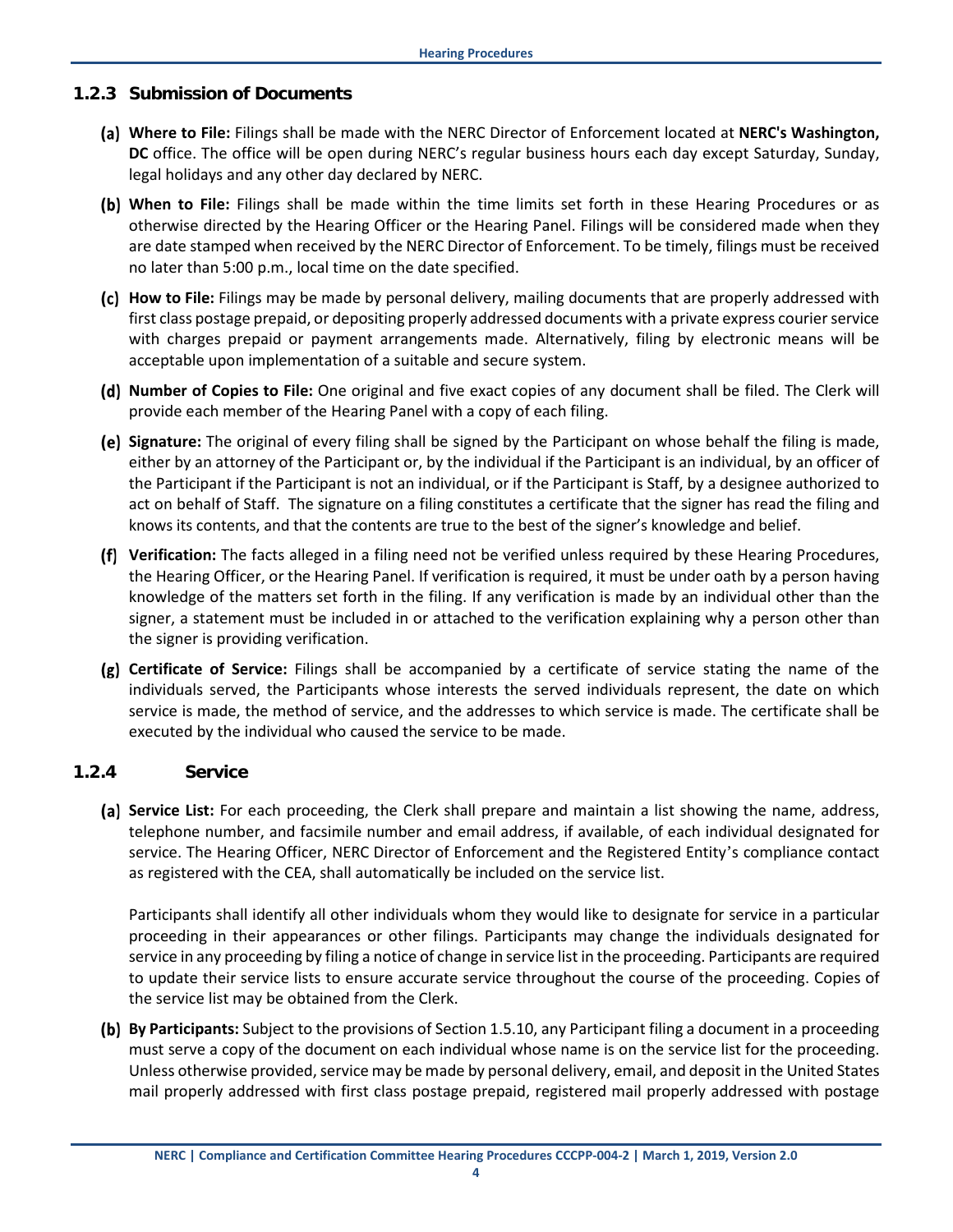prepaid, or deposit with a private express courier service properly addressed with charges prepaid or payment arrangements made.

- **By the Clerk:** The Clerk shall serve all issuances of the Hearing Officer and Hearing Panel upon the members of the Hearing Panel and each individual whose name is on the service list for the proceeding. Service may be made by personal delivery, email, or deposit in the United States mail properly addressed with first class postage prepaid, or registered mail properly addressed with postage prepaid, or deposit with a private express courier service properly addressed with charges prepaid or payment arrangements made. The Clerk shall transmit a copy of the record of a proceeding to the CEA at the time the CCC transmits to the CEA either (1) a Notice of Penalty, or (2) a Hearing Panel final order that includes a Notice of Penalty.
- **Effective Date of Service:** Service by personal delivery or email is effective immediately. Service by mail or registered mail is effective upon mailing; service by a private express courier service is effective upon delivery to the private express courier service. Unless otherwise provided, whenever a Participant has the right or is required to do some act within a prescribed period after the service of a document upon the Participant, four (4) days shall be added to the prescribed period when the document is served upon the Participant by mail or registered mail.

#### <span id="page-19-0"></span>**1.2.5 Computation of Time**

The time in which any action is required to be done shall be computed by excluding the day of the act or event from which the time period begins to run, and by including the last day of the time period, unless the last day is a Saturday, Sunday, legal holiday or any other day upon which the office of the CEA is closed, in which event it also shall be excluded and the date upon which the action is required shall be the first succeeding day that is not a Saturday, Sunday, legal holiday, or day upon which the office of the CEA is closed.

#### <span id="page-19-1"></span>**1.2.6 Extensions of Time**

Except as otherwise provided by law, the time by which a Participant is required or allowed to act may be extended by the Hearing Officer or Hearing Panel for good cause upon a motion made before the expiration of the period prescribed. If any motion for extension of time is made after the expiration of the period prescribed, the Hearing Officer or Hearing Panel may permit performance of the act if the movant shows circumstances sufficient to justify the failure to act in a timely manner.

#### <span id="page-19-2"></span>**1.2.7 Amendments**

Amendments to any documents filed in a proceeding may be allowed by the Hearing Officer or the Hearing Panel upon motion made at any time on such terms and conditions as are deemed to be just and reasonable.

#### <span id="page-19-3"></span>**1.2.8 Transcripts**

- (a) A full and complete record of all hearings, including any oral argument, shall be transcribed verbatim by a certified court reporter, except that the Hearing Officer may allow off-the-record discussion of any matter provided the Hearing Officer states the ruling on any such matter, and the Participants state their positions or agreement in relation thereto, on the record. The court reporter shall file a copy of each transcript with the Clerk. Upon receipt of a transcript from the court reporter, the Clerk shall send notice to the Participants stating that a transcript has been filed by the court reporter, the date or dates of the hearing that the transcript records, and the date the transcript was filed with the Clerk.
- Unless otherwise prescribed by the Hearing Officer, a Participant may file and serve suggested corrections to any portion of a transcript within fourteen (14) days from the date of the Clerk's notice that the transcript has been filed with the Clerk, and any responses shall be filed within ten (10) days after service of the suggested corrections. The Hearing Officer shall determine what changes, if any, shall be made, and shall only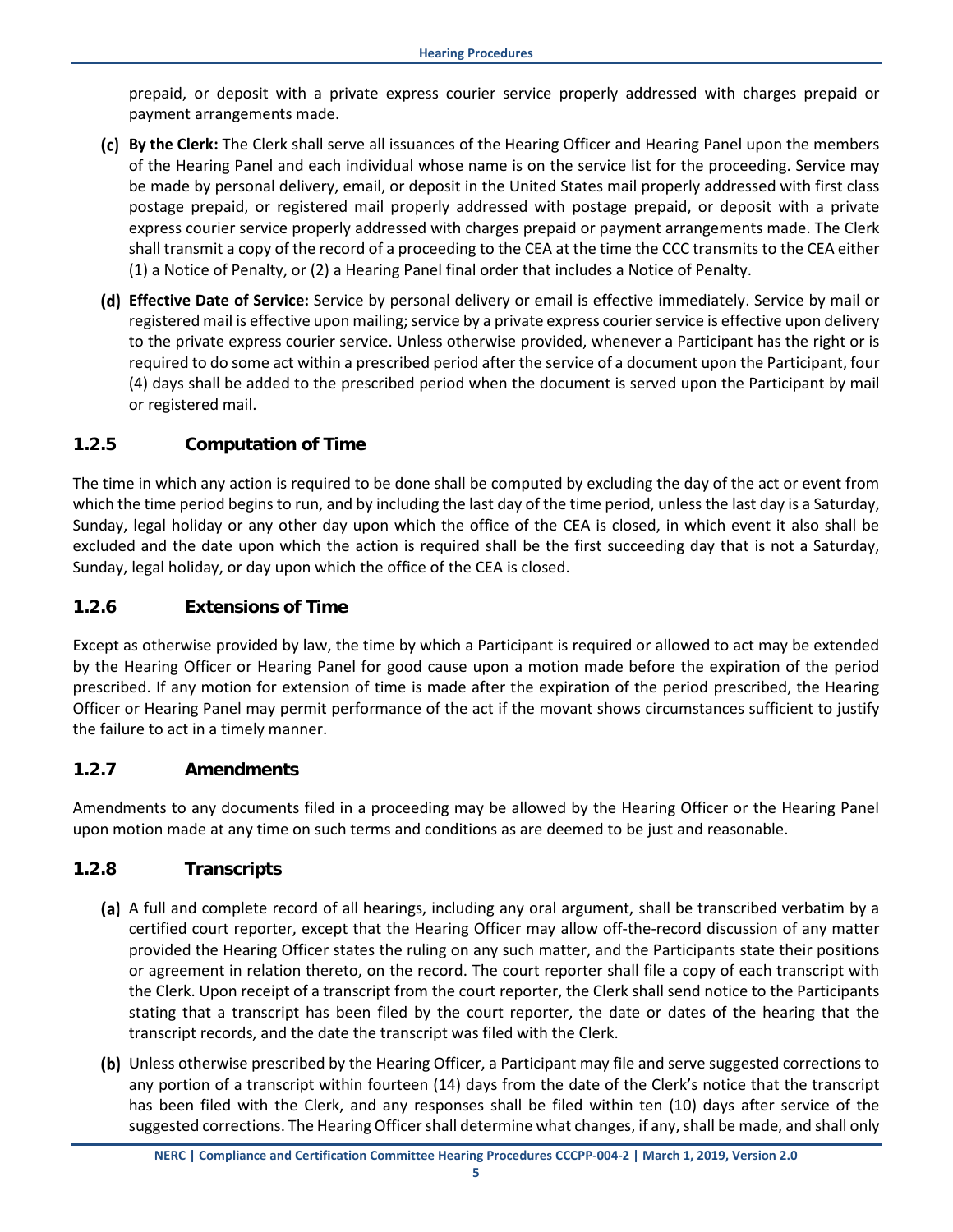allow changes that conform the transcript to the statements being transcribed and ensure the accuracy of the record.

(c) The CEA will pay for transcription services, for a copy of the transcript for the record and for a copy of the transcript for Staff. Any other Participant shall pay for its own copy of the transcript if it chooses to obtain one and, should any Participant seek to obtain a copy of the transcript on an expedited basis, it shall pay for the expedited transcription services.

#### <span id="page-20-0"></span>**1.2.9 Rulings, Notices, Orders and Other Issuances**

Any action taken by the Hearing Officer or the Hearing Panel shall be recorded in a ruling, notice, order or other applicable issuance, or stated on the record for recordation in the transcript, and is effective upon the date of issuance unless otherwise specified by the Hearing Officer or the Hearing Panel. All notices of hearings shall set forth the date, time and place of hearing.

#### <span id="page-20-1"></span>**1.2.10 Location of Hearings and Conferences**

All hearings and oral arguments shall be held at the principal office of the CEA unless the Hearing Officer or Hearing Panel designates a different location.

#### <span id="page-20-2"></span>**1.2.11 Participant Participation**

Participants may appear at any hearing via teleconference subject to the approval of the Hearing Officer and, in the event of oral argument, the Hearing Panel, except as required by Section 1.6.6. Staff may participate and be represented by counsel in hearings, and shall have the rights and duties of any Participant.

#### <span id="page-20-3"></span>**1.2.12 Interventions**

- (a) The Respondent(s) and Staff shall be Participants to the proceeding. Unless otherwise authorized by the Hearing Panel or by FERC, no other Persons shall be permitted to intervene or otherwise become a Participant to the proceeding.
- (b) The Hearing Panel may allow a Person to intervene only if the Hearing Panel determines that the Person seeking intervention has a direct and substantial interest in the outcome of the Alleged Violation, proposed Penalty or sanction, proposed Mitigation Plan or Mitigating Activities, or Remedial Action Directive that is the subject of the proceeding. Examples of a direct and substantial interest in the outcome shall include that the person seeking intervention:
	- **(1)** has received a Notice of Alleged Violation or a Remedial Action Directive involving the same Reliability Standard requirement(s) and arising out of the same event or occurrence as the existing Respondent(s) that is the subject of the proceeding, or
	- **(2)** will or may be contractually or legally liable to the original Respondent(s) for payment of all or a portion of the proposed Penalty or sanction that is the subject of the proceeding, provided, that after the Person seeking intervention sufficiently demonstrates it will or may be contractually or legally liable for payment of all or a portion of the proposed Penalty or sanction to be granted intervention, the Person granted intervention and the existing Respondents will not be allowed to litigate in the proceeding whether the Person granted intervention is contractually or legally liable for payment of all or a portion of the proposed Penalty or sanction or the amount of the proposed Penalty or Sanction for which the Person granted intervention is or may be liable.
	- That the Person seeking intervention has received a Notice of Alleged Violation for the same Reliability Standard Requirement(s) as the original Respondent(s) but arising out of a different event or occurrence; or seeks to intervene to advocate an interpretation of the Reliability Standard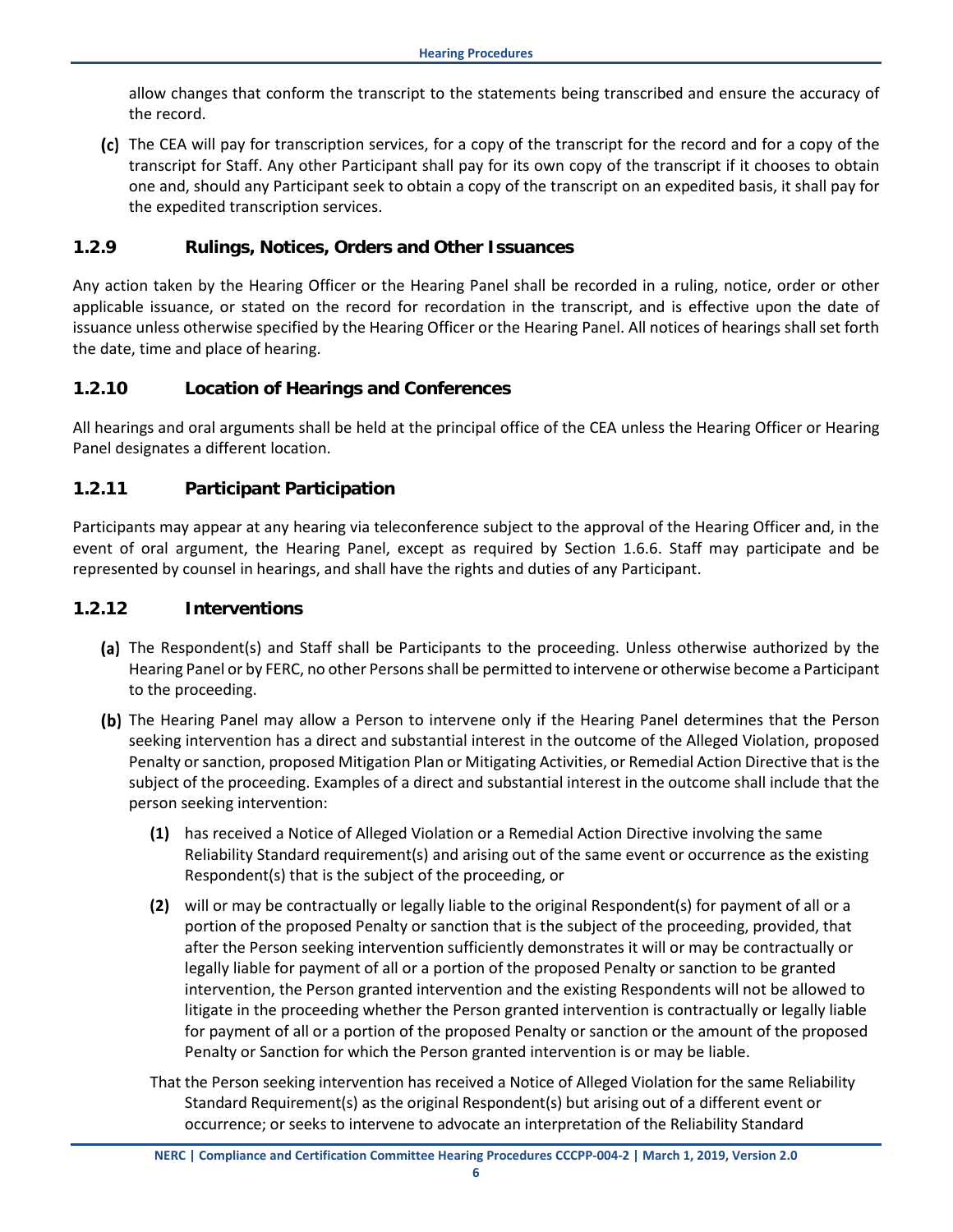Requirement(s) or provision(s) of the Sanction Guidelines, that are at issue in the proceeding, without more, shall not constitute a direct and substantial interest in the outcome and shall not be grounds on which the Hearing Panel may allow the Person to intervene.

- A Person seeking intervention shall do so by filing a motion to intervene with the Clerk. The motion shall state the Person's interest in sufficient factual detail to demonstrate that the Person should be allowed to intervene pursuant to Section 1.2.12(b). The motion to intervene shall also state the Person's agreement to maintain the confidential and non-public nature of the hearing, including all pleadings and other documents filed or exchanged in connection with the request for intervention. Any facts alleged in, or offers of proof made in, the motion to intervene shall be supported by affidavit or verification.
- (d) The Clerk shall promptly provide copies of the motion to intervene to the Hearing Officer and the Participants. The Hearing Officer shall promptly set a response period, not to exceed seven days, within which the Participants may file responses to the motion to intervene. Within seven (7) days following the end of the response period, the Hearing Officer shall issue a recommendation to the Hearing Panel as to whether or not the motion to intervene should be granted.
- The Hearing Panel may, within seven (7) days following the date of the Hearing Officer's recommendation, issue a decision granting or denying the motion to intervene. If the Hearing Panel does not issue a decision granting or denying the motion to intervene within seven (7) days following the date of the Hearing Officer's recommendation, the Hearing Officer's recommendation shall become the decision of the Hearing Panel and the motion to intervene shall be deemed granted or denied by the Hearing Panel in accordance with the Hearing Officer's recommendation.
- The Hearing Officer, on motion of a Participant or on his or her own motion, or the Hearing Panel, on recommendation by the Hearing Officer or its own motion, may stay or suspend the proceeding while a request to intervene, including a request to intervene filed directly with FERC, and including any appeal of the grant or denial of the request to intervene, is being resolved.
- A Person allowed to intervene and become a Participant to a proceeding shall be designated as a Respondent and deemed to be aligned with the existing Respondent(s), unless the Hearing Panel, in the decision granting intervention, states that the Person allowed to intervene shall be deemed to be aligned with another Participant to the proceeding.
- A Person may appeal a decision of the Hearing Panel denying the Person's motion to intervene, and the Staff, the Respondent or any other Participant may appeal a decision granting or denying a motion to intervene, in accordance with Section 414 of the NERC Rules of Procedure. A notice of appeal shall be filed with the NERC Director of Enforcement no later than seven (7) days following the date of the decision of the Hearing Panel granting or denying the motion to intervene.

#### <span id="page-21-0"></span>**1.2.13 Proceedings Closed to the Public**

No hearing, oral argument, or meeting of the Hearing Panel shall be open to the public, and no notice, ruling, order, or any other issuance of the Hearing Officer or Hearing Panel, or any transcript, made in any proceeding shall be publicly released unless the ERO (within the U.S., in accordance with the authorization previously granted by FERC to release information about a non-public proceeding) or FERC (in the case of U.S.-related information) or another Applicable Governmental Authority (in the case of non-U.S.-related information) determines that public release is appropriate. Only the members of the Hearing Panel, the Participants, the Hearing Officer and the Technical Advisors, if any, shall be allowed to participate in or obtain information relating to a proceeding.

#### <span id="page-21-1"></span>**1.2.14 Docketing System**

The Clerk shall maintain a system for docketing proceedings. A docketed proceeding shall be created upon the filing of a request for a hearing. Unless NERC provides a different docketing system that will be used uniformly, docket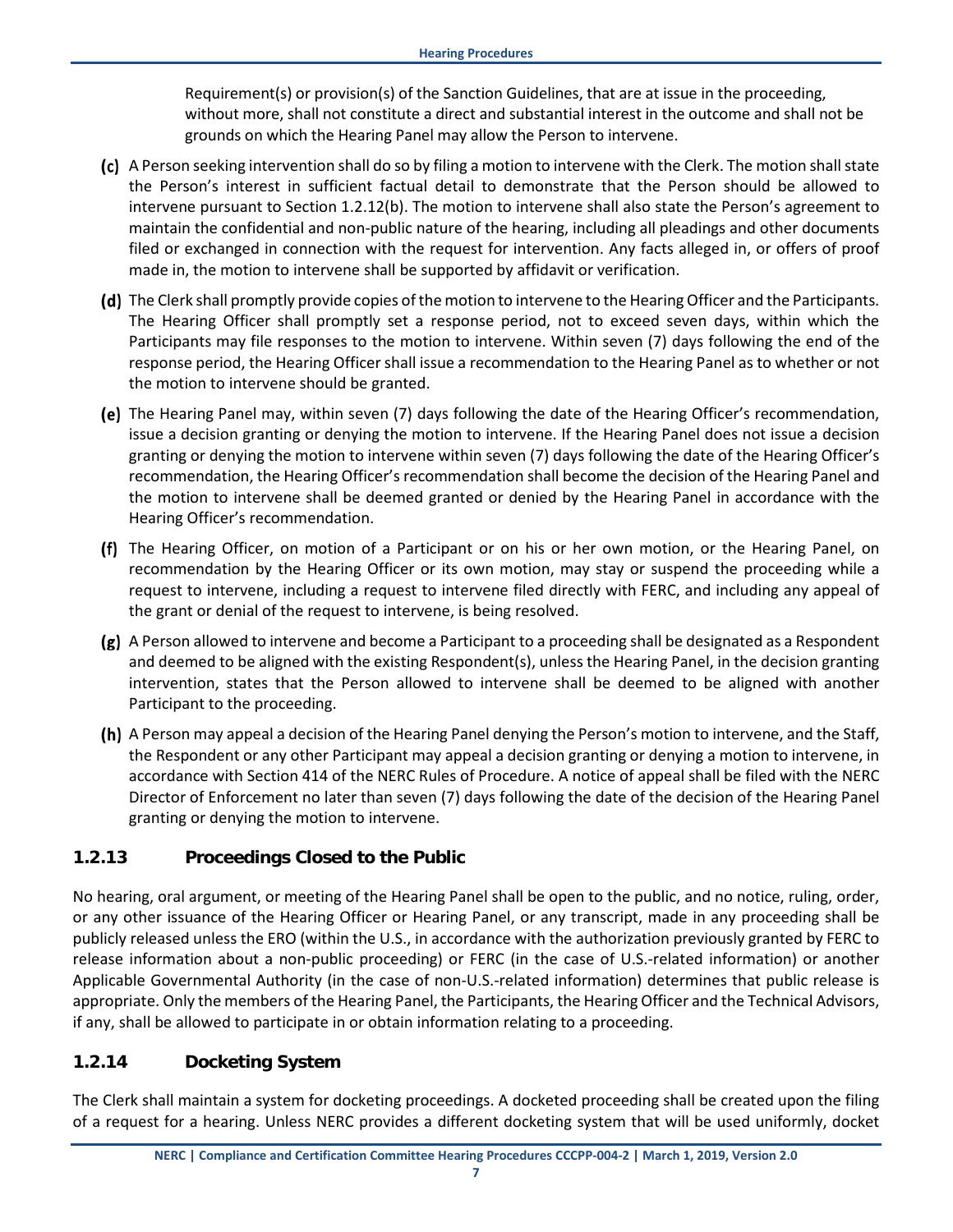numbers shall be assigned sequentially beginning with a two digit number that relates to the last two digits of the year in which the docket is initiated, followed by a dash ("-"), followed by the letters "[RE]", followed by a dash ("-"), followed by a four digit number that will be "0001" on January 1 of each calendar year and ascend sequentially until December 31 of the same calendar year.

#### <span id="page-22-0"></span>**1.2.15 Representations Deemed to be made in All Pleadings**

A Participant presenting any pleading to the Hearing Officer or Hearing Panel shall be deemed to certify that to the best of the Participant's knowledge, information and belief, formed after and based on an inquiry that is reasonable under the circumstances, that:

- (a) the factual allegations set forth in the pleading have or will have support in the evidence or the Participant believes they will have support in the evidence after reasonable opportunity for further investigation or discovery;
- (b) the denials in the pleading of factual allegations made by another Participant are warranted by or will be warranted by the evidence or, if specifically so identified, are reasonably based on belief or on a lack of information;
- (c) the claims, defenses and other contentions set forth in the pleading are warranted based on the applicable Reliability Standard Requirement(s) or Rules of Procedure provisions; and
- (d) the pleading is not being presented for any improper purpose, such as to harass, cause unnecessary delay, or needlessly increase the cost of the hearing or the cost incurred by any Participant.

#### <span id="page-22-1"></span>**1.2.16 Hold Harmless**

A condition of a Participant invoking these Hearing Procedures and participating in a hearing is that the Participant agrees that the CEA and CCC, including without limitation its Members, Board of Directors or Trustees, Compliance Committee, any other committees or subcommittees, Staff, contracted employees, Hearing Panel members, Hearing Officers and Technical Advisors, shall not be liable, and shall be held harmless against the consequences of, or any action or inaction arising out of, the hearing process, or of any agreement reached in resolution of a dispute or any failure to reach agreement as a result of a proceeding. This "hold harmless" provision does not extend to matters constituting gross negligence, intentional misconduct, or breach of confidentiality.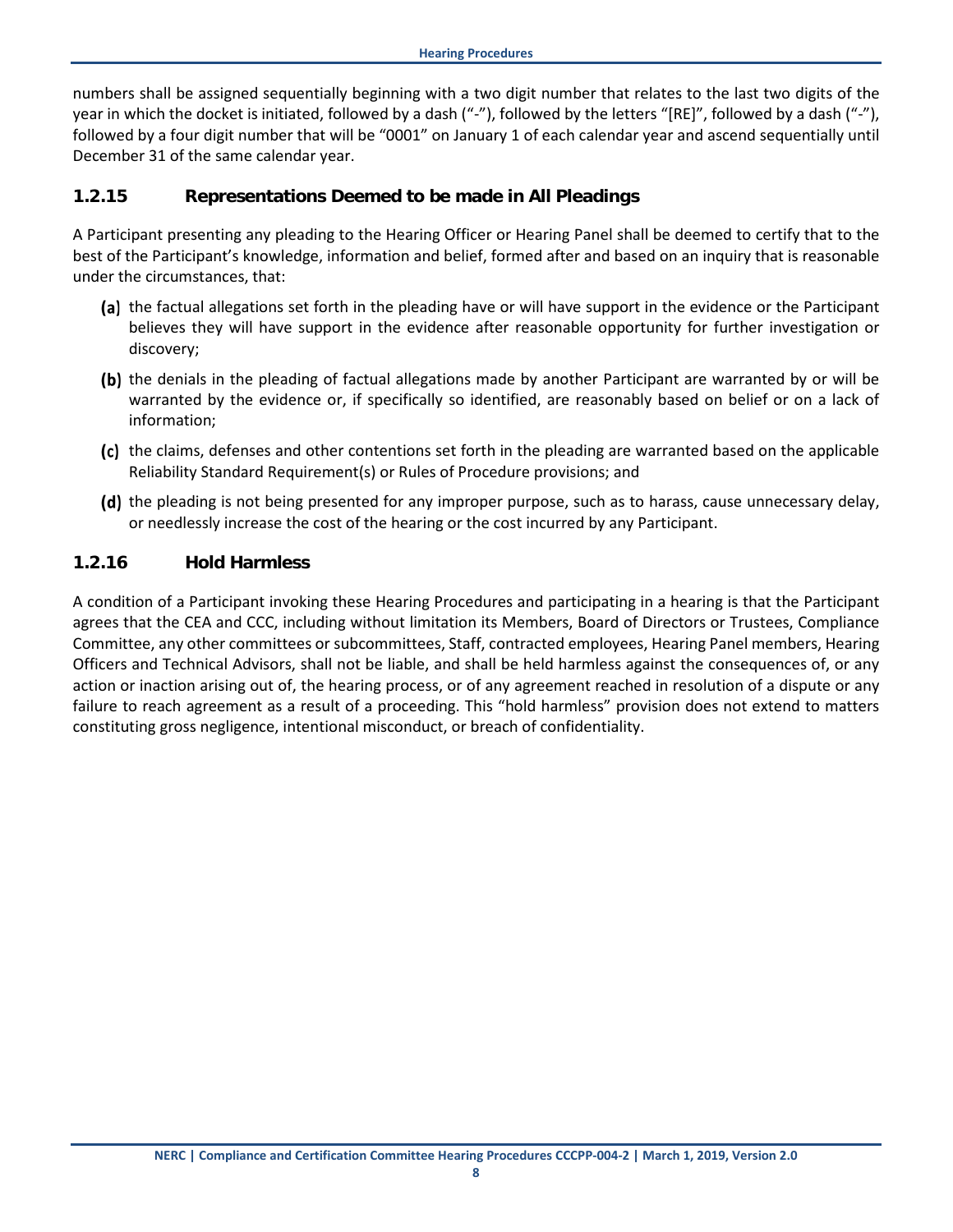## <span id="page-23-0"></span>**1.3 Initiation of the Hearing Process**

#### <span id="page-23-1"></span>**1.3.1 Registered Entity's Option to Request a Hearing**

- (a) Except when contesting a Remedial Action Directive pursuant to Section 1.9 of these Hearing Procedures, a Registered Entity may file a statement, in accordance with Section 1.3.1(e), with the CCC requesting a hearing if either:
	- **(1)** the Registered Entity files a response to a Notice of Alleged Violation that contests either the Alleged Violation, the proposed Penalty, or both; or
	- **(2)** the Staff submits to the Registered Entity a statement rejecting the Registered Entity's proposed revised Mitigation Plan or Mitigating Activities submitted after Staff rejected the Registered Entity's initial proposed Mitigation Plan or Mitigating Activities.
- A Registered Entity must file its hearing request within forty (40) days after:
	- **(1)** the Registered Entity files its response to the Notice of Alleged Violation; or
	- **(2)** the Staff submits to the Registered Entity its statement identifying a disagreement with the Registered Entity's proposed Mitigation Plan or Mitigating Activities, whichever is applicable.
- If the Registered Entity does not file a hearing request within the period set forth in this Section, then the Registered Entity will be deemed to have agreed and waived any objection to the proposed Penalty, the Alleged Violation or the Staff's rejection of the revised Mitigation Plan or Mitigating Activities, whichever is applicable.
- (d) In accordance with Section 5.3 of the CMEP, a Notice of Alleged Violation issued to a Registered Entity or a CEA Staff statement setting forth its rejection of a Registered Entity's proposed revised Mitigation Plan or Mitigating Activities shall clearly state that the Registered Entity has the option to contest the Alleged Violation, proposed Penalty, or both, or the Staff's rejection of the proposed revised Mitigation Plan or Mitigating Activities, using either the shortened hearing procedure pursuant to Section 1.3.4 or the general hearing procedure described in Sections 1.4 to 1.7.
- (e) The Registered Entity's statement requesting a hearing shall:
	- **(1)** contain a plain and concise statement of the facts and arguments supporting the Registered Entity's position, as applicable, that it did not violate the Reliability Standard Requirement(s) set forth in the Notice of Alleged Violation, that the proposed Penalty or sanction is too high and should be reduced, or that the Registered Entity's proposed Mitigation Plan or Mitigating Activities should be approved;
	- **(2)** state the relief that the Registered Entity requests the Hearing Panel to grant; and
	- **(3)** state whether the Registered Entity requests the shortened hearing procedure or the general hearing procedure.

The Registered Entity's statement may set forth two or more alternative grounds on which the Registered Entity bases its position, as applicable, that it did not violate the Reliability Standard Requirement(s) set forth in the Notice of Alleged Violation, that the proposed Penalty or sanction is too high and should be reduced, or that the Registered Entity's proposed Mitigation Plan or Mitigating Activities should be approved.

If the Registered Entity (or any Respondent if there are more than one Respondent) requests the general hearing procedure, the general hearing procedure shall apply. If the Registered Entity (or all Respondents if there are more than one Respondent) requests the shortened hearing procedure, Staff and any other Participants shall submit a filing within five (5) days of the Registered Entity's hearing request that states whether Staff or such other Participant agrees to use the shortened hearing procedure. If Staff or another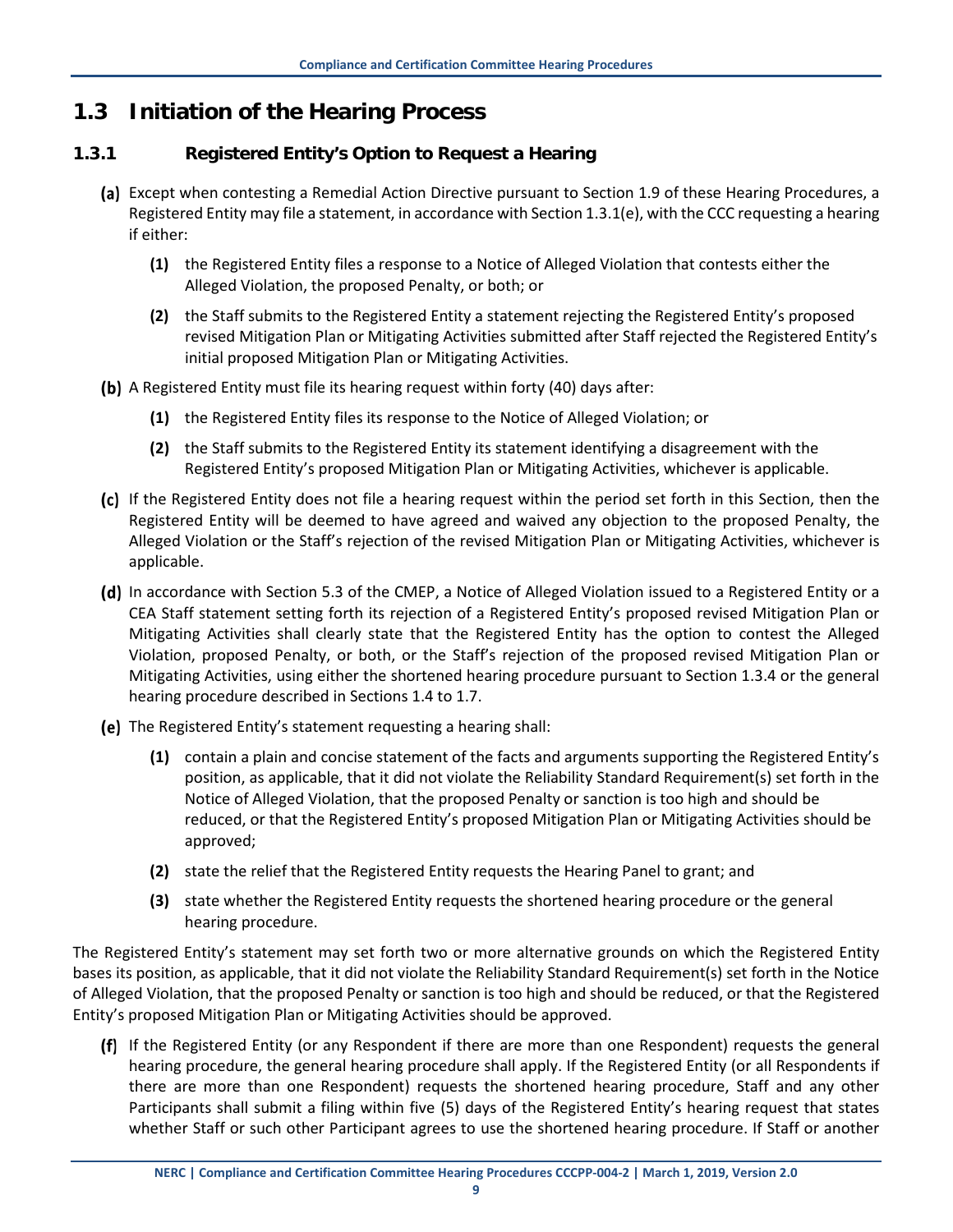Participant makes a filing requesting the general hearing procedure, then the general hearing procedure shall apply; otherwise the shortened hearing procedure requested by the Registered Entity or entities shall be used. Once either the general or shortened hearing procedure has been selected, the Participants shall not be allowed to revert to the non-selected hearing procedure unless the Participants mutually agree.

- **A Registered Entity shall attach to its request for hearing** whichever of the following are applicable:
	- **(1)** The Registered Entity's Self-Report of a violation;
	- **(2)** The Notice of Alleged Violation and the Registered Entity's response thereto; and/or
	- **(3) The** Registered Entity's proposed revised Mitigation Plan or Mitigating Activities and the Staff's statement rejecting the proposed revised Mitigation Plan or Mitigating Activities.

#### <span id="page-24-0"></span>**1.3.2 Staff's Response to Request for Hearing**

- (a) If the Registered Entity requests that the shortened hearing procedure be used, the Staff shall file a response stating whether it agrees to the use of the shortened hearing procedure.
- (b) If the Registered Entity requests that its proposed revised Mitigation Plan or Mitigating Activities should be approved, the Staff shall file a response stating the Staff's position as to why the Registered Entity's proposed revised Mitigation Plan or Mitigating Activities should not be approved and setting forth any additional terms that the Staff believes should be included in the Mitigation Plan or Mitigating Activities.
- (c) If the Registered Entity does not request that the shortened hearing procedure be used and does not request that the Registered Entity's proposed revised Mitigation Plan or Mitigating Activities should be approved, the Staff may, but is not required to, file a response stating, as applicable, the basis for the Staff's position that the Registered Entity violated the Reliability Standard Requirement(s) specified in the Notice of Alleged Violation or that the proposed Penalty or sanction is appropriate under the Sanction Guidelines and should not be reduced.
- (d) Any response by the Staff required or permitted by this Section shall be filed within fifteen (15) days after the date the request for hearing was filed, unless the Hearing Officer or Hearing Panel allows a longer time to file the response.

#### <span id="page-24-1"></span>**1.3.3 Notice of Hearing**

- The Clerk shall issue a notice of hearing not less than sixteen (16) days, and not more than twenty-one (21) days, after the Registered Entity files its request for hearing.
- (b) The notice of hearing shall state whether the shortened hearing procedure or the general hearing procedure will be used.
- (c) The notice of hearing shall identify the Hearing Officer and the date, time and place for the initial prehearing conference.
	- **(1)** If the shortened hearing procedure is to be used, the initial prehearing conference shall be set for a date within seven (7) days following the date of the notice of hearing.
	- **(2)** If the general hearing procedure is to be used, the initial prehearing conference shall be set for a date within fourteen (14) days following the date of the notice of hearing.

#### <span id="page-24-2"></span>**1.3.4 Shortened Hearing Procedure**

The shortened hearing procedure shall be as set forth in this Section. The rules applicable to the general hearing procedure shall apply to the shortened hearing procedure unless the context of such a rule is inconsistent with the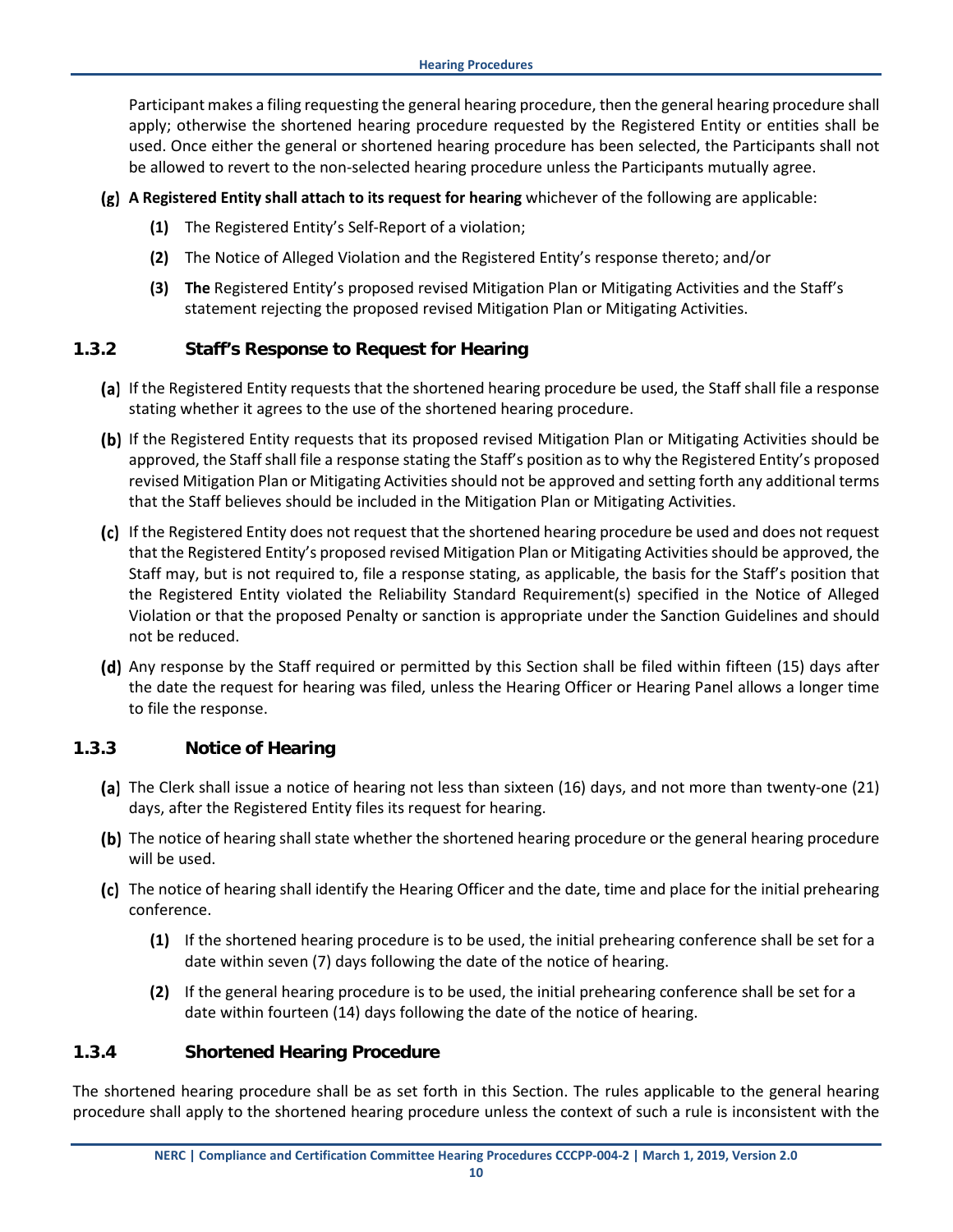procedure set forth in this Section or otherwise renders it inapplicable to the shortened hearing procedure. The rules concerning ex parte communications in Section 1.4.7 are hereby expressly made applicable to the shortened hearing procedure under this Section.

The Hearing Panel shall use a Hearing Officer to preside over the shortened hearing procedure in accordance with Section 1.4.2. No testimonial hearing will be held in the shortened hearing procedure and the Participants will not present witness testimony or file briefs, except that briefs on exceptions and briefs in reply to exceptions may be allowed pursuant to subsection (g). Instead, the following events shall take place within the following periods:

- The initial prehearing conference shall be held within seven (7) days after the date on which the notice of hearing is issued. In addition to any other matters set forth in Section 1.5.2 that may apply, the initial prehearing conference will be used to develop a schedule for the preparation and submission of comments in accordance with subsections (c) through (e).
- (b) Within ten (10) days after the date on which the notice of hearing is issued, Staff shall make documents available to the Registered Entity for inspection and copying pursuant to Section 1.5.7.
- (c) Within twenty-one (21) days after the initial prehearing conference, the Staff shall file:
	- **(1)** initial comments stating Staff's position on all issues and the rationale in support of its position, including all factual and legal arguments;
	- **(2)** all Documents that Staff seeks to introduce in support of its position that have not already been submitted in the proceeding; and
	- **(3)** a verification attesting to the truthfulness of the facts alleged in the filing.
- Within fourteen (14) days of Staff's initial comment filing pursuant to subsection (c), the Registered Entity shall file:
	- **(1)** responsive comments stating the Registered Entity's position on all issues and the rationale in support of its position, including all factual and legal arguments, which also may respond to Staff's initial comments;
	- **(2)** all Documents that the Registered Entity seeks to introduce in support of its position that have not already been submitted in the proceeding; and
	- **(3)** a verification attesting to the truthfulness of the facts alleged in the filing.
- Within seven (7) days after the Registered Entity's responsive comment filing, Staff shall file reply comments that shall be limited in scope to responding to the Registered Entity's responsive comments and be supported by a verification attesting to the truthfulness of the facts alleged in the filing. Staff shall not submit any additional Documents in support of its position as part of this filing except upon motion and good cause shown. If Staff is allowed to file additional Documents in support of its position based upon such a motion, the Registered Entity shall have the right to file additional Documents in support of its position that are responsive to the additional Documents that Staff is allowed to file provided that any additional Registered Entity filing also shall be verified.
- The Hearing Officer shall issue an initial opinion within twenty-one (21) days after the Staff's reply comments filing or any additional filing by the Registered Entity pursuant to subsection (e).
- $(g)$  If either Participant requests, the Hearing Officer shall allow each Participant to file, within seven (7) days after the Hearing Officer's initial opinion, exceptions to the Hearing Officer's initial opinion in a brief designated "brief on exceptions" in accordance with Section 1.7.5 and within seven (7) days thereafter, a reply brief designated "brief in reply to exceptions."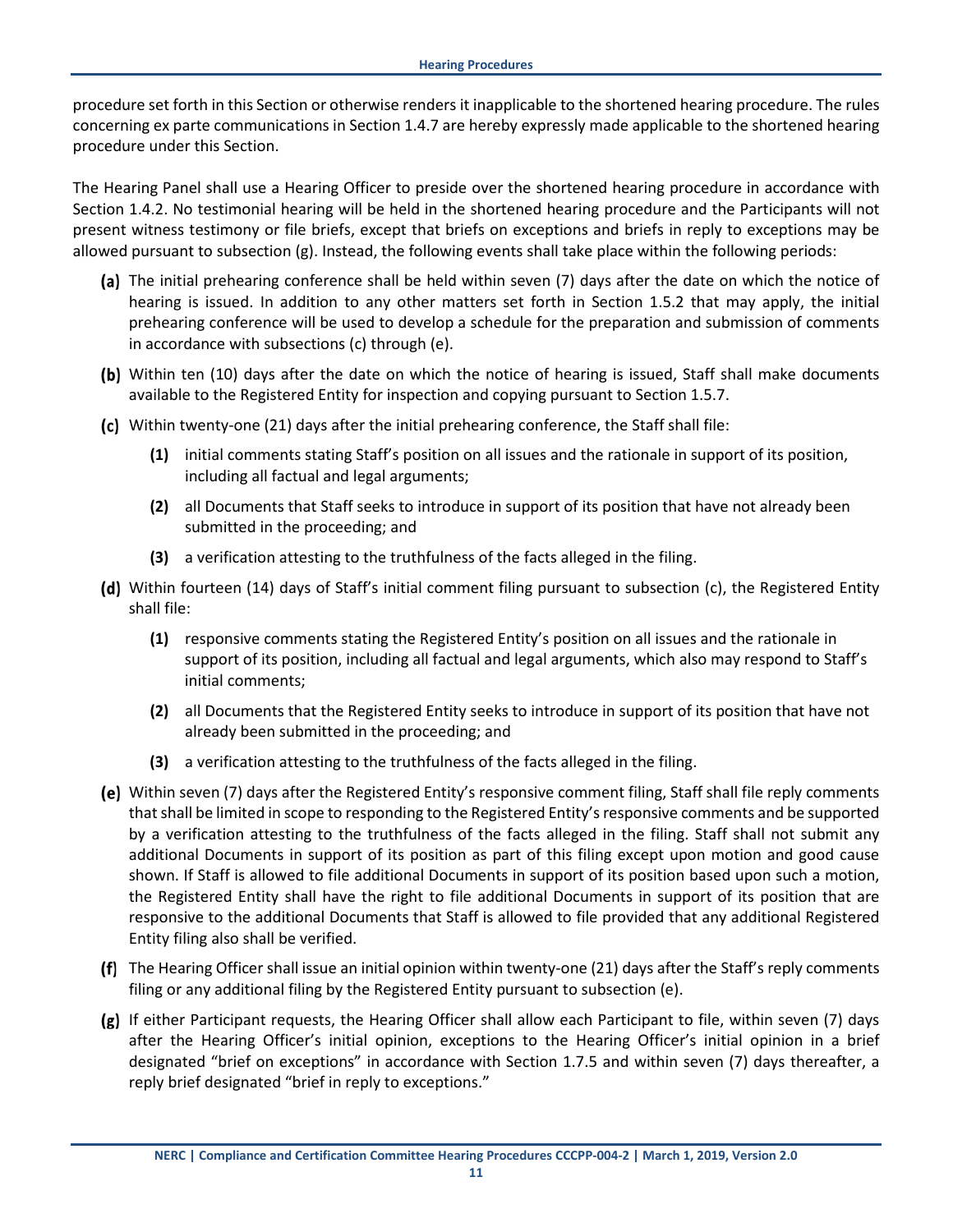(h) The Hearing Panel shall strive, but is not required, to issue a final order within one hundred twenty (120) days of the notice of hearing. The Hearing Panel may extend this deadline for good cause and shall provide written notice of any extension to all Participants.

The Hearing Officer or Hearing Panel may modify any period set forth within this Paragraph as warranted by the circumstances but it will be the objective of the Hearing Panel to issue the final order within one hundred twenty (120) days of the notice of hearing.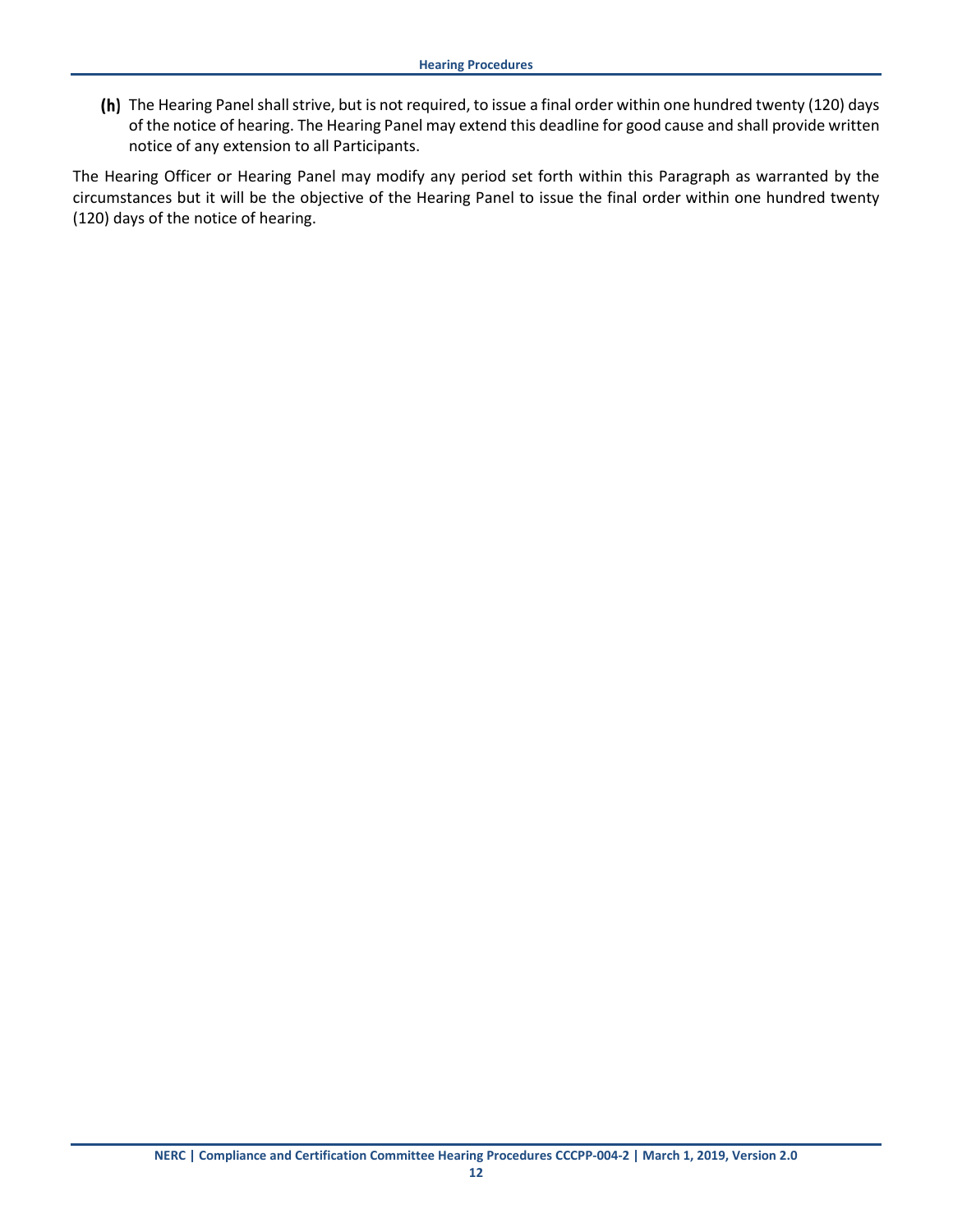## <span id="page-27-0"></span>**1.4 General Hearing Procedure**

#### <span id="page-27-1"></span>**1.4.1 [Intentionally Left Blank]**

[Blank.]

#### <span id="page-27-2"></span>**1.4.2 Hearing Officer**

- (a) The CCC shall use a Hearing Officer to preside over each hearing conducted pursuant to these Hearing Procedures, provided that the Hearing Officer's actions shall be subject to the authority of the Hearing Panel as set forth in Section 1.4.3. Members of the Hearing Panel may attend any aspect of the hearing.
- (b) The Hearing Officer is responsible for the conduct of the hearing, including administering the hearing from the initial prehearing conference through the issuance of the Hearing Officer's initial opinion, any administrative hearing functions thereafter, and submission of the matter to the Hearing Panel for final decision through the presentation to the Hearing Panel of an initial opinion. The Hearing Officer shall have those duties and powers necessary to those ends, consistent with and as further enumerated in these Hearing Procedures, including the following:
	- **(1)** To administer oaths and affirmations;
	- **(2)** To schedule and otherwise regulate the course of the hearing, including the ability to call to recess, reconvene, postpone or adjourn a hearing;
	- **(3)** Consistent with any timing or deadline requirements imposed by these Hearing Procedures or by applicable law, to separate any issue or group of issues from other issues in a proceeding and treat such issue(s) as a separate phase of the proceeding;
	- **(4)** Consistent with any timing or deadline requirements imposed by these Hearing Procedures or by applicable law, to modify any time period, if such modification is in the interest of justice and will result in no undue prejudice to any other Participant;
	- **(5)** To supervise and issue orders concerning discovery;
	- **(6)** To conduct prehearing conferences, status hearings, and evidentiary hearings;
	- **(7)** To hear argument on all objections, motions and other requests, and to rule upon all objections, motions and other requests that do not result in the final determination of the proceeding;
	- **(8)** To rule on and receive evidence;
	- **(9)** To call upon a Participant to produce further evidence that is material and relevant to any issue;
	- **(10)** To issue protective orders pursuant to Section 1.5.10;
	- **(11)** To issue initial opinions; and
	- **(12)** To ensure that hearings are conducted in a full, fair, and impartial manner, that order is maintained and that unnecessary delay is avoided in the disposition of the proceedings.

The CCC shall disclose the employment history and professional affiliations of the Hearing Officer within two (2) days of the Hearing Officer's assignment to the proceeding, and Participants to the hearing may raise objections to the Hearing Officer's participation in accordance with Section 1.4.5.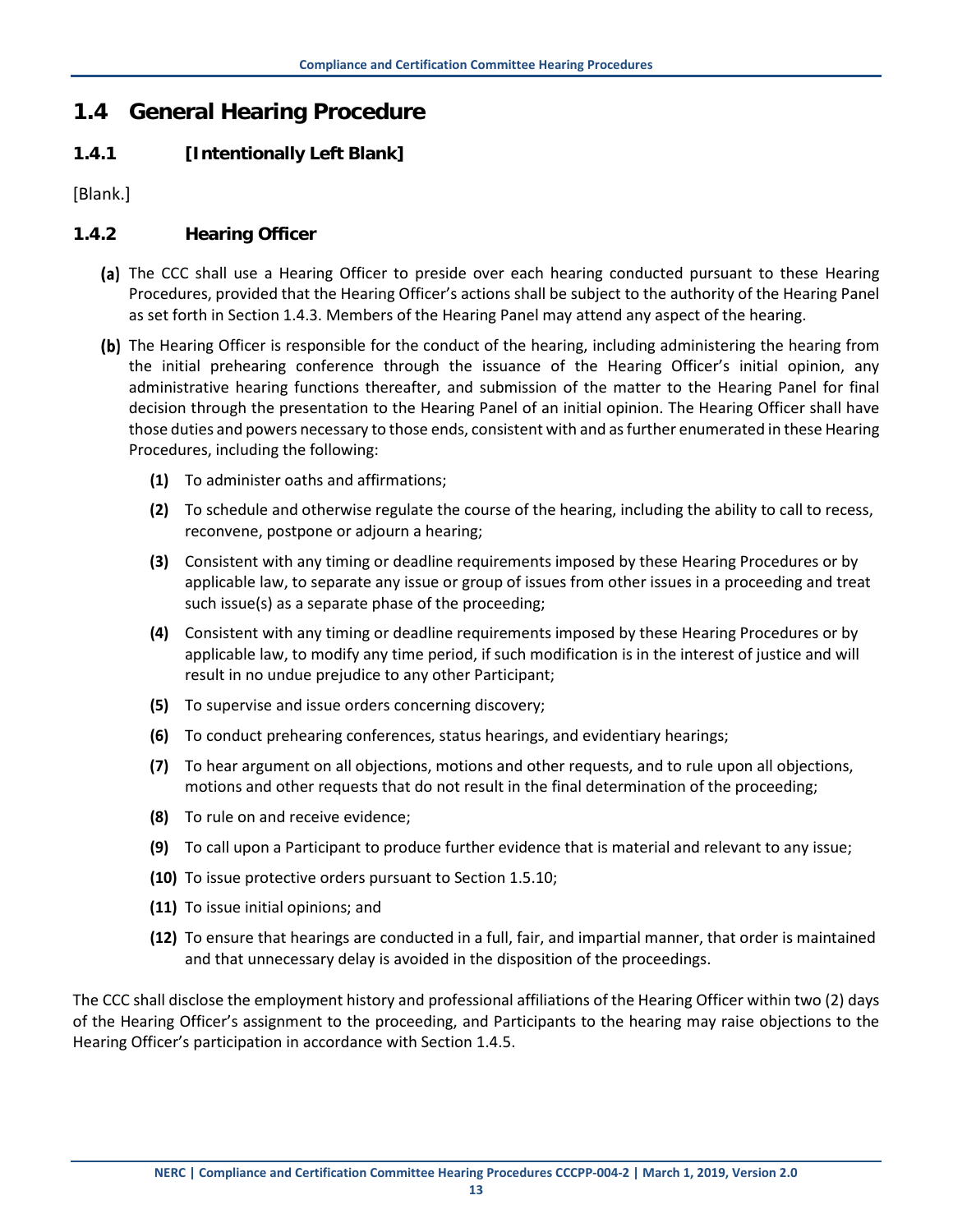#### <span id="page-28-0"></span>**1.4.3 Hearing Panel**

- (a) The CCC shall not have a standing Hearing Panel. When a hearing is to be conducted, the CCC shall select five members to serve as the adjudicatory panel for that hearing. Members to serve on the Hearing Panel shall be selected by vote of a valid quorum of the CCC. Voting members of the CCC at arm's length from parties to the hearing may be nominated or volunteer to stand for selection to the Hearing Panel. One or more alternates may also be selected if the CCC deems appropriate for the circumstances. A member may serve on more than one Hearing Panel concurrently. A Hearing Panel is disbanded upon conclusion of the hearing proceedings for which it was formed.
- (b) The composition of the Hearing Panel, after any recusals or disqualifications, shall be such that no two industry sectors may control, and no single industry sector may veto, any decision of the Hearing Panel on any matter brought before it for decision. "Hearing Panel" means the five person Hearing Panel established as set forth in the CCC Charter on a case by case basis and that is responsible for adjudicating a matter as set forth in Section 1.1.1 above.
- The Hearing Panel is vested with the authority to issue a final order resolving the issue(s) in all cases. To that end:
	- **(1)** Upon receiving a filing by a Participant, the Clerk shall promptly send a notice to the members of the Hearing Panel identifying the date of the filing and the Participant making the filing and briefly describing the nature of the filing. Any member of the Hearing Panel may request of, and shall receive from, the Clerk, a copy of any filing by a Participant. The Hearing Panel shall not receive Documents made available by Staff for inspection and copying by the Respondent, or other responses to discovery between the Participants, unless such Documents are placed into the record pursuant to Section 1.6.7.
	- **(2)** The Clerk shall send all issuances of the Hearing Officer to the members of the Hearing Panel.
	- **(3)** The Hearing Panel or any individual member thereof may, but is not required to, attend any prehearing conference, status hearing or evidentiary hearing, and/or to submit questions to the Hearing Officer to submit to a Participant or any witness at any hearing. At any prehearing conference or hearing attended by a member of the Hearing Panel, any member of the Hearing Panel may ask questions directly of any Participant or witness.
	- **(4)** The Hearing Panel shall have the same authority as the Hearing Officer, as set forth in these Hearing Procedures, to require the Participants or any individual Participant to: (i) address a specific issue in testimony, evidence or briefs; (ii) present oral argument on an issue; (iii) file pre-evidentiary hearing memorandums; or (iv) produce further evidence that is material and relevant to any issue. To this end, the Hearing Panel shall be entitled to issue questions or requests for information to any Participant or any witness at any time until the issuance of a final order.
	- **(5) To the extent that the Hearing Panel disagrees with any issuance or ruling of the Hearing Officer, it may, on its own motion or upon petition for interlocutory review meeting the requirements of Section 1.4.4, reverse or modify the issuance or ruling in whole or in part, or take any other action as may be appropriate.** The Hearing Panel shall resolve the issue(s) in every hearing through the issuance of a final order. In issuing a final order, the Hearing Panel shall consider the Hearing Officer's initial opinion but shall have the authority to reject, modify, or approve the initial opinion in whole or in part.

#### <span id="page-28-1"></span>**1.4.4 Interlocutory Review**

(a) A Participant shall be allowed to seek interlocutory review by the Hearing Panel of any ruling of the Hearing Officer where the ruling for which interlocutory review is sought presents an extraordinary circumstance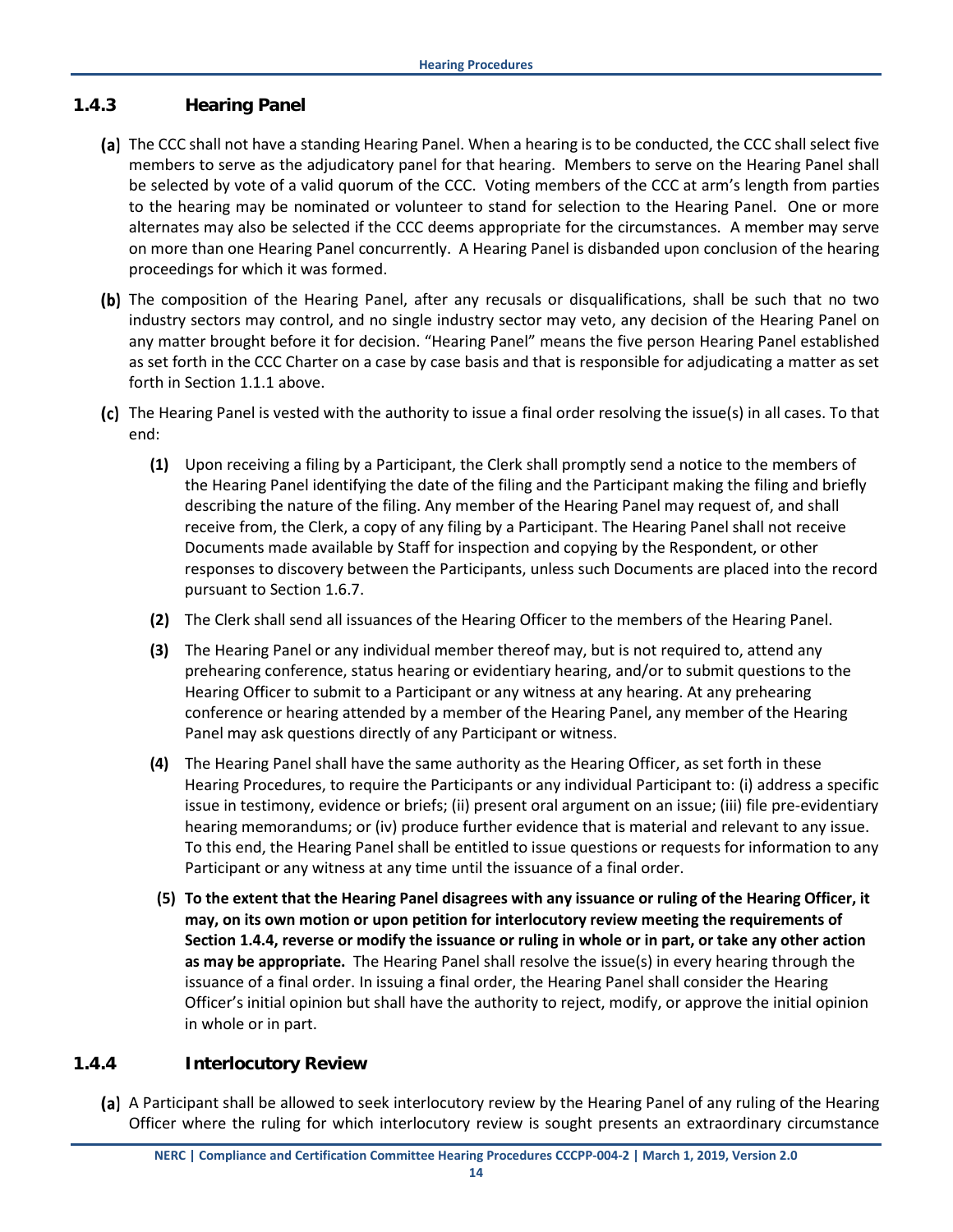which makes prompt review necessary to prevent prejudice to a Participant's ability to present its position in the proceeding. Failure to seek such review shall not operate as a waiver of any objection to such ruling.

- (b) Unless good cause is shown or unless otherwise ordered by the Hearing Officer or the Hearing Panel, the Participant seeking review shall file a petition for interlocutory review within fourteen (14) days after the date of the action that is the subject of the petition. The petition shall contain, in a separately identified section, a demonstration that the ruling for which interlocutory review is sought presents an extraordinary circumstance which makes prompt review necessary to prevent prejudice to the Participant's ability to present its position in the proceeding. The petition shall be filed with any offer of proof and supported by references to the record, or by affidavit if based on facts that do not appear in the record. Responses to petitions for interlocutory review shall be filed within seven (7) days after service of the petition. No replies to responses shall be allowed.
- The Hearing Officer shall file a report to the Hearing Panel within fourteen (14) days from the filing of the petition. The Hearing Officer's report shall set forth the relevant facts and other background information relating to the ruling on which interlocutory review is sought, the basis for the Hearing Officer's ruling, a summary of the Participants' arguments on the petition for interlocutory review, and the recommendation of the Hearing Officer for the disposition of the petition by the Hearing Panel.
- (d) On review of a Hearing Officer's ruling, the Hearing Panel may affirm or reverse the ruling in whole or in part, and may take any other just and reasonable action with respect to the ruling, such as declining to act on an interlocutory basis. The Hearing Panel may reject the petition for interlocutory review on the grounds that the ruling for which review is sought does not present an extraordinary circumstance which makes prompt review necessary to prevent prejudice to a Participant's ability to present its position in the proceeding, without considering or ruling on the substance of the petitioner's arguments.
- (e) Issuance of a ruling on a petition for interlocutory review shall require (i) a quorum (as defined in Section 1.7.8) of the Hearing Panel, and (ii) a majority vote of the members of the Hearing Panel voting on the final order (in which the number of members voting shall not be less than a quorum). Petitions to rehear or reconsider the Hearing Panel's action taken on interlocutory review shall not be allowed. Filing and disposition of a petition for interlocutory review of a ruling of the Hearing Officer shall not suspend or otherwise delay a hearing or any other scheduled dates in the proceeding except as authorized by the Hearing Officer or the Hearing Panel based on a finding of exceptional circumstances.
- A non-Participant that has been ordered by the Hearing Officer pursuant to Section 1.5.8 to produce or provide Documents, information or testimony, and has failed to obtain the relief sought from the Hearing Officer through filing objections to or a motion to quash the order, shall also be entitled to seek interlocutory review by the Hearing Panel of the Hearing Officer's order, with respect to (i) whether the non-Participant is within the class of Persons subject to such orders pursuant to Section 1.5.8, and (ii) the reasonableness of the Hearing Officer's order to produce or provide Documents, information or testimony.

#### <span id="page-29-0"></span>**1.4.5 Disqualification**

- (a) A Hearing Officer, Technical Advisor or member of the Hearing Panel shall recuse himself or herself from a proceeding if participation would violate NERC's applicable conflict of interest policy.
- (b) Any Participant may file a motion to disqualify or for recusal of a Hearing Officer, Technical Advisor or member of the Hearing Panel from a proceeding on grounds of a conflict of interest, an ex parte communication prohibited by Section 1.4.7, or the existence of other circumstances that could interfere with the impartial performance of his or her duties. The Participant shall set forth and support its alleged grounds for disqualification by affidavit. A motion for disqualification shall be filed within fifteen (15) days after the later of: (1) the time when the Participant learns of the facts believed to constitute the basis for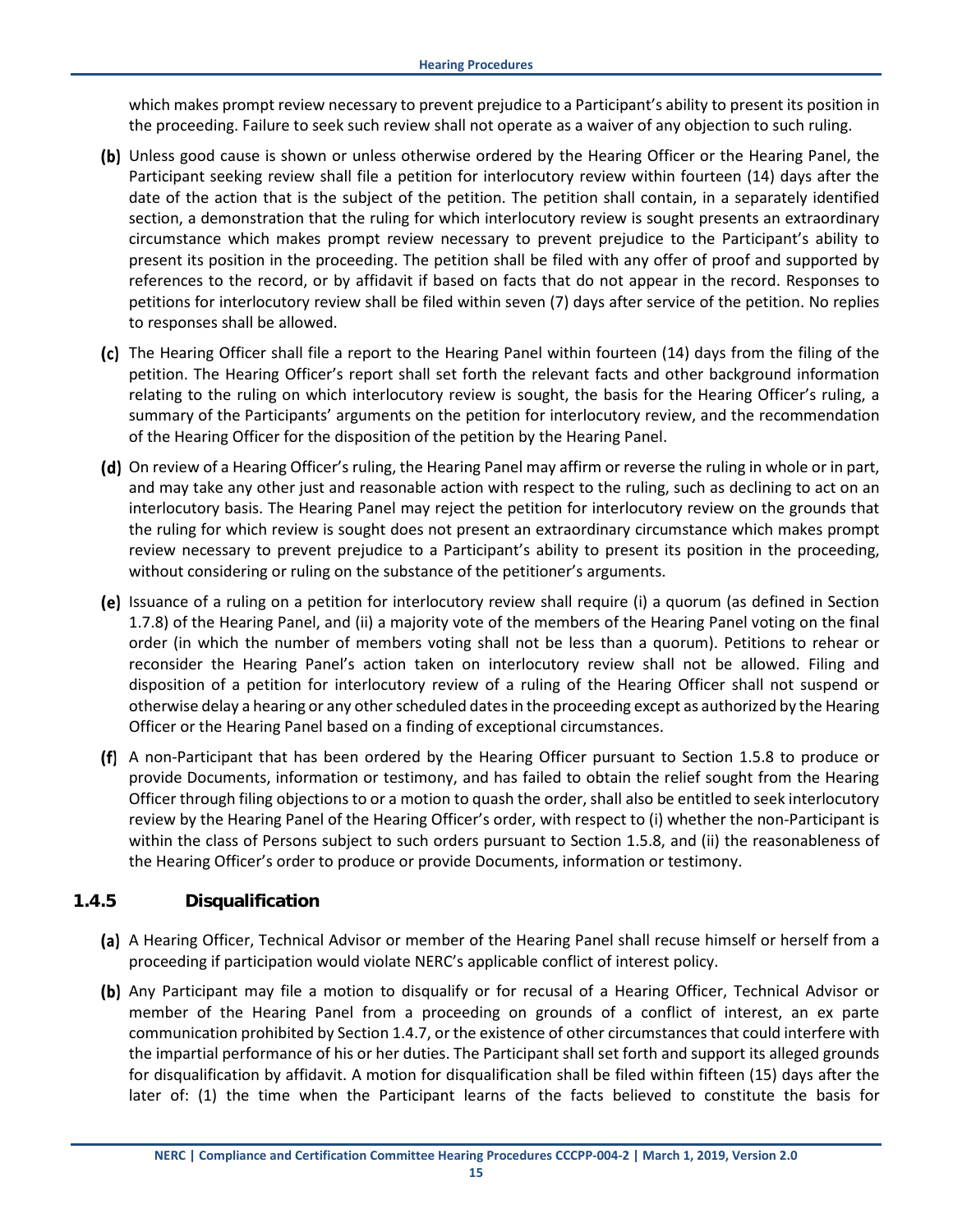disqualification; or (2) the time when the Participant is notified of the assignment of the Hearing Officer or Technical Advisor.

- The Hearing Officer shall issue a proposed ruling for the Hearing Panel's consideration upon the filing of a motion for disqualification unless the Hearing Officer is the subject of the motion. The Hearing Panel, without the participation of any member who is the subject of the motion, shall issue a final ruling on the motion. If the Hearing Officer recuses himself or herself or is disqualified, the Hearing Panel will appoint a replacement Hearing Officer. To ensure fairness to the Participants and expedite completion of the proceeding when a replacement Hearing Officer is appointed after a hearing has commenced, the replacement Hearing Officer may recall any witness or may take other steps necessary to ensure familiarity with any part or all of the record.
- (d) If a quorum (as defined in Section 1.7.8) of the Hearing Panel does not remain after any recusals and rulings on motions for disqualification, then the CCC shall appoint at least the number of new members to the Hearing Panel necessary to create a quorum. The new member(s) shall serve on the Hearing Panel through the conclusion of the proceeding but not thereafter. Any new member of the Hearing Panel shall be subject to the provisions applicable herein to all Hearing Panel members.

#### <span id="page-30-0"></span>**1.4.6 Technical Advisor**

- (a) The Hearing Officer and/or the Hearing Panel may elect to use one or more Technical Advisors to assist in any proceeding. Such an election may be made at any time during the course of a proceeding. Any Staff member who serves as a Technical Advisor shall not have been involved in or consulted at any time in regard to any Staff investigation, determination of a Possible Violation, Alleged Violation or Penalty, or assessment of a Registered Entity's proposed Mitigation Plan or Mitigating Activities that resulted in the proceeding in which technical advice would be rendered, and shall not be a member of Staff participating in the proceeding on which such technical advice would be rendered.
- (b) If the Hearing Officer or Hearing Panel uses a Technical Advisor to assist in any hearing, the Hearing Officer or Hearing Panel shall disclose the identity, employment history and professional affiliations of the Technical Advisor within two (2) days of the Technical Advisor's assignment to the proceeding, and Participants to the hearing may raise objections to the Technical Advisor's participation in accordance with Section 1.4.5.

#### **1.4.7 No Ex Parte Communications**

- <span id="page-30-1"></span>**Once a Registered Entity requests a hearing pursuant to Section 1.3.1:**
	- **(1)** neither the Hearing Panel, the Hearing Officer, nor the Technical Advisor(s), if any, may communicate either directly or indirectly with any Person concerning any issue in the proceeding outside of the hearing process; except that
	- **(2)** the Hearing Panel, the Hearing Officer, and the Technical Advisor(s), if any, may communicate outside of the hearing process either directly or indirectly with a Participant or a Participant's representative:
		- **i.** in writing if the writing is simultaneously provided to all Participants;
		- **ii.** orally if a representative for every Participant is present in person or by telephone; or
		- **iii.** subject to the requirement that the substance of any ruling on any issue discussed shall be memorialized on the record or by the issuance of a notice or ruling, and that any Participant objecting to the ruling shall have the opportunity to state its objection on the record.
- (b) Exceptions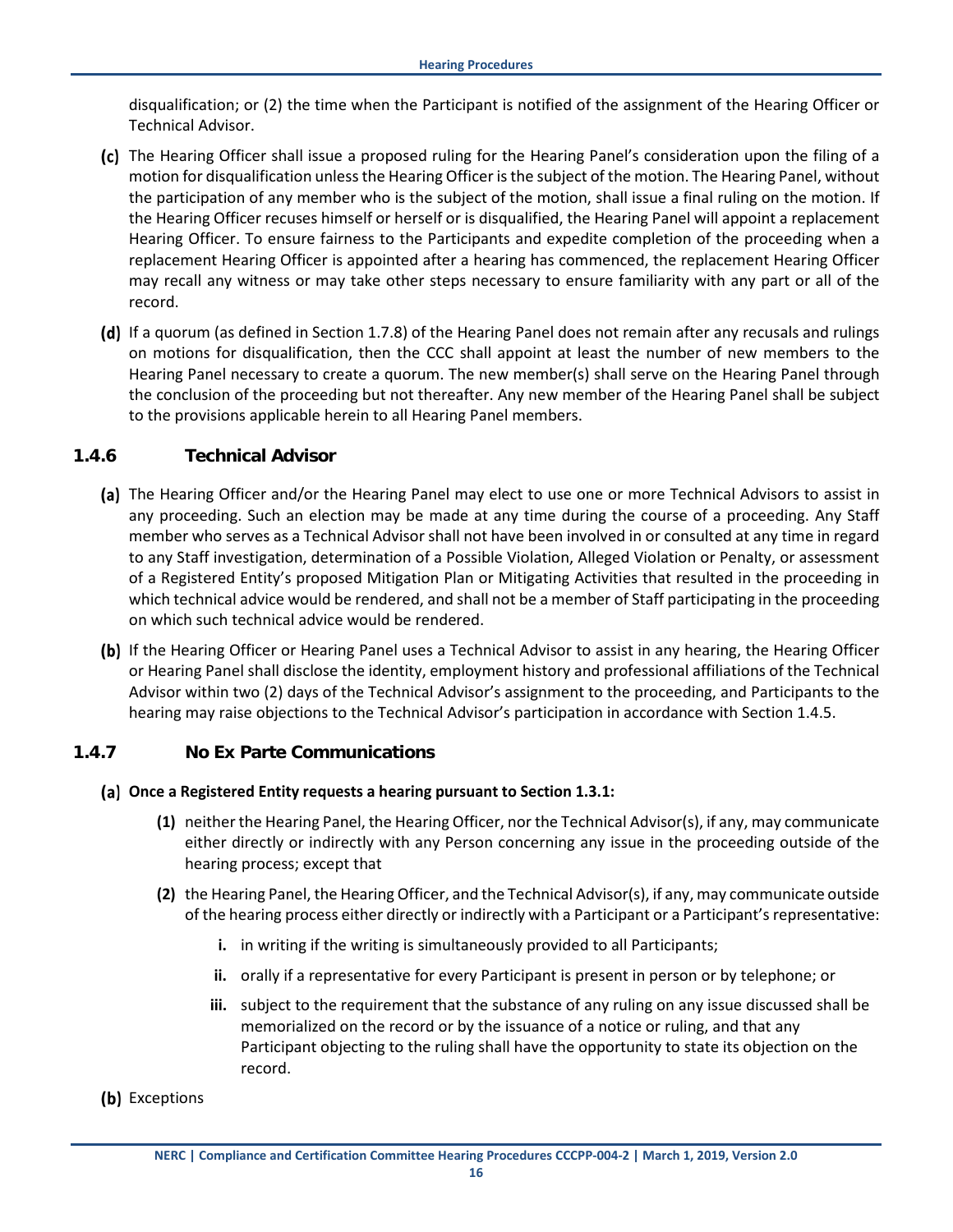- **(1)** The proscription in subsection (a)(1) does not prohibit members of the Staff from communicating with the Registered Entity, and representatives, agents or employees thereof on any topic, provided that any member of the Staff involved in any such communication relating to the subject matter of the proceeding may not be, and may not subsequently serve as, a Technical Advisor.
- **(2)** The proscription in subsection (a)(1) does not prohibit communications between or among members of the Hearing Panel, the Hearing Officer, and any Technical Advisor.
- **(3)** The proscription in subsection (a)(1) does not prohibit communications between the Hearing Officer or members of the Hearing Panel to the Clerk for the purpose of transmitting documents, giving instructions to the Clerk, or discussing scheduling and other procedural matters relating to the proceeding.
- **(4)** The proscription in subsection (a)(1) does not prohibit communications between or among the Clerk, the Hearing Panel and representatives of the CEA for purposes of establishing the hearing forum.
- (c) Any member of the Hearing Panel, the Hearing Officer or any Technical Advisor who receives or who makes or knowingly allows a communication prohibited by this Section shall, within seven (7) days of the communication, file and serve on the Participants in the proceeding a notice of ex parte communication setting forth the date, time and place of communication, a summary of the substance and nature of the communication and all responses thereto, and a list of each Person who made or received the communication and, if the communication or any response thereto was in writing, a copy of the written communication shall be attached.

#### <span id="page-31-0"></span>**1.4.8 Appearances**

- (a) Participants shall file written appearances within seven (7) days after the notice of hearing is issued. A Participant's written appearance shall identify the name(s) of each individual authorized to represent the Participant in the proceeding exclusive of witnesses. An individual may appear on his or her own behalf. A corporation, limited liability company, association, partnership, or governmental body may appear by any bona fide officer or designee who has the authority to act on behalf of the Participant. A Participant also may appear by an attorney.
- (b) A Participant's written appearance shall state, with respect to each individual that the Participant identifies for service, the individual's name, address, telephone number, and facsimile number and email address, if available, where service shall be made.
- A Participant may withdraw any individual from the Participant's representation or otherwise change the identity of individuals authorized to represent the Participant in a proceeding by filing a notice of a change in service list.
- (d) Any attorney appearing on behalf of a Participant shall be licensed to practice law and in good standing before the Supreme Court of the United States or the highest court of any State, territory of the United States or the District of Columbia. All representatives appearing before the Hearing Panel or Hearing Officer shall conform to the standards of ethical conduct required of practitioners before the courts of the United States.
- (e) Individuals representing Participants in any hearing also shall enter their appearances at the beginning of the hearing by stating their names, addresses, telephone numbers, and email addresses orally on the record.

#### <span id="page-31-1"></span>**1.4.9 Failure to Appear or Exercise Diligence**

The failure of any Participant to appear during any hearing without good cause and without notification may be grounds for dismissal or deciding against the interests of such Participant.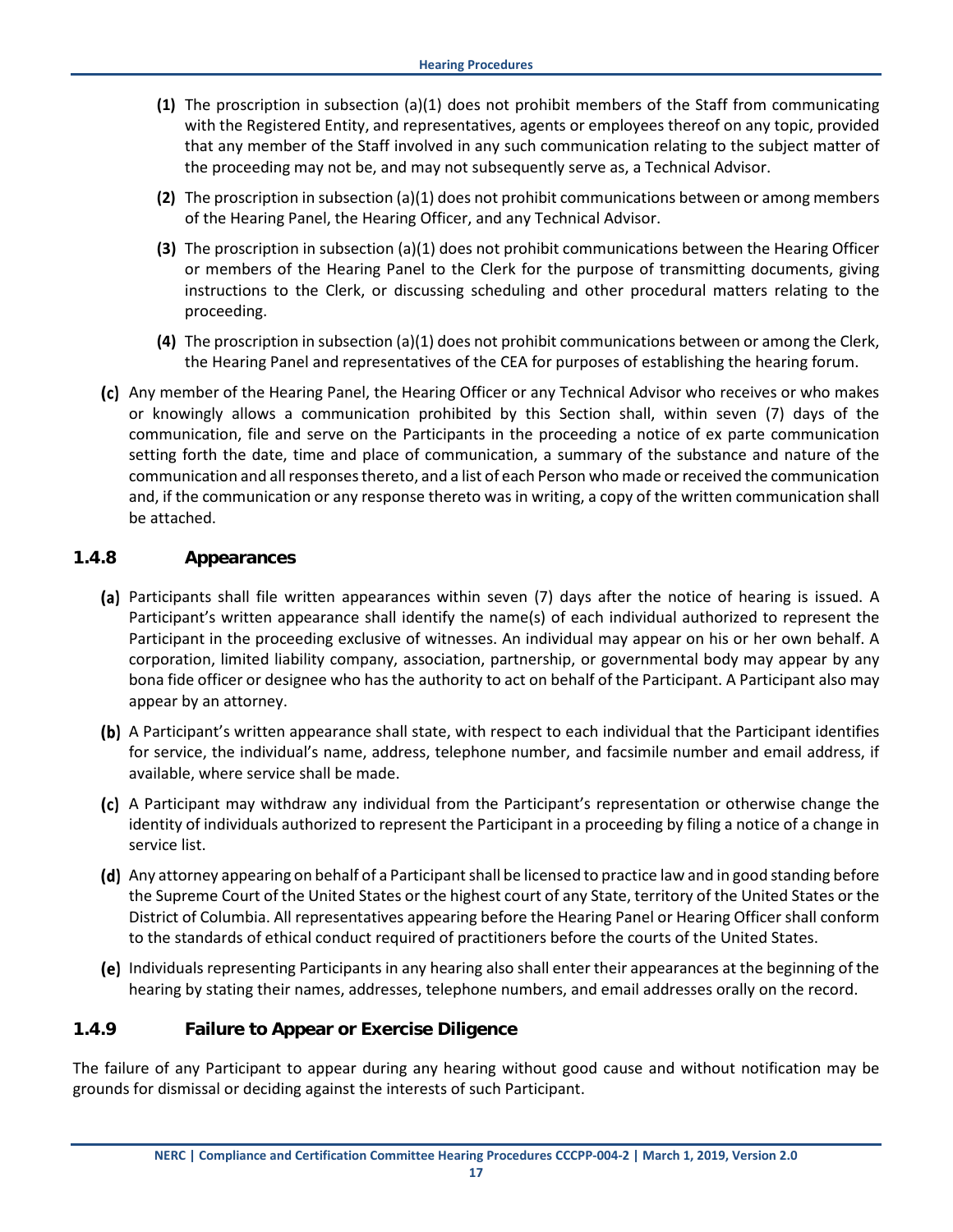#### <span id="page-32-0"></span>**1.4.10 Consolidation of Proceedings**

- (a) In the event that more than one Registered Entity receives a Notice of Alleged Violation for the same event or occurrence, and each Registered Entity selects the general hearing procedure described in Sections 1.4 to 1.7, the Hearing Panel on its own motion or on motion of a Participant may exercise its discretion to examine the actions of all such Registered Entities in a single proceeding as long as an initial opinion has not been rendered by the Hearing Officer pursuant to Section 1.7.4 in any proceeding to be consolidated.
- (b) A Participant may file a motion to consolidate into a single proceeding alleged violations of different Reliability Standards against a single Respondent, and related contests of Penalties, Mitigation Plan or Mitigating Activities, arising out of the same event or occurrence. Such consolidation may be allowed in the discretion of the Hearing Officer or Hearing Panel, as applicable.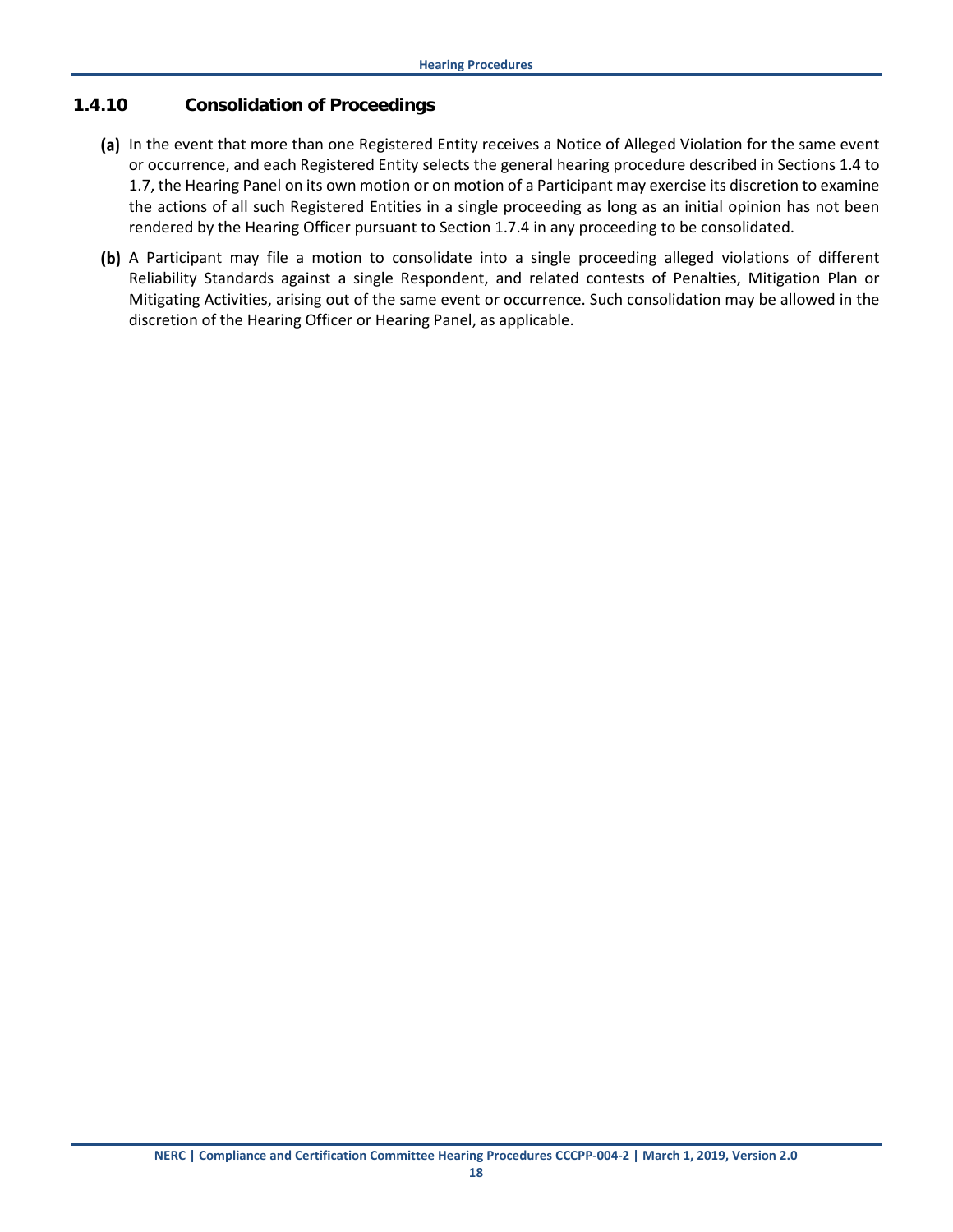### <span id="page-33-0"></span>**1.5 Prehearing Procedure**

#### <span id="page-33-1"></span>**1.5.1 [Intentionally Left Blank]**

[Blank.]

#### <span id="page-33-2"></span>**1.5.2 Prehearing Conference**

- (a) The Hearing Officer shall hold at least one prehearing conference, which may be the initial prehearing conference or a subsequently scheduled prehearing conference, in order to:
	- **(1)** Preliminarily identify the issues and discuss the anticipated form of the hearing;
	- **(2)** Discuss a schedule for any discovery to be conducted and address any discovery issues that are raised at that time;
	- **(3)** Explore the possibility of obtaining admissions of fact and of the authenticity of documents that would avoid unnecessary proof;
	- **(4)** Develop a schedule for the preparation and submission of evidence and witness testimony, including the disclosure of witnesses and exhibits and whether the use of pre-filed testimony may not be appropriate, in advance of the evidentiary hearing;
	- **(5)** Develop a schedule or schedules for any anticipated motions;
	- **(6)** Schedule a date(s) for the evidentiary hearing, which shall be within ninety (90) days of the prehearing conference described in this subsection, unless a different date or dates is specified by the Hearing Officer or the Hearing Panel and with the consent of all Participants or for good cause shown; and
	- **(7)** Address such other matters as may aid in the simplification of the evidence and disposition of the proceeding.
- (b) The Hearing Officer shall also hold a final prehearing conference prior to the evidentiary hearing, for the purpose of discussing:
	- **(1)** the anticipated duration of the hearing;
	- **(2)** the scheduling of witnesses' appearances to testify;
	- **(3)** the issues anticipated to be presented at the hearing;
	- **(4)** whether prehearing memoranda should be filed and if so, the schedule; and
	- **(5)** any other matters identified by the Hearing Officer for the management of the evidentiary hearing.

Participants may submit to the Hearing Officer, at least ten (10) days prior to the scheduled date of the final prehearing conference, a proposed list or lists of matters to be discussed at the final prehearing conference.

#### <span id="page-33-3"></span>**1.5.3 Summary Disposition**

- **Availability:** A Hearing Officer, on the Hearing Officer's own motion or on the motion of a Participant, may issue an initial opinion granting, in whole or in part, summary disposition if it appears that there are no issues of material fact and a Participant is entitled to issuance of a final order in its favor.
- **Motion for Summary Disposition and Responses**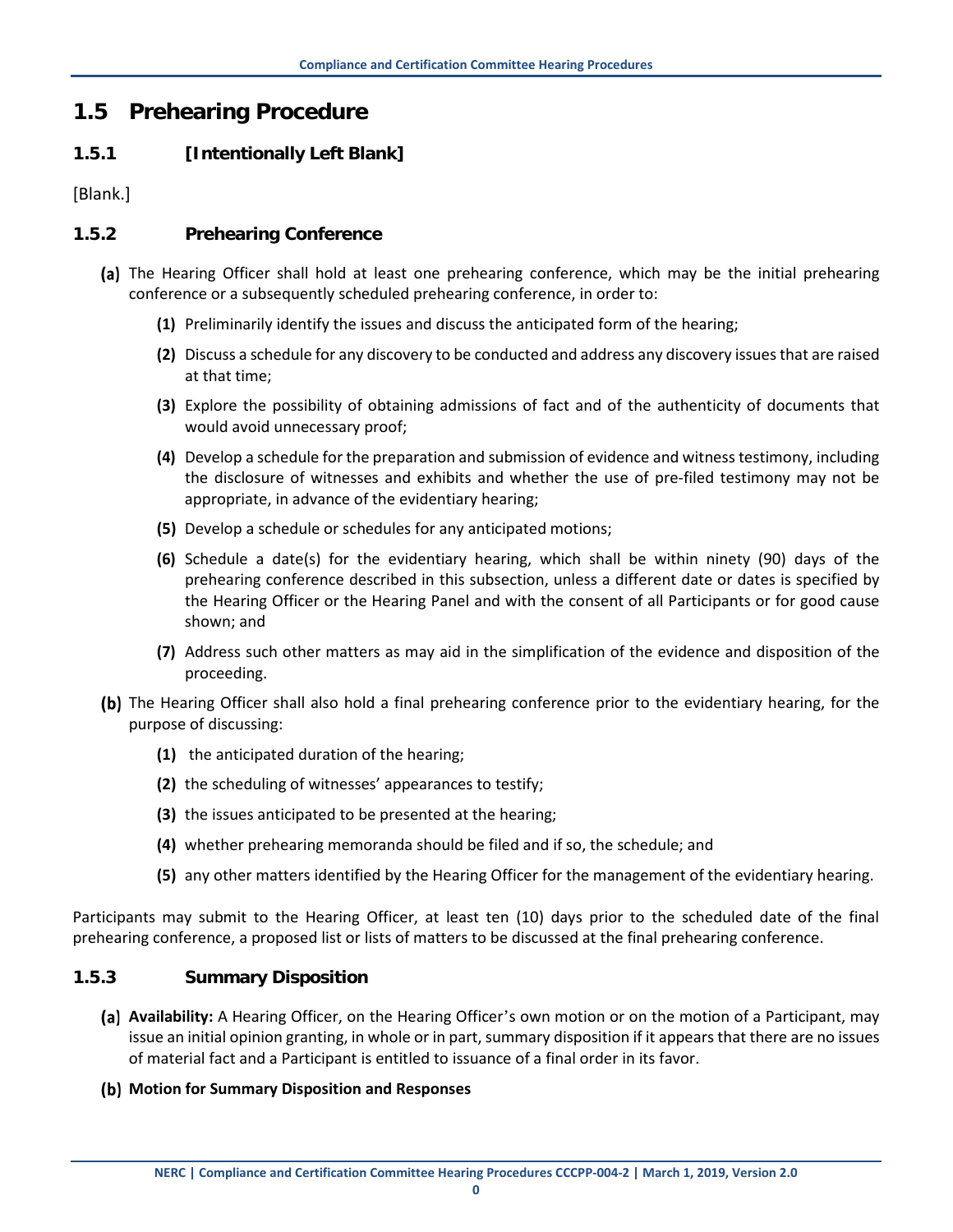- **(1)** A Participant moving for summary disposition must clearly identify the material facts that are not in dispute, demonstrate that there are no other material facts in dispute, and demonstrate that on the basis of the undisputed material facts, the Participant is entitled to issuance of a final order in its favor.
- **(2)** A Participant opposing a motion for summary disposition must clearly identify in its response to the motion the material facts that the Participant contends remain in dispute, and/or explain why the moving Participant is not entitled to issuance of a final order in its favor even though there are no disputed issues of material fact.
- **Summary Disposition on the Hearing Officer's Own Motion:** If the Hearing Officer is considering summary disposition in the absence of a Participant motion, the Hearing Officer shall request the Participants to identify in writing any issues of material fact and to comment on the proposed disposition. Factual information in the Participants' comments shall be supported by affidavit. Following review of the Participants' comments, if it still appears to the Hearing Officer that there are no genuine issues of material fact, the Hearing Officer may proceed without an evidentiary hearing. The Hearing Officer shall, however, allow the Participants the opportunity to file briefs.
- **Hearing Officer's Initial Opinion Granting Summary Disposition:** When the Hearing Officer issues an initial opinion granting summary disposition in whole or in part, the ruling shall set forth the rationale for the grant. An initial opinion of the Hearing Officer granting summary disposition shall be confirmed, rejected, or modified in a final order issued by the Hearing Panel.

#### <span id="page-34-0"></span>**1.5.4 Status Hearings**

Any Participant may request, and the Hearing Officer may call, a status hearing at any time subsequent to the initial prehearing conference to address issues that have arisen between the Participants or other matters relevant to the conduct of the hearing. Such issues may include, but are not limited to, discovery disputes and scheduling matters. A Participant requesting a status hearing to resolve a dispute shall include in its request a certification that it has made a good faith effort to resolve the dispute with the other Participant(s) before requesting the status hearing. The Hearing Officer shall direct the Clerk to issue a notice of status hearing that sets forth the date, time, and place for the hearing, and that identifies the matters to be addressed at the hearing.

#### <span id="page-34-1"></span>**1.5.5 Motions and Responses**

- Unless otherwise provided in these Hearing Procedures or by the procedural schedule established by the Hearing Officer or Hearing Panel, a Participant may file a motion at any time requesting any relief as may be appropriate. Unless the Hearing Officer allows a motion to be made orally on the record, motions shall be filed in writing. Motions based on facts that do not appear on the record shall be supported by affidavit.
- Unless otherwise specified by the Hearing Officer or Hearing Panel, responses to motions shall be filed within fourteen (14) days after service of the motion, and replies to responses shall be filed within seven (7) days after service of the responses. A Hearing Officer or Hearing Panel may deny dilatory, repetitive, or frivolous motions without awaiting a response. Unless otherwise ordered by a Hearing Officer or Hearing Panel, the filing of a motion does not stay the proceeding or extend any scheduled dates in the proceeding.

#### <span id="page-34-2"></span>**1.5.6 Experts**

A Participant may employ an expert(s) to testify or consult in a proceeding. Any expert utilized in either capacity shall sign an agreement evidencing the expert's understanding and acknowledgement of the nonpublic nature of the proceeding and that unauthorized public disclosure of information obtained in connection with the expert's participation in the proceeding is prohibited.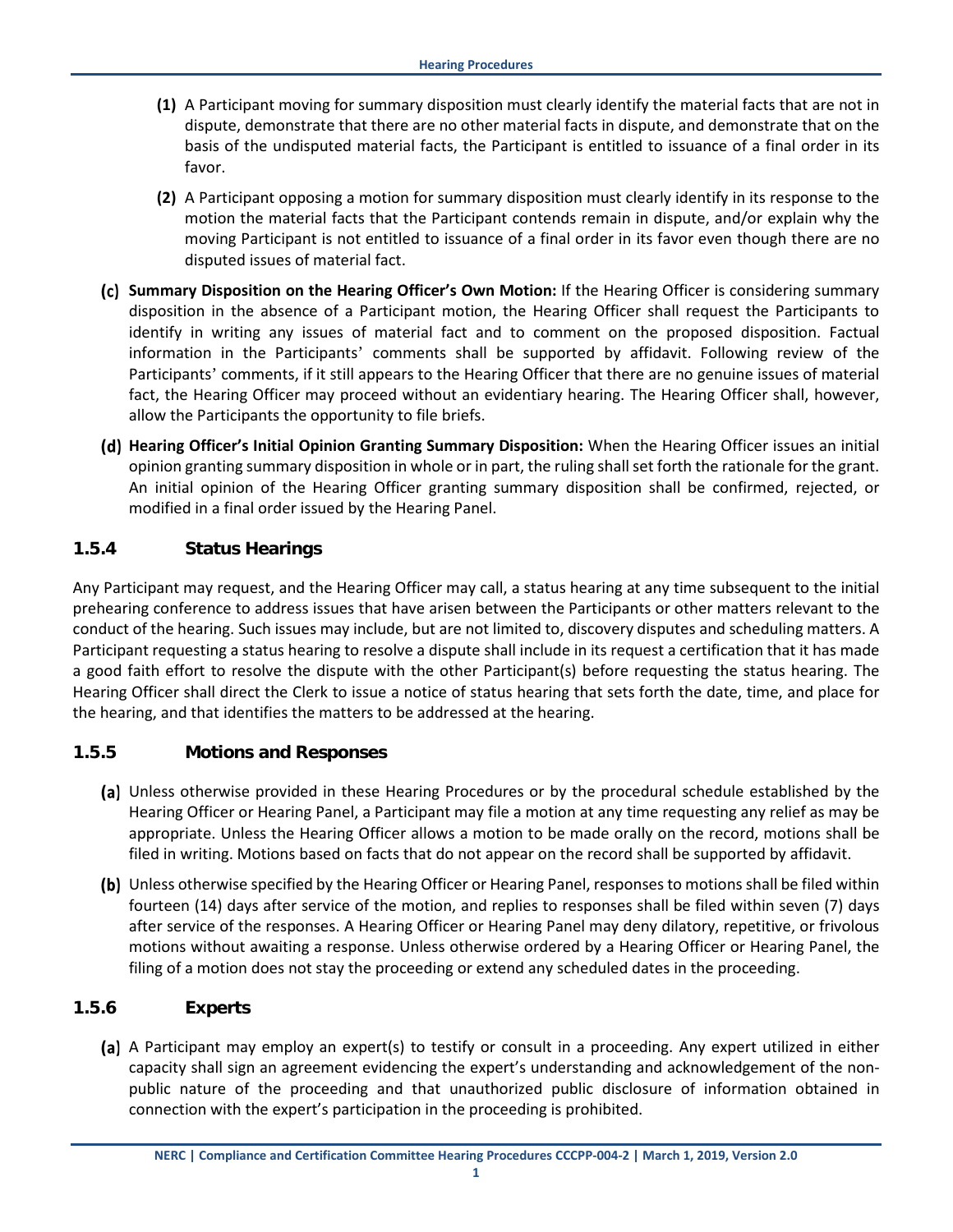(b) The Participant employing the expert shall propose the agreement for approval by a motion, and its approval shall be subject, in addition to consideration of any objections by other Participants, to ensuring that appropriate safeguards are maintained to protect the confidentiality of the proceeding and the information disclosed therein.

#### **1.5.7 Inspection and Copying of Documents in Possession of Staff**

#### **Documents to be Available for Inspection and Copying**

- <span id="page-35-0"></span>**(1)** Within twenty-five (25) days after the date the request for hearing is filed, Staff shall make available for inspection and copying by the other Participants, all Documents prepared or obtained by Staff through or in connection with any compliance monitoring processes that led to the institution of proceedings. Such Documents shall include but are not limited to:
	- **i.** requests for information to the Respondent;
	- **ii.** every written request, including e-mail, directed to persons not employed by the CEA to provide information or documents or to be interviewed;
	- **iii.** the Documents provided in response to any such requests described in (i) and (ii) above;
	- **iv.** all transcripts of testimony recorded during the Staff investigation and all exhibits to the transcript;
	- **v.** all other Documents obtained from the Respondent; and
	- **vi.** all other Documents obtained from persons not employed by the CEA.

The sole grounds on which Staff is authorized to withhold Documents from inspection and copying are the bases set forth in Section 1.5.7(b); provided, however, that the Documents made available for inspection and copying need not include (i) exact copies of Documents the Respondent previously provided to Staff, and (ii) any Documents provided to the Respondent with or as part of the Notice of Alleged Violation, Notice of Penalty, assessment of proposed Mitigation Plan or Mitigating Activities or Remedial Action Directive.

- **(2)** Where there are Participants in a proceeding in addition to a single Respondent and Staff, the Hearing Officer or Hearing Panel shall oversee the Staff's designation of Documents to be produced to such other Participants and the development, execution and enforcement of any protective order deemed necessary.
- **(3)** Staff shall promptly inform the Hearing Officer and each other Participant if, after the issuance of a notice of hearing, requests for information are issued by Staff related to the same compliance monitoring process(es) that led to the institution of the proceeding. If Staff receives Documents pursuant to a request for information after Staff has made Documents available for inspection and copying as set forth in subsection (a)(1), the additional Documents shall be made available to the Participants not later than fourteen (14) days after Staff receives such Documents. If a date for the evidentiary hearing has been scheduled, Staff shall make the additional Documents available to the other Participants not less than ten (10) days before the evidentiary hearing. If Staff receives such Documents ten or fewer days before the evidentiary hearing is scheduled to begin or after the evidentiary hearing begins, Staff shall make the additional Documents available immediately to the other Participants.
- **(4)** Nothing in subsection (a)(1) shall limit the discretion of the CCC to make any other Document available to the Participants or the authority of the Hearing Officer to order the production of any other Documents or information by any Participant.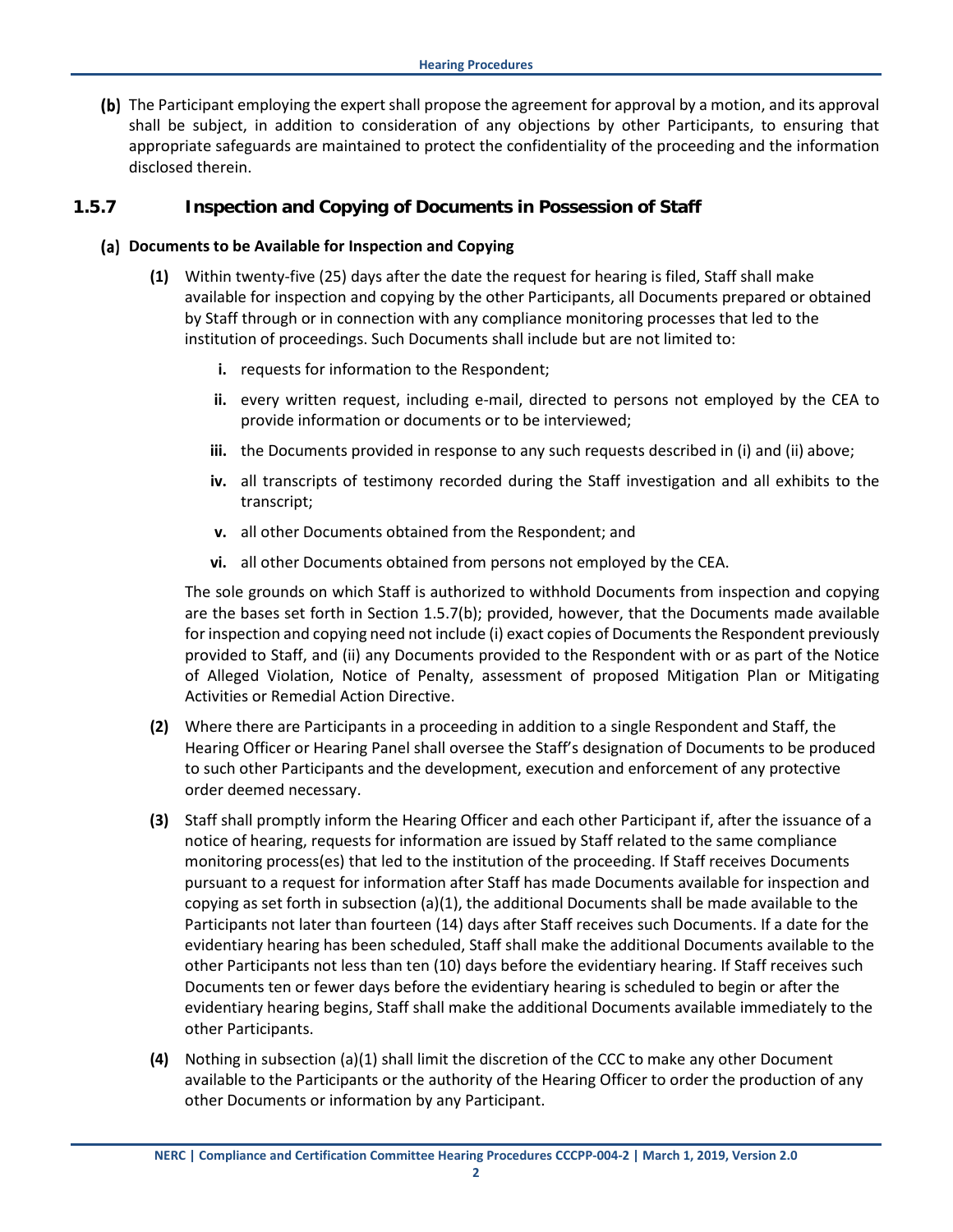#### **Documents That May Be Withheld by Staff**

- **(1)** Staff may withhold a Document from inspection and copying by a Participant if:[1](#page-36-0)
	- **i.** the Document is privileged to the CEA or constitutes attorney work product of counsel for the CEA (in applying this provision, the attorney-client privilege shall be recognized as absolute and any demand for production of attorney work product shall be granted only after a showing of substantial need by the Respondent or other Participant);
	- **ii.** the Document is an examination or inspection report, an internal memorandum, or other note or writing prepared by a Staff member that will not be offered in evidence or otherwise relied on by Staff in the hearing;
	- **iii.** the Document would disclose:
		- (1) an examination, investigatory or enforcement technique or guideline not otherwise made public of the CEA, a federal, state, or foreign regulatory authority, or a selfregulatory organization;
		- (2) the identity of a source, including a federal, state, or foreign regulatory authority or a self-regulatory organization, that furnished information or was furnished information on a confidential basis regarding an investigation, an examination, an enforcement proceeding, or any other type of civil or criminal enforcement action;
		- **(3)** or an examination, an investigation, an enforcement proceeding, or any other type of civil or criminal enforcement action under consideration by, or initiated by, the CEA, a federal, state, or foreign regulatory authority, or a self-regulatory organization; or
	- **iv.** the Hearing Officer grants leave to withhold a Document or category of Documents as not relevant to the subject matter of the proceeding, or for other good cause shown.

Provided, that where a Document contains information of the type listed in subsections (i), (ii), (iii) or (iv) that is capable of being redacted, Staff shall make the Document available for inspection and copying by the other Participants in redacted form.

- **Withheld Document List:** At the time it is required to make Documents available for inspection and copying, Staff shall also provide to the Hearing Officer, the Respondent and any other Participant to which Documents are being made available, a list of Documents withheld by Staff pursuant to those elements listed above, with a statement of the grounds that support withholding the Document. Upon review, for good cause shown, the Hearing Officer may order Staff to make any Document withheld, other than a Document that is subject to the attorney-client privilege, available to the other Participants for inspection and copying.
- **Timing of Inspection and Copying:** Except as set forth in this Section, the Hearing Officer shall determine the schedule of production of Documents for inspection and copying, provided that the Hearing Officer may modify any period for production set forth in this Section as warranted by the circumstances.
- **Place and Time of Inspection and Copying:** Documents subject to inspection and copying pursuant to this Section shall be made available to the Respondent and other Participants for inspection and copying at the CEA office where the Documents are ordinarily maintained, or at such other office as the Hearing Officer, in his or her discretion, shall designate, or as the Participants otherwise agree. A Participant shall be given access to the Documents at the CEA's offices during normal business hours. A Participant shall not be given custody

<span id="page-36-0"></span><sup>&</sup>lt;sup>1</sup> Nothing in these subsections authorizes Staff to withhold a Document, or a part thereof, that contains exculpatory evidence. Nothing in these subsections requires Staff to withhold a Document from disclosure.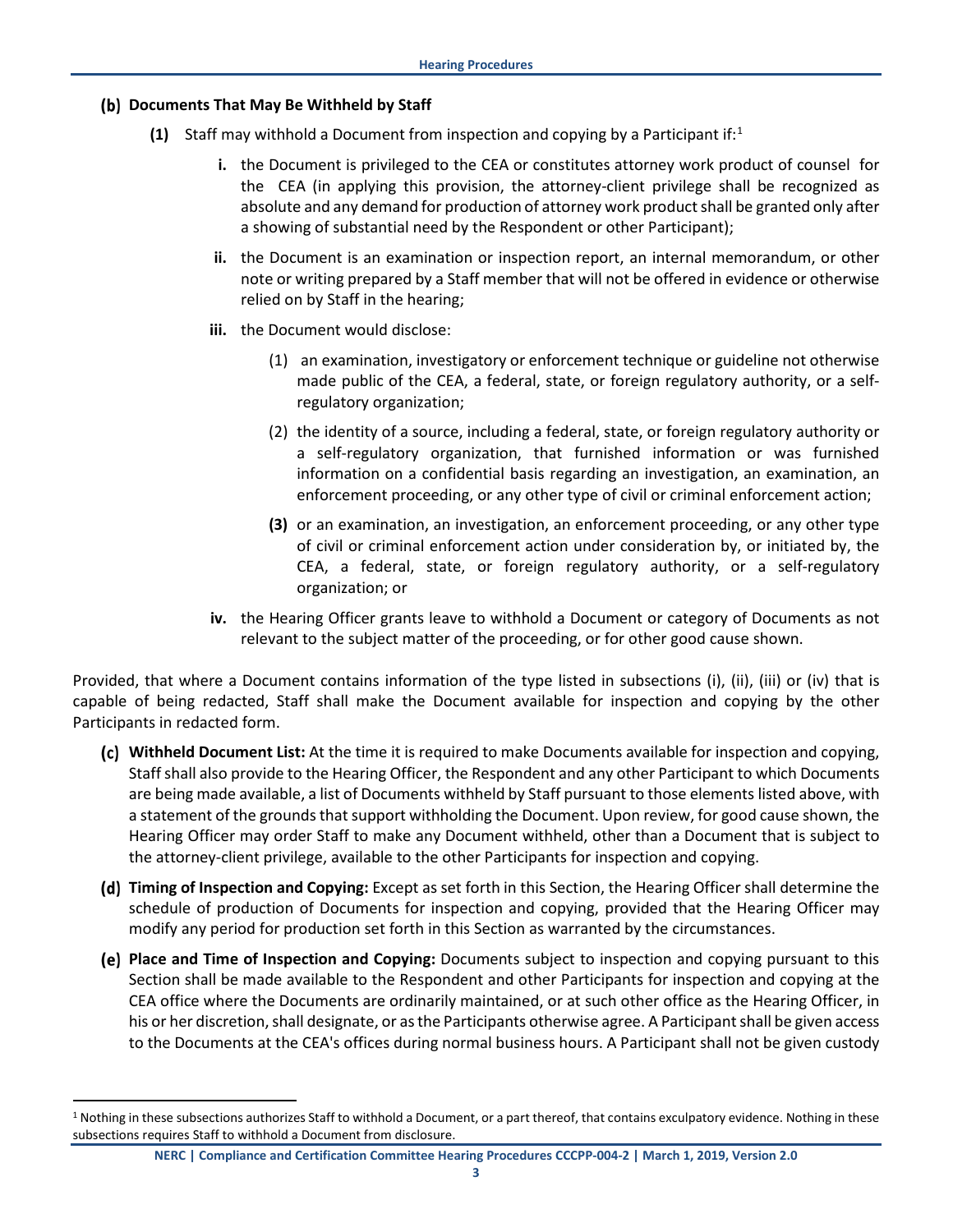of the Documents or be permitted to remove the Documents from the CEA's offices, other than copies of Documents made available by the CEA for that purpose.

- **Copying Costs:** A Participant may obtain a photocopy of all Documents made available for inspection. A Participant shall be responsible for the cost of photocopying. Unless otherwise ordered by the Hearing Officer, charges for copies made at the request of a Participant shall be at a rate to be established by the CEA.
- **Failure to Make Documents Available —** Harmless Error: In the event that a Document required to be made available to a Participant pursuant to this Section is not made available by Staff, no rehearing or amended decision of a proceeding already heard or decided shall be required where the failure to make the Document available was harmless error. Should a dispute arise as to whether a rehearing or amended decision is required due to the failure of Staff to produce a Document, the burden shall be on Staff to show that such failure was harmless error. The Hearing Officer, or, upon review, the Hearing Panel shall determine whether the failure to make the Document available was harmless error.

#### <span id="page-37-0"></span>**1.5.8 Other Discovery Procedures**

- (a) In addition to the production of Documents by Staff for inspection and copying by Respondent and other Participants pursuant to Section 1.5.7, the Participants shall be entitled to utilize all other discovery methods provided for in Rules 402 through 409 of the FERC Rules of Practice and Procedure, 18 C.F.R. § 385.402 through 385.409, including data requests, written interrogatories and requestsfor production of Documents or things, depositions by oral examination, requests for inspection of Documents and other property, requests for admissions, and requests for issuance of orders to one or more Registered Entities to produce Documents for inspection and copying or at the hearing or to provide testimony by an authorized representative in deposition or at the hearing.
- (b) Unless otherwise directed by the Hearing Officer or Hearing Panel upon motion by a Participant, or by the Hearing Officer, or by the Hearing Panel on its own motion, such discovery, and the resolution of any disputes concerning such discovery, shall be conducted in accordance with the provisions of Rules 402 through 410 and 510(e) of the FERC Rules of Practice and Procedure, 18 C.F.R. §§ 385.402 through 385.410 and 385.510(e), which are hereby incorporated by reference into these Hearing Procedures, subject to the following limitations and modifications to such Rules:
	- **(1)** The provisions of subsections (d), (e) and (f) of Section 1.5.7 shall apply to any such discovery.
	- **(2)** Rule 403(b)(2) (18 C.F.R. § 385.403(b)(2)) and Rule 410(d)(2) (18 C.F.R. § 385.410(d)(2)) shall not be applicable.
	- **(3)** The Hearing Officer and the Hearing Panel have the authority to issue orders to compel the appearance by or production of Documents or information by, only a Person that (i) is a Participant or (ii) is a Registered Entity (including an authorized representative thereof) that is not a Participant. The Hearing Officer and the Hearing Panel do not have authority to require a United States marshal or deputy marshal to serve an order to produce or provide Documents, information or testimony.
	- **(4)** References to "subpoena" in Rules 404, 409, 410 and 510(e) shall be deemed to be to an order to a non-Participant Registered Entity to produce or provide Documents, information or testimony.
	- **(5)** References to the "Commission" in Rules 402 through 410 and 510(e) shall be to FERC except as follows:
		- **i.** the references in Rules 402(a), 404(b)(1) and 405(b), the second reference in Rule 410(d), and the references in Rule  $510(e)(1)$  and (2) shall be deemed to be to the Hearing Panel.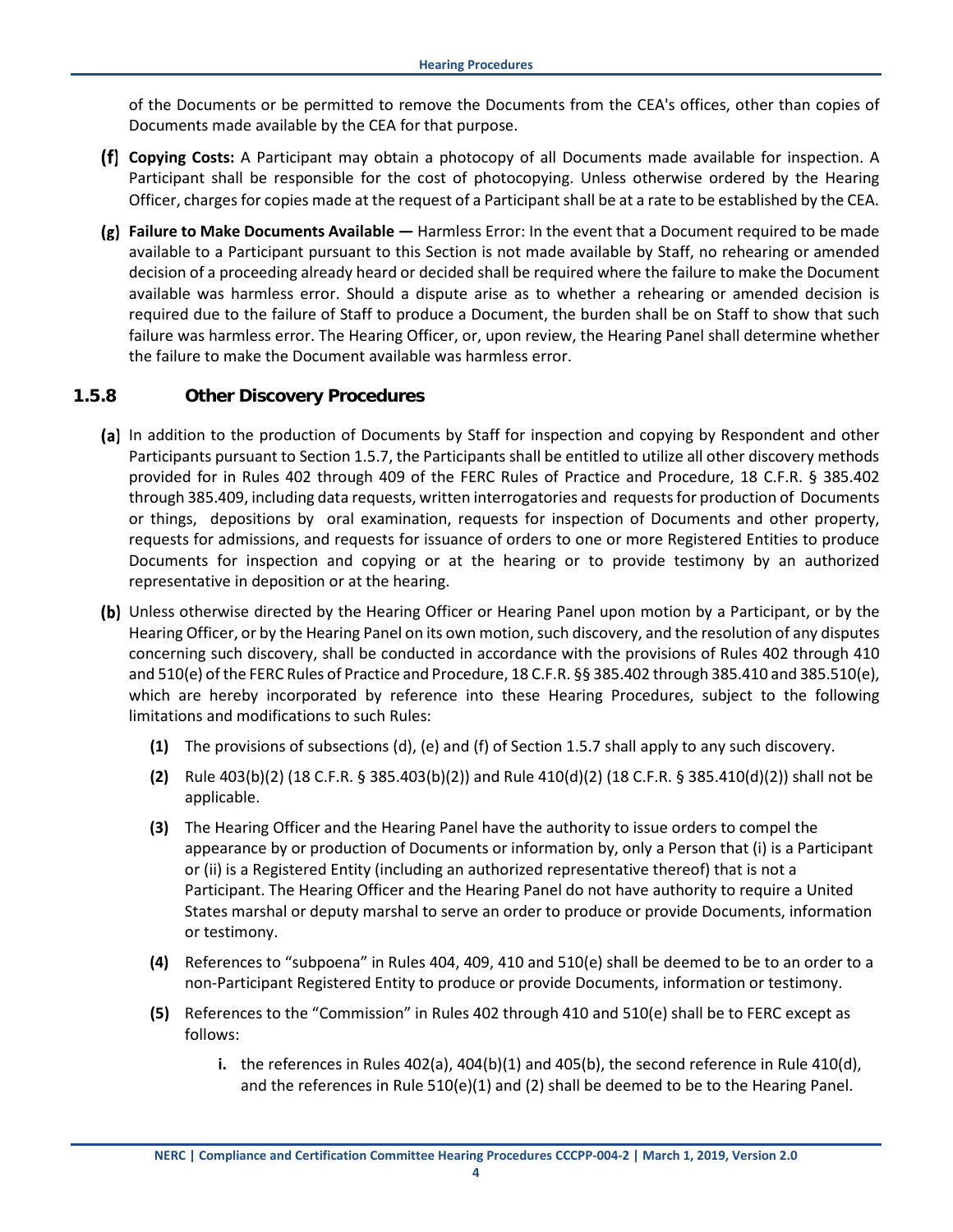- **ii.** the reference in Rule 385.406(b)(4) to "Commission trial staff" shall be deemed to be to Staff, and
- **iii.** the reference in Rule 510(e)(3) shall be deemed to be to the Hearing Officer or Hearing Panel.
- **(6)** Unless otherwise ordered by the Hearing Officer or Hearing Panel, a data request, set of interrogatories, request for production of Documents or things, request for inspection of Documents or other property, request for admissions, or order to produce or provide Documents, information or testimony, shall not specify a due date or response date that is fewer than 21 days from the date of service of the request or date of the order.
- **(7)** A list of withheld Documents, if any, shall be provided by any Participant required to produce Documents, at the time the Documents are required to be produced, to the Hearing Officer and to each Participant entitled to receive production of the Documents. Upon review, for good cause shown, the Hearing Officer may order the Participant to make any Document withheld available to any other Participant or Participants for inspection and copying.
- **(8)** In the event a Document or information required to be produced or provided by a Participant pursuant to discovery is not produced or provided by the Participant, no rehearing or amended decision of a proceeding already heard or decided shall be required where the failure to produce or provide the Document or information was harmless error. Should a dispute arise as to whether a rehearing or amended decision is required due to the failure of a Participant to produce or provide a Document or information, the burden shall be on the Participant that failed to produce or provide the Document or information to show that such failure was harmless error. The Hearing Officer or, upon review, the Hearing Panel shall determine whether the failure to make the Document available was harmless error.
- **(9)** Unless otherwise ordered by the Hearing Officer or Hearing Panel, all such discovery shall be requested, scheduled and conducted so as to be completed within six (6) months following the date the request for hearing was filed.
- **(10)** Notwithstanding subsections (b) (6) and (b) (9), however, if the shortened hearing procedure in Section 1.3.4 is used in a proceeding, the Hearing Officer, on his or her own motion or on motion of a Participant, shall establish a schedule for discovery, including response periods for responding to discovery requests, that are consistent with the expedited nature of the proceeding contemplated by the shortened hearing procedure.
- The Hearing Officer's ruling on all motions relating to disputes concerning such discovery shall consider the following objectives:
	- **(1)** full disclosure of all relevant Documents and information; and
	- **(2)** the exercise of due diligence in the conduct of discovery by a Participant; and disallowing use of discovery as a means to delay the proceeding or to harass or burden any other Participant.

#### <span id="page-38-0"></span>**1.5.9 Pre-Evidentiary Hearing Submission of Testimony and Evidence**

Unless the Hearing Officer orders otherwise and with the exception of (i) any adverse Participant examination pursuant to Section 1.6.16 and (ii) the testimony and documents of a non- Participant provided pursuant to an order to produce or provide Documents, information or testimony, all witness direct testimony to be submitted in an evidentiary hearing must be prepared in written form, may have exhibits, schedules and attachments thereto, and shall be filed in advance of the evidentiary hearing pursuant to a schedule determined by the Hearing Officer, as it may be amended. Where a Participant intends to use a Document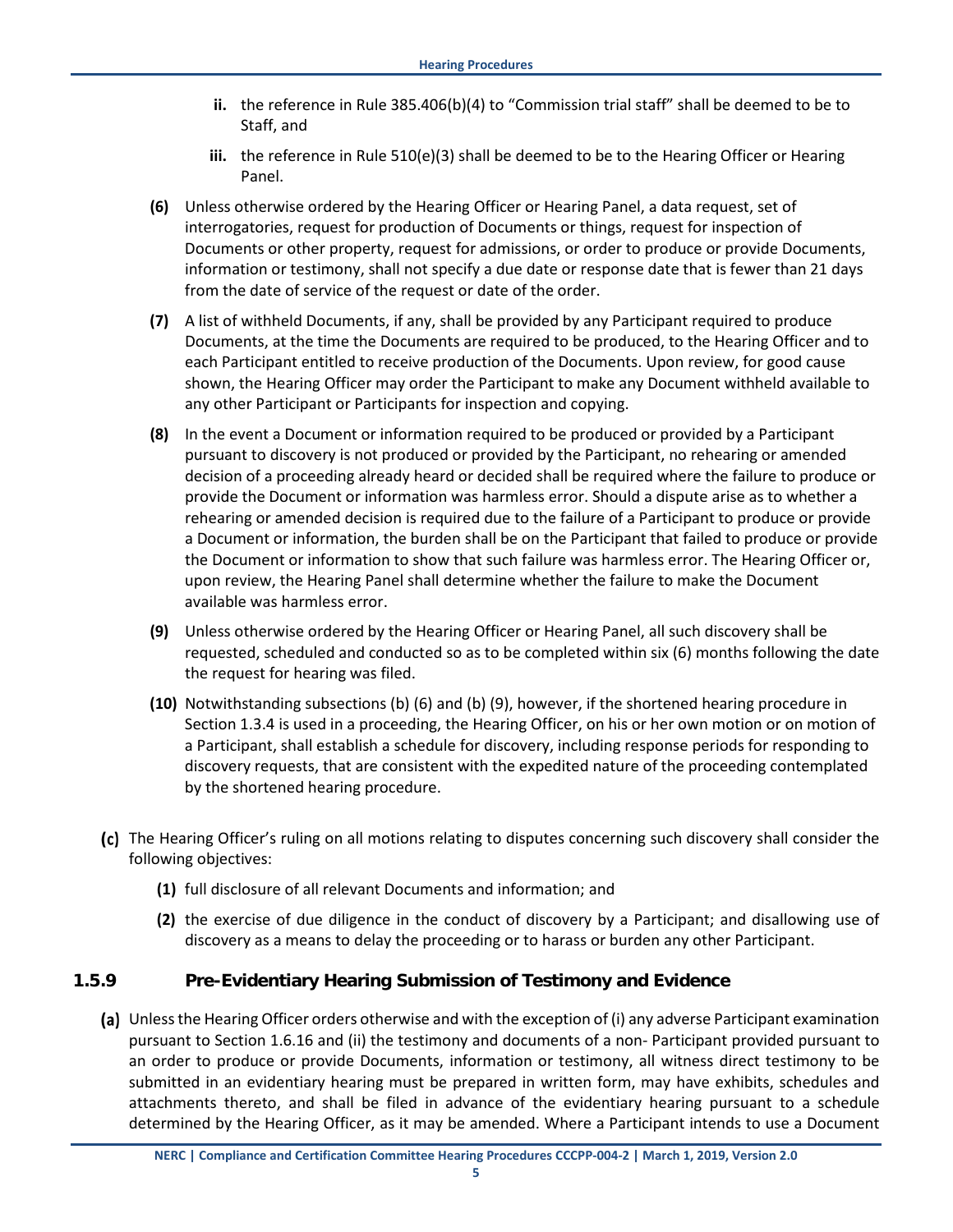or other demonstrative evidence that has not been filed as part of written testimony in the conduct of crossexamination (other than Documents that are to be produced by a non-Participant at the hearing pursuant to an order to produce Documents), the Participant intending to use such Document or demonstrative evidence shall provide it to the other Participants and the Hearing Officer at least three (3) business days prior to the date at which the witness will be cross-examined at a testimonial hearing.

- (b) Staff shall file the Documents it intends to offer into evidence as its direct case, including the written testimony of its witnesses along with exhibits, schedules, and attachments thereto, first. The Registered Entity shall file the Documents it intends to offer into evidence as its direct case, which also may be responsive to Staff's direct case, including the written testimony of its witnesses along with exhibits, schedules and attachments thereto, second. Staff shall file as its rebuttal case the Documents it intends to offer into evidence in response to the Registered Entity's direct case, including the written testimony of its witnesses along with exhibits, schedules, and attachments thereto, third.
- If appropriate due to the number and/or complexity of the issues, the Hearing Officer may allow for the Registered Entity to submit a rebuttal case that responds to Staff's rebuttal case, in which event the Hearing Officer shall also allow Staff to submit a rebuttal case that responds to the Registered Entity's rebuttal case.
- (d) Each round of evidence shall be limited in scope to responding to the preceding round of evidence, except that the Registered Entity's direct case may exceed the scope of Staff's direct case if necessary for the Registered Entity to set forth its direct case fully.
- The Participants shall file the Documents they intend to offer into evidence in accordance with the Hearing Officer's schedule, as it may be amended. Such filings of written testimony and other evidence in advance of the evidentiary hearing shall not entitle the Documents to be admitted into the evidentiary record. The Participants must offer their witnesses' testimony and other proposed evidence for admission into the evidentiary record during the evidentiary hearing.
- Any Participant who fails, without good cause shown, to comply with the Hearing Officer's schedule for the filing of written testimony and other evidence in advance of the evidentiary hearing may be limited in the presentation of its evidence during the evidentiary hearing or have its participation in the evidentiary hearing otherwise restricted by the Hearing Officer to avoid undue prejudice and delay.

#### <span id="page-39-0"></span>**1.5.10 Protective Orders**

- All proceedings conducted pursuant to these Hearing Procedures, and any written testimony, exhibits, other evidence, transcripts, comments, briefs, rulings and other issuances, shall be non-public and shall be held in confidence by all Participants, except as the ERO (within the U.S., in accordance with the authorization previously granted by FERC to release information about a non-public proceeding) or FERC (in the case of U.S. related information) or another Applicable Governmental Authority (in the case of non U.S. related information) authorizes or directs public disclosure of any portion of the record. In addition to this general proscription, at any time during a proceeding, the Hearing Officer, on his or her own motion or on the motion of any Participant or of any non-Participant ordered to produce Documents, information or testimony, may enter a protective order to designate as proprietary and protect the confidential, proprietary or trade secret nature of any data, information or studies, or any other information the public release of which may cause a security risk or harm to a Participant.
- (b) The following types of information will be considered entitled to protection through a protective order:
	- **(1)** Confidential Business and Market Information, including information that is proprietary, commercially valuable, or competitively sensitive;
	- **(2)** Critical Energy Infrastructure Information;
	- **(3)** information related to a Cyber Security Incident;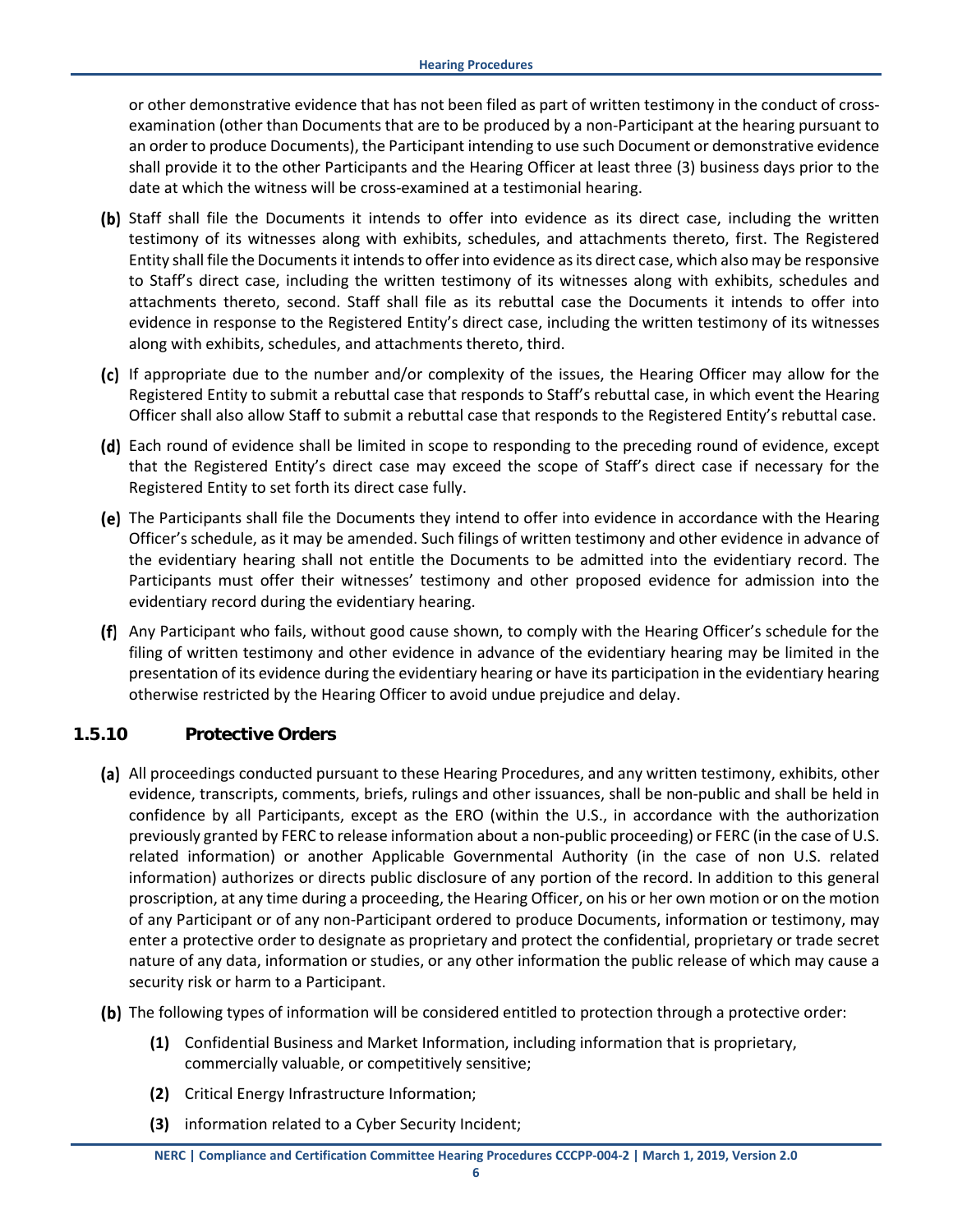- **(4)** personnel information that identifies or could be used to identify a specific individual, or that reveals personnel, financial, medical or other personal information;
- **(5)** audit work papers; or
- **(6)** investigative files or Documents that would disclose investigative techniques of Staff, any CEA, the ERO or any federal, state or foreign regulatory authority.

Nothing in this subsection 1.5.10(b) shall require Staff to produce any Documents it is entitled to withhold under subsection 1.5.7(b).

- A motion for a protective order shall specify the proposed expiration date for the proprietary status of the data, Documents, or information, if any, and shall propose requirements or safeguards to be met for individuals participating in the proceeding to review the protected information while maintaining its proprietary status.
- (d) A Document submitted and marked as proprietary, or a statement made at a hearing and identified as proprietary, shall be afforded proprietary treatment pending the timely submission of a motion to protect the confidential, proprietary or trade secret nature of that Document or statement and a ruling on such a motion by the Hearing Officer.
- (e) The protective order shall identify the data, Documents, or information that will be accorded proprietary treatment; the individuals participating in the proceeding, by category or otherwise, entitled to view the proprietary information; and the requirements, conditions or safeguards that must be met before an individual may view the information.
- A public redacted version of each Document and transcript that contains information that is protected pursuant to this Section must be filed with the proprietary version and must be served on each Participant for distribution to those individuals participating in the proceeding who are not entitled to view the proprietary information.
- (g) Should it be necessary to address proprietary information during a hearing, the Hearing Officer shall, while the information is being addressed, close the hearing to all individuals other than those entitled to view or hear the proprietary information in accordance with the protective order.

#### <span id="page-40-0"></span>**1.5.11 Pre-Evidentiary Hearing Memorandum**

- (a) The Hearing Officer or the Hearing Panel may request the submission of memoranda prior to the evidentiary hearing that set forth each Participant's position on the issue(s) in dispute, the key facts and arguments, the applicable Reliability Standard, rules, orders or other authority, and such other matters as may be directed by the Hearing Officer or the Hearing Panel.
- (b) The purpose of such memoranda will be to aid the Hearing Officer and Hearing Panel in preparation for the evidentiary hearing. A Participant will not be deemed to have waived any issue, fact or argument that is not set forth in a pre-evidentiary hearing memorandum.
- (c) The Hearing Officer may establish word limitations on such submissions.

#### <span id="page-40-1"></span>**1.5.12 Certification of Questions to the NERC Board of Trustees Compliance Committee**

(a) Should a hearing present a significant question of law, policy or procedure the resolution of which may be determinative of the issues in the proceeding in whole or in part, and as to which there are other extraordinary circumstances that make prompt consideration of the question by the NERC Board of Trustees Compliance Committee appropriate, the Hearing Officer, on his or her own motion or on motion of a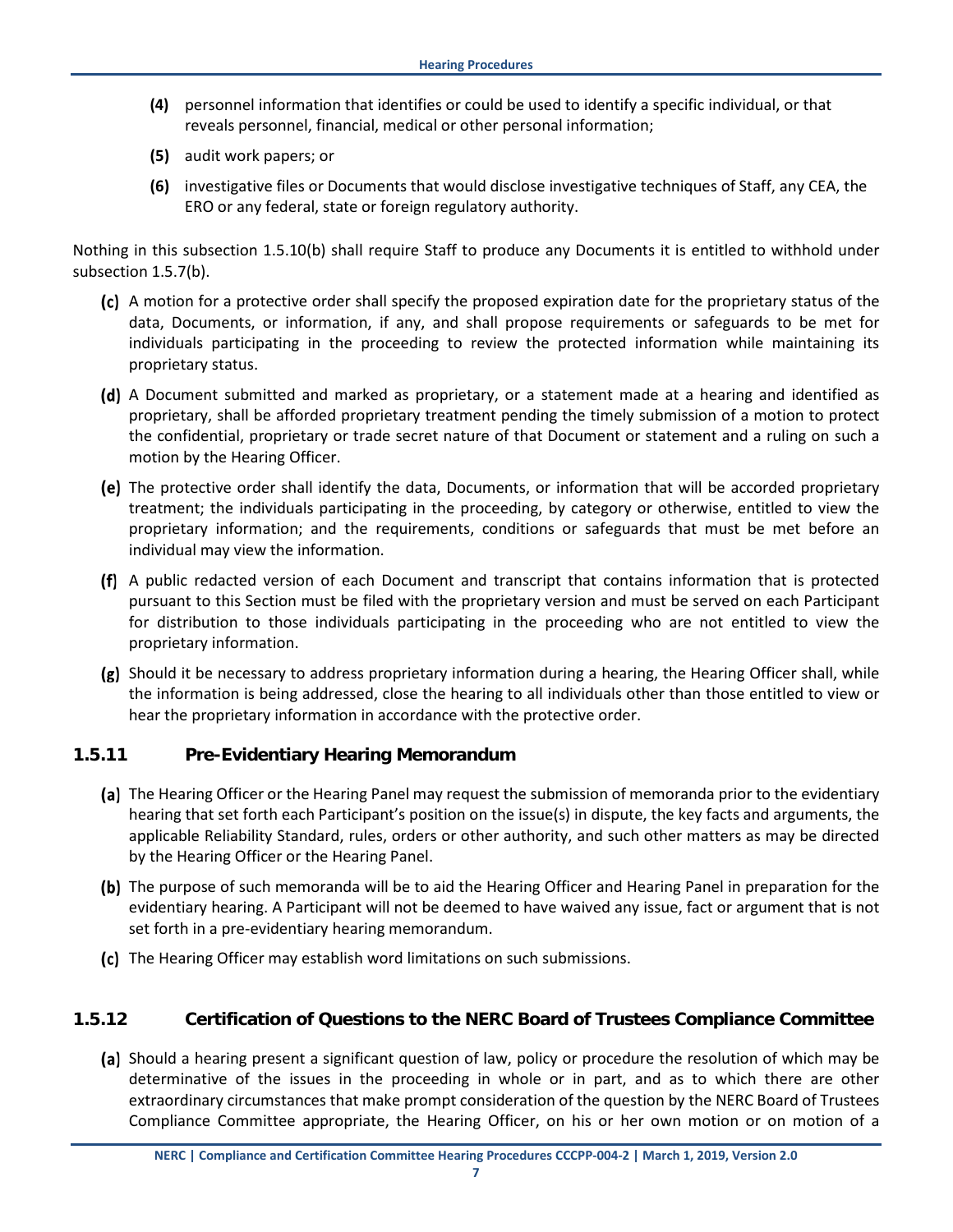Participant, may recommend to the Hearing Panel that it certify, or the Hearing Panel on its own motion may decide to certify, the question to the Board of Trustees Compliance Committee for determination pursuant to Section 412 of the Rules of Procedure.

- (b) If the Hearing Officer, on his or her own motion, or the Hearing Panel, on its own motion, wishes to present a question to the Hearing Panel for certification to the NERC Board of Trustees Compliance Committee, the Hearing Officer shall first provide the Participants the opportunity to submit memoranda addressing whether the question should be certified and the precise terms of the question to be certified.
- (c) If a Participant files a motion requesting, or the Hearing Officer determines on his or her own motion, that a question should be certified to the Board of Trustees Compliance Committee, the Hearing Officer shall submit a written recommendation on the matter to the Hearing Panel. If the request for certification is based on the motion of a Participant, the Hearing Officer shall also submit to the Hearing Panel the motion and any answers to the motion that were filed. If the request for certification is on the Hearing Officer's own motion, the Hearing Officer shall also submit to the Hearing Panel the Participants' memoranda that were filed pursuant to subsection (b).
- (d) Questions of fact presented by the particular matter in dispute in a hearing shall not be the subject of a certification to the Board of Trustees Compliance Committee.
- The Hearing Panel shall determine, based on the criteria specified in subsection (a), whether the proposed question shall be certified to the Board of Trustees Compliance Committee for determination. To certify the proposed question, the Hearing Panel must determine that the question is a significant question of law, policy or procedure the resolution of which may be determinative of the issues in the proceeding, in whole or in part, and that there are extraordinary circumstances that make prompt consideration of the question by the Board of Trustees Compliance Committee appropriate. If the Hearing Panel determines that the proposed question should be certified to the Board of Trustees Compliance Committee, the Hearing Panel shall also determine whether the hearing should be suspended, in whole or in part, while the question is pending before the Board of Trustees for determination.
- As provided in Rule of Procedure Section 412, the Board of Trustees Compliance Committee may decide to reject a proposed certification from a Hearing Panel.
- If the Board of Trustees Compliance Committee accepts certification of a question and issues a determination on the question, the hearing shall proceed following the determination in accordance with the Board of Trustees Compliance Committee's decision.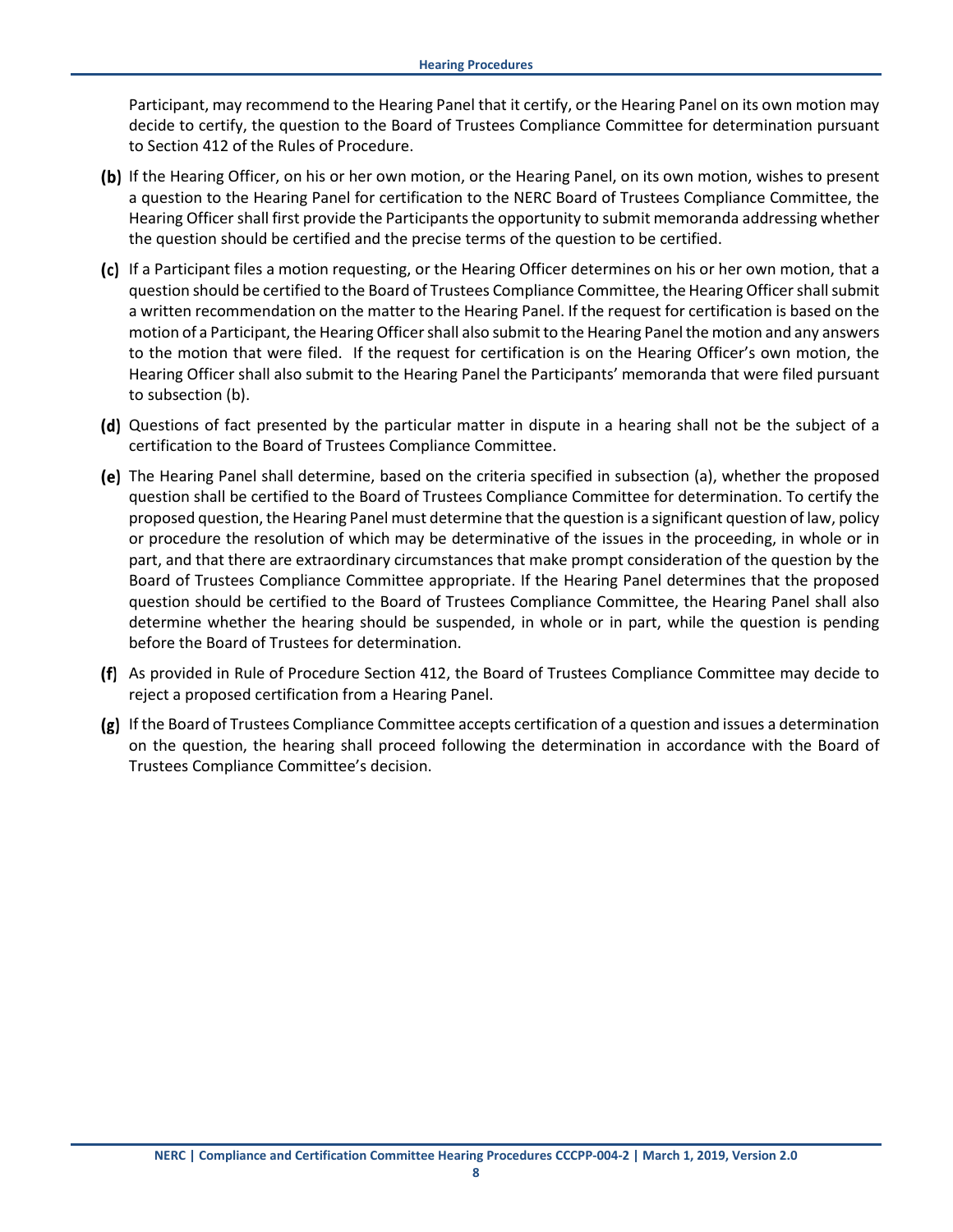## <span id="page-42-0"></span>**1.6 Procedure at Evidentiary Hearing**

#### <span id="page-42-1"></span>**1.6.1 Purpose of Evidentiary Hearing**

The purpose of the evidentiary hearing shall be to admit the Participants' evidence into the record, and for each Participant to have the opportunity to cross-examine the other Participant's witnesses. A schedule for briefs, unless waived by the Participants, shall be set at the conclusion of the evidentiary hearing.

#### <span id="page-42-2"></span>**1.6.2 Order of Receiving Evidence**

In all proceedings Staff shall open and close.

#### <span id="page-42-3"></span>**1.6.3 Opening and Closing Statements**

Opening and closing statements will not be made during the evidentiary hearing as a matter of course except that such statements may be allowed when requested by a Participant, and shall be required when requested by the Hearing Officer or the Hearing Panel. Any Participant's request for such statements, or a Hearing Officer or Hearing Panel notice requiring such statements, shall be made at least ten (10) days in advance of the start of the evidentiary hearing.

#### <span id="page-42-4"></span>**1.6.4 Right of Participant to Present Evidence**

Subject to compliance with the requirements of these Hearing Procedures concerning the timing of submission of written testimony and other evidence, a Participant has the right to present such evidence, to make such objections and arguments, and to conduct such cross-examination as may be necessary to assure the true and full disclosure of the facts.

#### <span id="page-42-5"></span>**1.6.5 Exhibits**

- (a) All material offered in evidence, except oral testimony allowed by the Hearing Officer or the testimony of a non-Participant pursuant to an order to produce or provide Documents, information or testimony, shall be offered in the form of an exhibit.
- (b) Each exhibit must be marked for identification. A Participant must provide the court reporter with two (2) copies of every exhibit that the Participant offers into evidence, and will provide copies of any exhibit not served in advance of the evidentiary hearing to the Participants and the Hearing Officer.

#### <span id="page-42-6"></span>**1.6.6 Witness Attendance at Testimonial Hearing**

- (a) Each witness shall attend the testimonial hearing in person unless a Participant has been informed in advance of the testimonial hearing that all other Participants waive cross- examination of the witness and neither the Hearing Officer nor the members of the Hearing Panel have any questions for the witness, in which event the witness does need not be present at the testimonial hearing.
- (b) A person compelled to appear, voluntarily testifying, or making a statement may be accompanied, represented, and advised by an attorney.
- All testimony offered at a testimonial hearing is to be under oath or affirmation. If a witness is not required to attend the testimonial hearing, then the Participant on whose behalf the witness prepared testimony shall submit an affidavit of the witness attesting to the veracity of the witness' testimony, and the Participant shall be allowed to introduce the witness' testimony, and the exhibits, schedules and attachments thereto, into the evidentiary record based on such affidavit.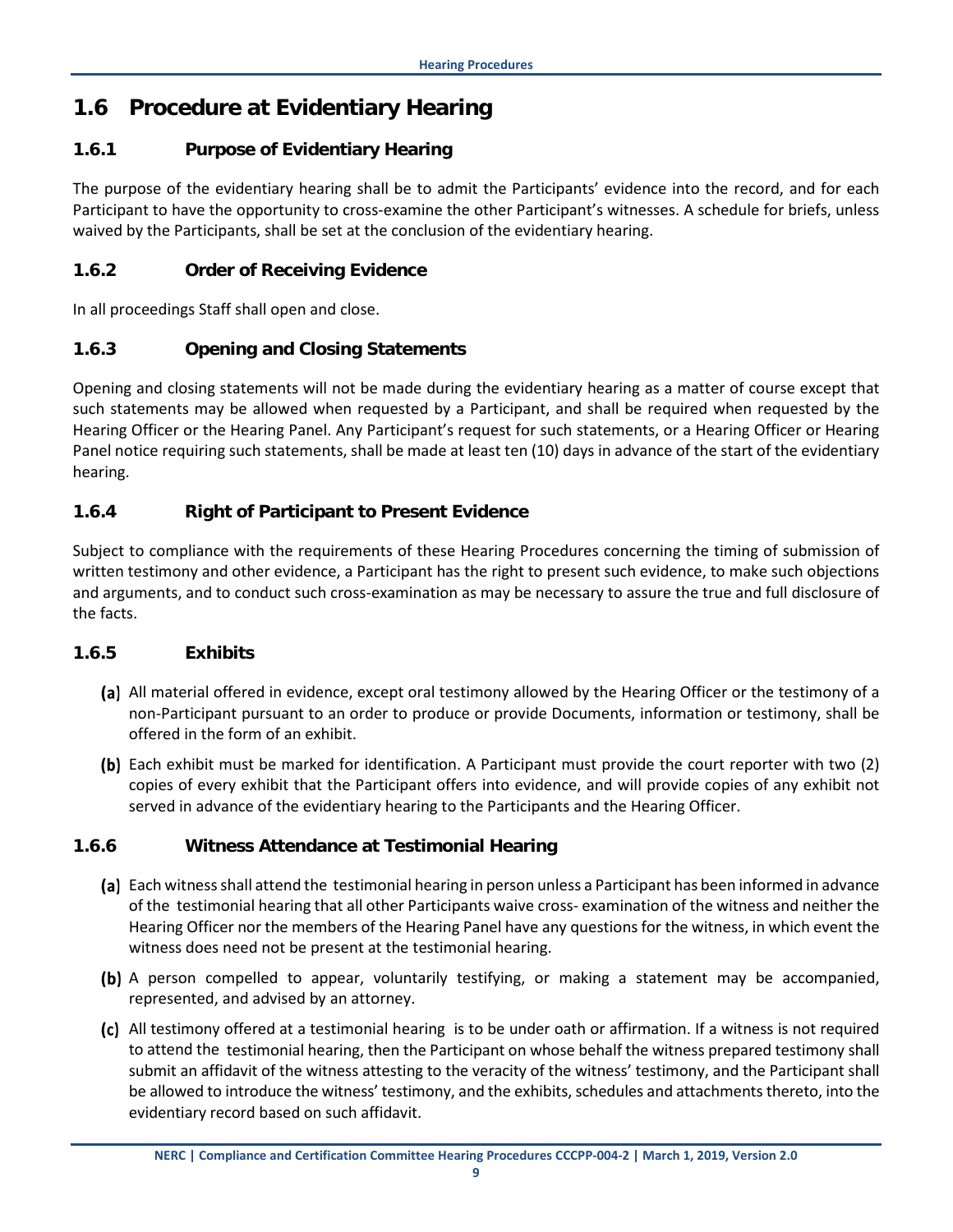#### <span id="page-43-0"></span>**1.6.7 Admission of Evidence**

- (a) Staff shall offer its exhibits into evidence first and the Registered Entity second, unless the Participants agree otherwise.
- (b) Except for witnesses who are not required to attend the testimonial hearing, the Participants shall call each witness in turn. Following the witness' swearing in, the witness shall attest to the veracity of his or her written testimony. The witness may identify any language and/or figures in his or her written testimony or exhibits that the witness would like to change or correct. Subject to objection, such changes or corrections may be allowed at the Hearing Officer's discretion for the purpose of obtaining a full, accurate, and complete record without imposing undue delay or prejudice on any Participant. The Participant whose witness has made changes or written corrections to written testimony and exhibits shall file corrected copies with the Clerk and provide corrected copies to the Hearing Officer and other Participant.
- (c) Once a witness has attested to the veracity of his or her testimony, the Participant on whose behalf the witness is testifying shall move for admission of the witness' testimony, including all exhibits, schedules, and attachments thereto, into evidence. Other Participants may object to the introduction of the witness' testimony, or any part thereof, as set forth in Section 1.6.11. Subject to the Hearing Officer's ruling on the objection, the witness' testimony shall be admitted into evidence. The witness shall then be turned over for cross-examination by other Participants, and for any questions by the Hearing Officer or any member of the Hearing Panel, in accordance with Section 1.6.14, and then for redirect examination in accordance with Section 1.6.15. Witnesses shall be cross-examined on all previously-served testimony (direct, rebuttal or surrebuttal) when they first take the witness stand.
- (d) Except (i) in exceptional cases and upon a showing of good cause and (ii) witnesses testifying pursuant to an order to produce or provide Documents, information or testimony issued to a non-Participant, no witness shall be allowed to testify unless a Participant has served the witness' written testimony in advance of the testimonial hearing in accordance with the schedule established by the Hearing Officer. Due to the undue prejudice such surprise witness testimony would impose on other Participants, it is the CCC's policy to discourage witness testimony at a testimonial hearing when a Participant has not served the witness' written testimony in advance of the testimonial hearing. If such testimony is allowed, sufficient procedural steps shall be taken by the Hearing Officer to provide the other Participants with a fair opportunity for response and cross-examination.

#### <span id="page-43-1"></span>**1.6.8 Evidence that is Part of a Book, Paper or Document**

- When relevant and material matter offered in evidence is embraced in a book, paper or Document containing other matter that is not material or relevant, the Participant offering the same must plainly designate the matter offered as evidence, and segregate and exclude the material not offered to the extent practicable.
- (b) If the material not offered is in such volume as would unnecessarily encumber the record, such book, papers or Document will not be received in evidence but may be marked for identification and, if properly authenticated, the relevant or material matter may be read into the record, or, if the Hearing Officer so directs, a separate copy of such matter in proper form shall be offered as an exhibit.
- All other Participants shall be afforded an opportunity to examine the book, paper, or Document and to offer in evidence in like manner other portions thereof if found to be material and relevant.

#### <span id="page-43-2"></span>**1.6.9 Stipulations**

The Participants may stipulate to any relevant fact or the authenticity of any relevant Document. Stipulations may be made in writing or entered orally in the record. Notwithstanding stipulation, the Hearing Officer may require evidence of the facts stipulated in order to provide a complete evidentiary record on which to base the final order.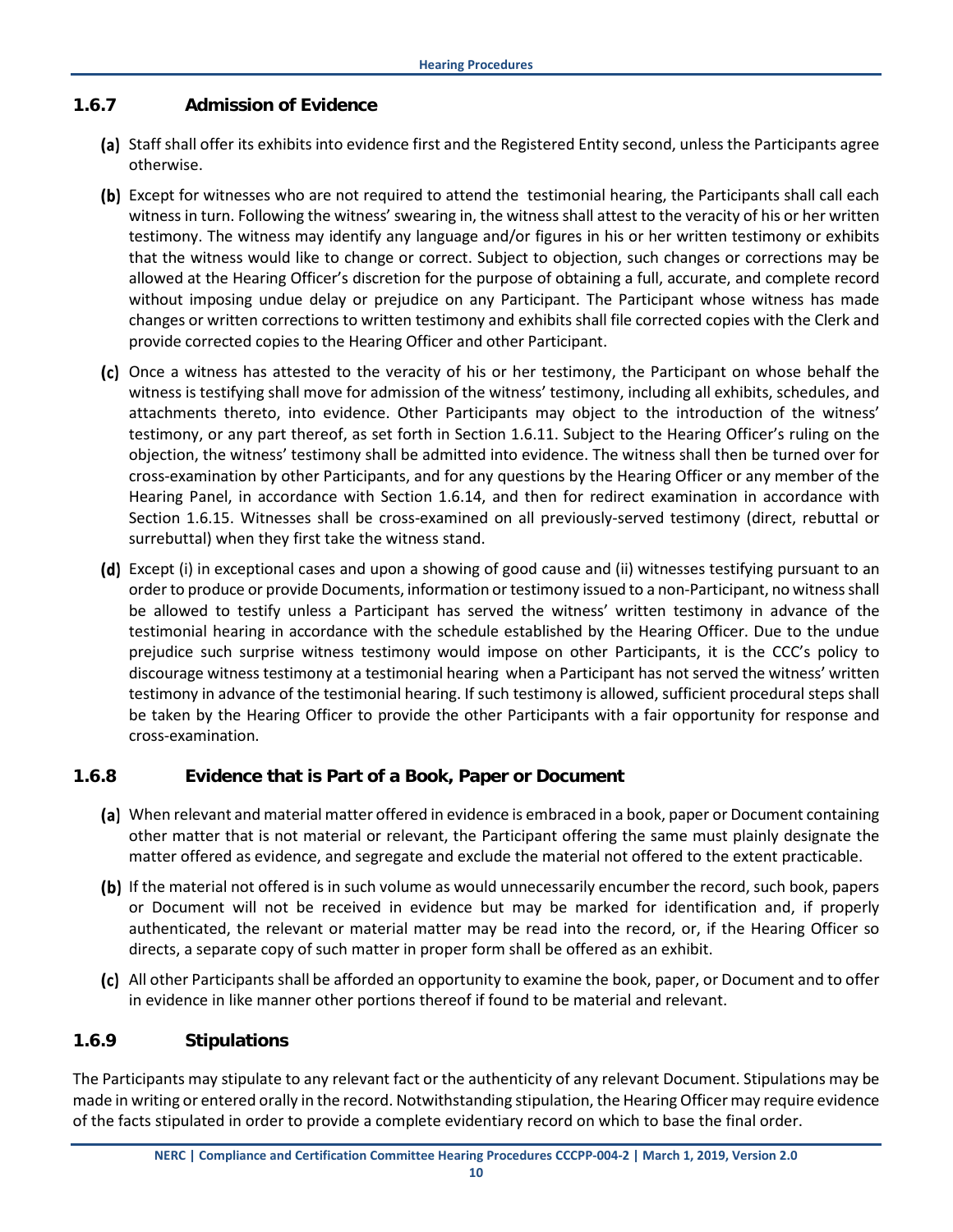#### <span id="page-44-0"></span>**1.6.10 Official Notice**

- (a) Where relevant and material to the subject matter of the proceeding, the Hearing Officer may, upon request of a Participant, take official notice of any of the following:
	- **(1)** Rules, regulations, administrative rulings, and orders, written policies of governmental bodies, and rulings and orders of other CEAs.
	- **(2)** The orders, transcripts, exhibits, pleadings, or any other matter contained in the record of other docketed proceedings of the CEA.
	- **(3)** State, provincial and federal statutes and municipal and local ordinances.
	- **(4)** The decisions of state, provincial, and federal courts.
	- **(5)** Generally recognized scientific or technical facts within the specialized knowledge of the CEA.
	- **(6)** All other matters of which the courts of the United States may take judicial notice.
- (b) All requests to take official notice shall be submitted in advance of the evidentiary hearing in accordance with a schedule established by the Hearing Officer. Before ruling on a request to take official notice, the Hearing Officer shall afford the other Participant opportunity to object or to show the contrary to the matter for which official notice is requested.
- (c) An accurate copy of any item officially noticed shall be introduced into the record in the form of an exhibit presented by the Participant requesting official notice unless waived by the Participants and approved by the Hearing Officer. Any information officially noticed and not presented as an exhibit shall be set forth in a statement on the record.

#### <span id="page-44-1"></span>**1.6.11 Admissibility of Evidence**

- (a) Any evidence offered, including that included in a book, paper, or Document pursuant to Section 1.6.8, shall be subject to appropriate and timely objections. Any Participant objecting to the admission or exclusion of evidence must state the grounds for objection.
- (b) The admission of evidence shall not be limited by the generally recognized rules of evidence as applied in the courts of the United States or of the states, although the Hearing Officer may take such rules of evidence into consideration in ruling on the admissibility of evidence. The Hearing Officer will exercise discretion in the admission of evidence based upon arguments advanced by the Participants, and shall admit evidence if it is of a type commonly relied upon by reasonably prudent persons in the conduct of their affairs. The Hearing Officer may only exclude material from the record in response to a motion or objection by a Participant.
- Formal exception to a ruling on admissibility of evidence need not be taken to be preserved.

#### <span id="page-44-2"></span>**1.6.12 Offer of Proof**

Any Participant who has had evidence excluded may make an offer of proof on the record. The offer of proof may consist of a statement made on the record of the substance of the evidence that the Participant claims would have been adduced, or any written or documentary exhibit that the Participant sought to introduce. Any such exhibit shall be retained as part of the record.

#### <span id="page-44-3"></span>**1.6.13 Reservation of Evidentiary Ruling**

(a) The Hearing Officer shall rule upon any objection to the admissibility of evidence at the time the objection is made; provided that the Hearing Officer has discretion to reserve such a ruling or to require the Participants to file written arguments in relation thereto.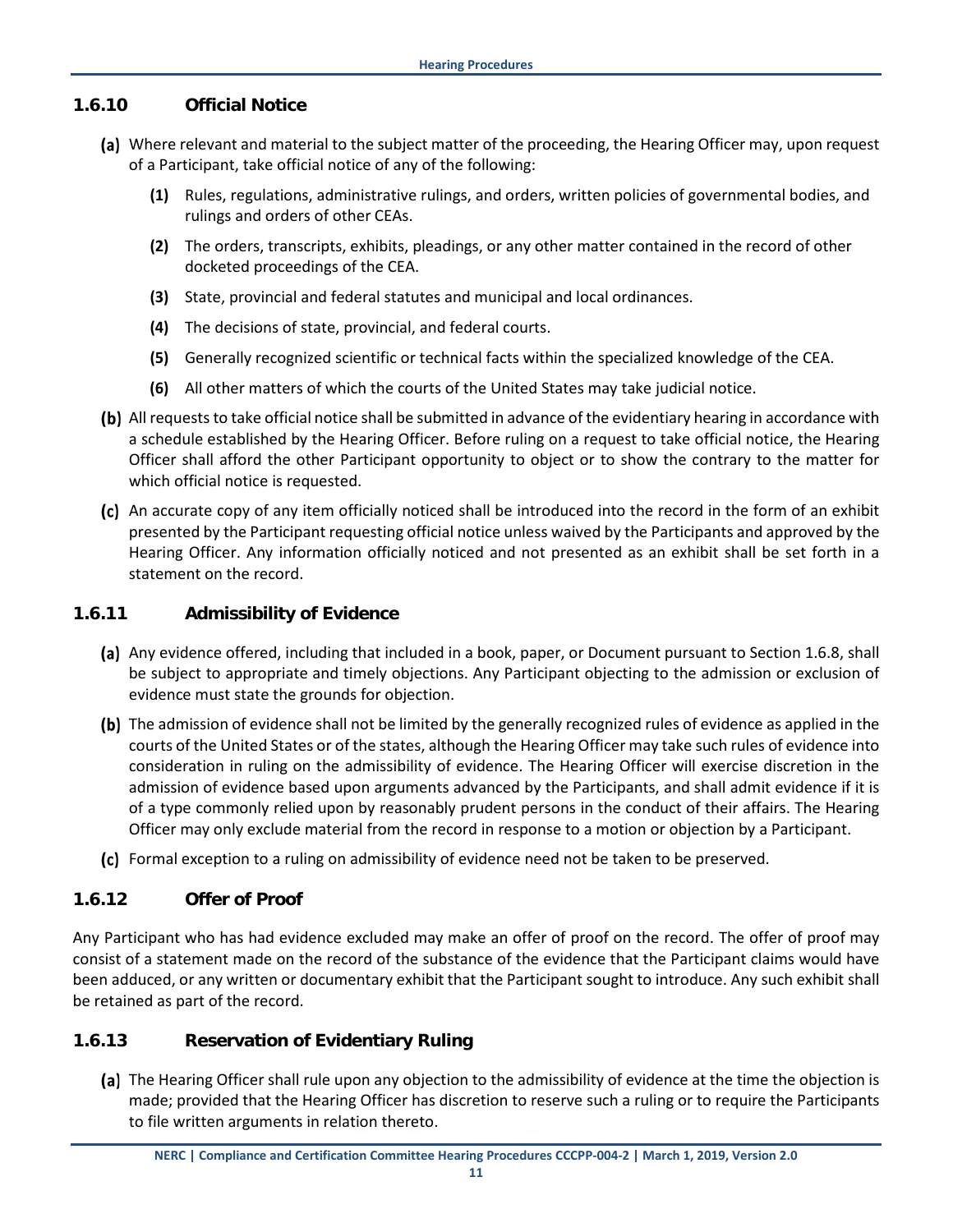(b) If the Hearing Officer reserves the ruling, appropriate steps shall be taken during the evidentiary hearing to ensure a full, complete, and accurate record in relation to the objected to evidence in the event the objection to the evidence's admissibility is overruled.

#### <span id="page-45-0"></span>**1.6.14 Cross-Examination**

- (a) Each witness shall be tendered for cross-examination subsequent to the admission of the witness' testimony into the evidentiary record. Each Participant shall have the right to cross-examine each witness of any other Participants. A Participant may waive cross-examination of any witness. Leading questions are permitted on cross-examination.
- (b) The credibility of a witness may be attacked by any Participant, including the Participant calling the witness.
- (c) The Hearing Officer and any member of the Hearing Panel may ask the witness questions following the conclusion of the witness' cross-examination by the other Participant, and prior to the witness' redirect examination pursuant to Section 1.6.15.

#### <span id="page-45-1"></span>**1.6.15 Redirect Examination**

A Participant shall be entitled to conduct redirect examination of each of the Participant's witnesses who are subject to cross-examination or questions of the Hearing Officer or a member of the Hearing Panel. Any redirect examination shall be limited in scope to the witness' cross- examination and questions of the Hearing Officer and members of the Hearing Panel.

#### <span id="page-45-2"></span>**1.6.16 Examination of Adverse Participant**

- (a) Any Participant may call any adverse Participant, or any employee or agent thereof, during the testimonial hearing to provide oral testimony on the Participant's behalf, and may conduct such oral examination as though the witness were under cross-examination.
- (b) If a Participant intends to call an adverse Participant for examination, it shall give notice to the Hearing Officer and all other Participants setting forth the grounds for such examination at least fourteen (14) days in advance of the testimonial hearing, and the Participant who, or whose employee or agent, is sought to be called shall file any objection at least seven (7) days in advance of the testimonial hearing
- Any Participant may conduct oral examination of a witness testifying pursuant to an order to produce or provide Documents, information or testimony issued to a non-Participant, as though the witness were under cross-examination.

#### <span id="page-45-3"></span>**1.6.17 Close of the Evidentiary Record**

- (a) The Hearing Officer shall designate the time at which the evidentiary record will be closed, which will typically be at the conclusion of the evidentiary hearing.
- (b) Evidence may not be added to the evidentiary record after it is closed, provided that, prior to issuance of the Hearing Panel's final order, the Hearing Officer may reopen the evidentiary record for good cause shown by any Participant. For the purpose of reopening the evidentiary record, newly discovered evidence that is material to the issues in dispute and could not, by due diligence, have been discovered prior to or during the evidentiary hearing, shall constitute good cause.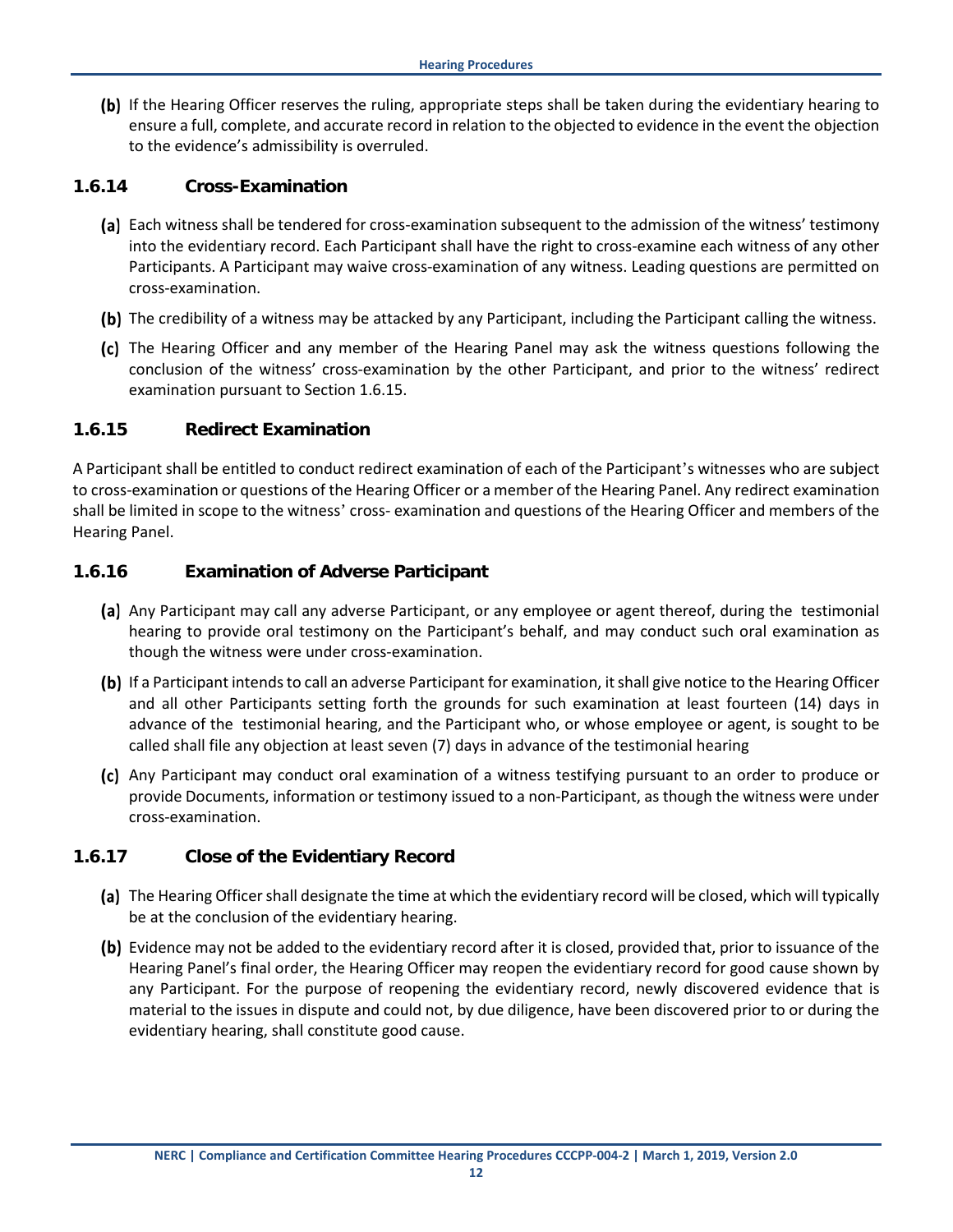## <span id="page-46-0"></span>**1.7 Post Evidentiary Hearing Procedure**

#### <span id="page-46-1"></span>**1.7.1 Briefs**

- (a) At the close of the evidentiary hearing, Participants may file initial and reply briefs.
- (b) Briefs shall be concise, and, if in excess of twenty (20) pages, excluding appendices, shall contain a table of contents. Statements of fact should be supported by record citations.
- (c) The Hearing Officer will prescribe the time for filing briefs, giving due regard to the nature of the proceeding, the extent of the record, the number and complexity of the issues, and the objective of expedition.
- (d) Unless the Hearing Officer prescribes otherwise, all Participants shall file initial and reply briefs simultaneously.
- Participants' reply briefs shall be limited in scope to responding to arguments and issues raised in other Participants' initial briefs.
- The Hearing Officer may allow oral closing statements to be made on the record in lieu of briefs.
- The Hearing Officer may establish reasonable word limitations applicable to briefs.

#### <span id="page-46-2"></span>**1.7.2 Other Pleadings**

Post-hearing pleadings other than briefs are permitted, but, absent good cause shown, such pleadings may not seek to introduce additional evidence into the record.

#### <span id="page-46-3"></span>**1.7.3 Draft Initial Opinions**

The Hearing Officer may permit or require Participants to file draft initial opinions that set forth the Participants' proposed findings of fact and conclusions.

#### <span id="page-46-4"></span>**1.7.4 Hearing Officer's Initial Opinion**

- (a) At the conclusion of the evidentiary hearing, and following the submission of initial and reply briefs and draft orders, if any, the Hearing Officer shall prepare an initial opinion for the Hearing Panel's review and consideration.
- (b) The initial opinion shall include a statement of each finding and conclusion, and the reasons or basis therefore, for all material issues presented on the record. The initial opinion also shall contain the appropriate orders to dispose of the proceeding, including any Penalty, Mitigation Plan or Mitigating Activities, or Remedial Action Directive that the Hearing Officer proposes the Hearing Panel require.
- (c) The initial opinion shall note if the subject of the proceeding has been deemed to involve a Cyber Security Incident, if any information in the proceeding was deemed to be Critical Energy Infrastructure Information, or if any information in the proceeding is the subject of a protective order pursuant to Section 1.5.10.

#### <span id="page-46-5"></span>**1.7.5 Exceptions**

- (a) Within twenty-one (21) days after service of the initial opinion, or such other time as is fixed by the Hearing Officer, any Participant may file exceptions to the initial opinion in a brief designated "brief on exceptions" and, within fourteen (14) days after the time for filing briefs on exceptions or such other time as is set by the Hearing Officer, any Participant may file as a reply, a "brief in reply to exceptions."
- (b) Exceptions and replies thereto with respect to statements, findings of fact or conclusion in the initial opinion must be specific and must be stated and numbered separately in the brief. With regard to each exception,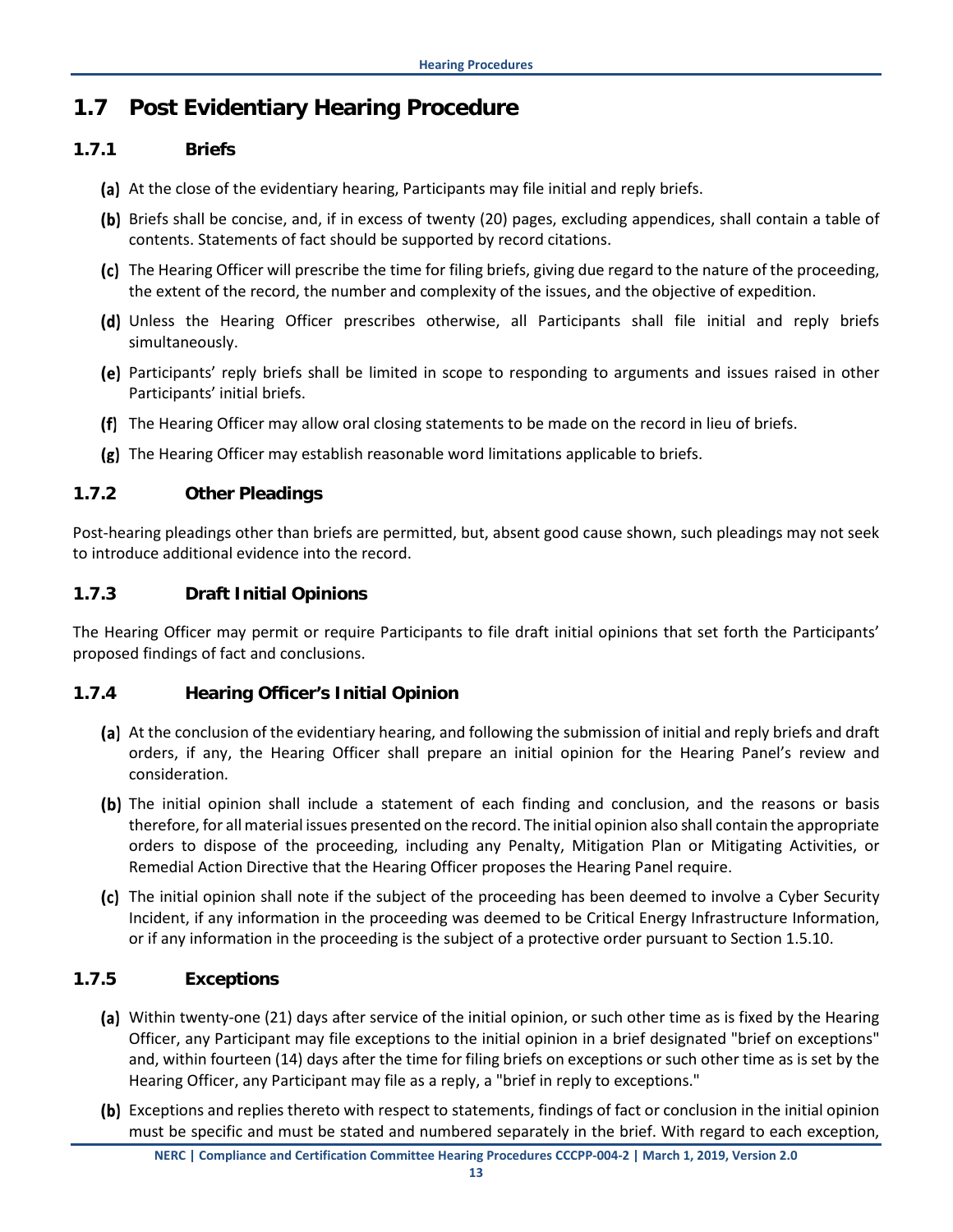the Participant must specify each error asserted, and include a concise discussion of any policy considerations applicable and any other evidence and arguments in support of the Participant's position. Suggested replacement language for all statements to which exception is taken must be provided. Exceptions and arguments may be filed (1) together in one brief; or (2) in two separate documents, one designated as the brief containing arguments, and the other designated "Exceptions," containing the suggested replacement language.

- (c) Arguments in briefs on exceptions and replies thereto shall be concise and, if in excess of twenty (20) pages, shall contain a table of contents.
- (d) Participants shall not raise arguments in their briefs in reply to exceptions that are not responsive to any argument raised in any other Participant's brief on exceptions.
- (e) Statements of fact should be supported by citation to the record.
- The Hearing Officer may establish reasonable word limitations applicable to arguments included in briefs on exception and briefs in reply to exceptions. Such word limitations shall not apply to a Participant's proposed replacement language.
- Unless good cause is shown, if a Participant does not file a brief on exceptions, or if a Participant filed a brief on exceptions that does not object to a part of the initial opinion, the Participant shall be deemed to have waived any objection to the initial opinion in its entirety, or to the part of the initial opinion to which the Participant did not object, whichever applies. This provision shall not prohibit the Participant, in its brief in reply to exceptions, from responding to another Participant's exceptions to such part of the initial opinion or from proposing alternative replacement language to the replacement language proposed by the other Participant for such part of the initial opinion.

#### <span id="page-47-0"></span>**1.7.6 Oral Argument**

- (a) The Hearing Panel may elect to hear oral argument. If oral argument is held without briefs having been filed, Participants will be given the opportunity to present argument on all issues.
- (b) If oral argument is held where briefs have been filed, argument may be limited to issues identified by the Hearing Panel. The Hearing Panel will direct the Clerk to issue a notice of oral argument that identifies the date, time, place and issues for the argument.
- The presentation of written materials or visual aids is permitted at oral argument. To the extent such materials or aids contain factual information, they shall be supported by the record, and contain accurate citations to the record. Such materials or aids may not contain new calculations or quantitative analyses not presented in the record, unless they are based on underlying data contained in the record. Copies of all written materials or visual aids to be presented at oral argument shall be served on all Participants not less than forty-eight (48) hours prior to the time and date of oral argument.

#### <span id="page-47-1"></span>**1.7.7 Additional Hearings**

After the evidentiary record has been closed but before issuance of the Hearing Panel's final order, the Hearing Officer may reopen the evidentiary record and hold additional hearings. Such action may be taken on the Hearing Officer's or the Hearing Panel's own motion if there is reason to believe that reopening is warranted by any changes in conditions, or by the need to compile a complete evidentiary record on which to base the final order. Any Participant may file a motion to reopen the record, which shall contain the reasons for reopening, including material changes in conditions or the identification of additional evidence that should be included in the record, and a brief statement of proposed additional evidence and an explanation why such evidence was not previously cited as evidence.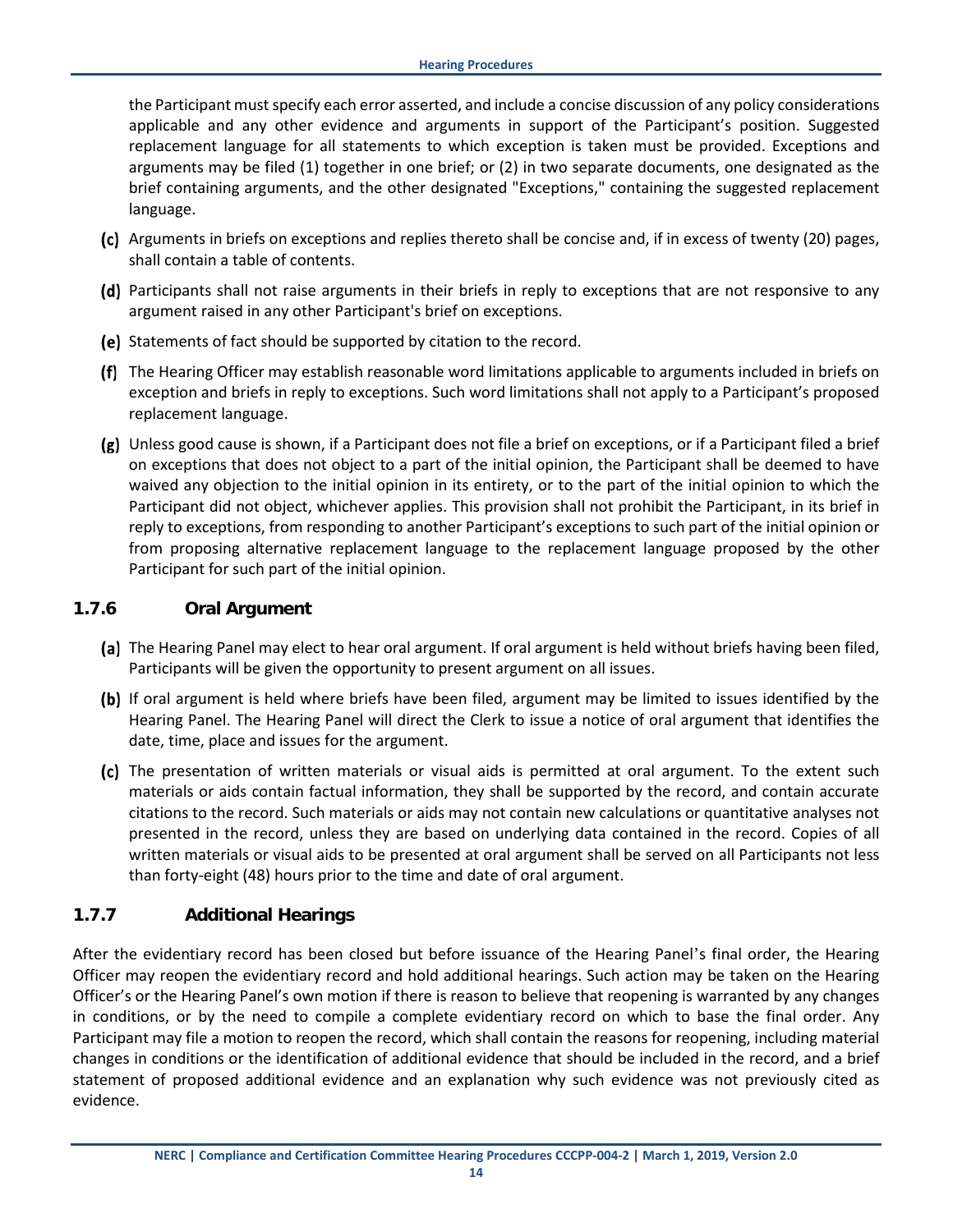#### <span id="page-48-0"></span>**1.7.8 Hearing Panel Final Order**

- Following the receipt of the initial opinion, any exceptions, and replies thereto, and oral argument, if any, the Hearing Panel shall issue its final order.
- (b) Issuance of a final order shall require (i) a quorum of the Hearing Panel, which shall be (after any recusals, disqualifications and appointments of replacement members) at least fifty (50) percent of the number of members normally assigned to the Hearing Panel, and (ii) majority vote of the members of the Hearing Panel voting on the final order (in which the number of members voting shall not be less than a quorum).
- The Hearing Panel shall issue its final order within thirty (30) days following the last to occur of the initial opinion, exceptions, replies thereto, or oral argument. The Hearing Panel may extend this deadline for good cause and shall provide written notice of any extension to all Participants. The final order may adopt, modify, amend, or reject the initial opinion in its entirety or in part. The final order shall include a statement of each finding and conclusion, and the reasons or basis therefore, for all material issues presented on the record.
- (d) The Hearing Panel will base its determinations in the final order on the record. The final order also shall contain the appropriate orders to dispose of the proceeding, including any Penalty, Remedial Action Directive, Mitigation Plan or Mitigating Activities required.
- The final order shall note if the subject of the proceeding has been deemed to involve a Cyber Security Incident, if any information in the proceeding was deemed to be Critical Energy Infrastructure Information, or if any information in the proceeding is the subject of a protective order issued pursuant to Section 1.5.10.
- <span id="page-48-1"></span>The service of the final order shall include a notice informing the Participants of their appeal rights to the ERO or to FERC, as applicable.

#### **1.7.9 The Record**

- (a) The Clerk shall maintain the record for all dockets. The record shall include any of the following, including all attachments thereto and Documents filed therewith, that exist in any docket:
	- **(1)** Notice of Alleged Violation and Registered Entity's response thereto;
	- **(2)** Registered Entity's proposed Mitigation Plan or Mitigating Activities and Staff's statement identifying its disagreement(s) therewith;
	- **(3)** Remedial Action Directives and the Registered Entity's notice contesting the Remedial Action Directive;
	- **(4)** Registered Entity's request for a hearing;
	- **(5)** Participant filings, motions, and responses;
	- **(6)** Notices, rulings, orders and other issuances of the Hearing Officer and Hearing Panel;
	- **(7)** Transcripts;
	- **(8)** Evidence received;
	- **(9)** Written comments submitted in lieu of written testimony;
	- **(10)** Matters officially noticed;
	- **(11)** Offers of proof, objections and rulings thereon, and any written or documentary evidence excluded from the evidentiary record;
	- **(12)** Pre-evidentiary hearing memorandums, briefs, and draft opinions;
	- **(13)** Post-hearing pleadings other than briefs;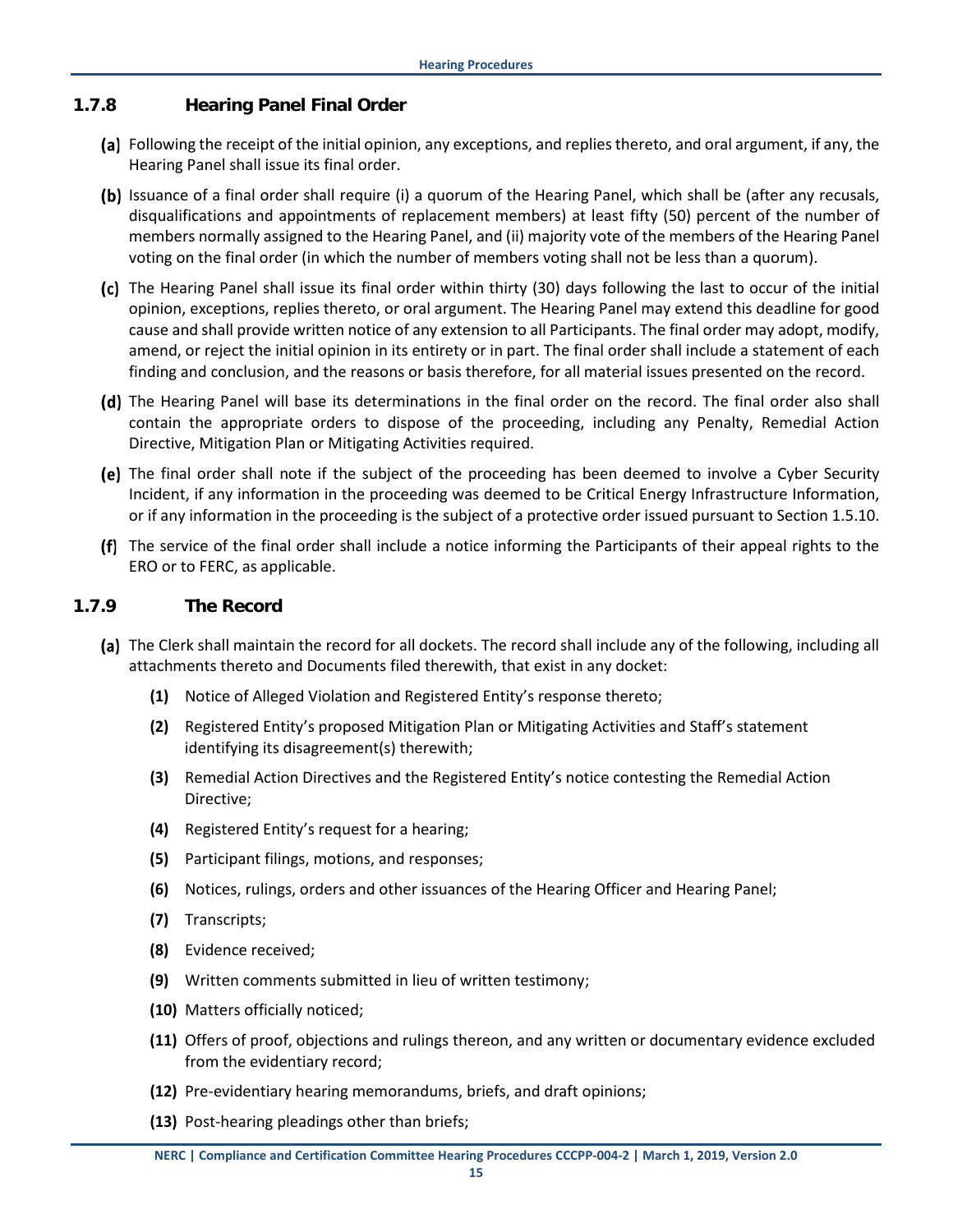- **(14)** The Hearing Officer's initial opinion;
- **(15)** Exceptions to the Hearing Officer's initial opinion, and any replies thereto;
- **(16)** The Hearing Panel's final order and the Clerk's notice transmitting the final order to the Participants;
- **(17)** All notices of ex parte communications; and
- **(18)** Any notifications of recusal and motions for disqualification of a member of the Hearing Panel or Hearing Officer or Technical Advisor and any responses or replies thereto.

#### <span id="page-49-0"></span>**1.7.10 Appeal**

A Participant or a Regional Entity acting as the CEA, may appeal a final order of the Hearing Panel to NERC in accordance with Rules of Procedure Section 409.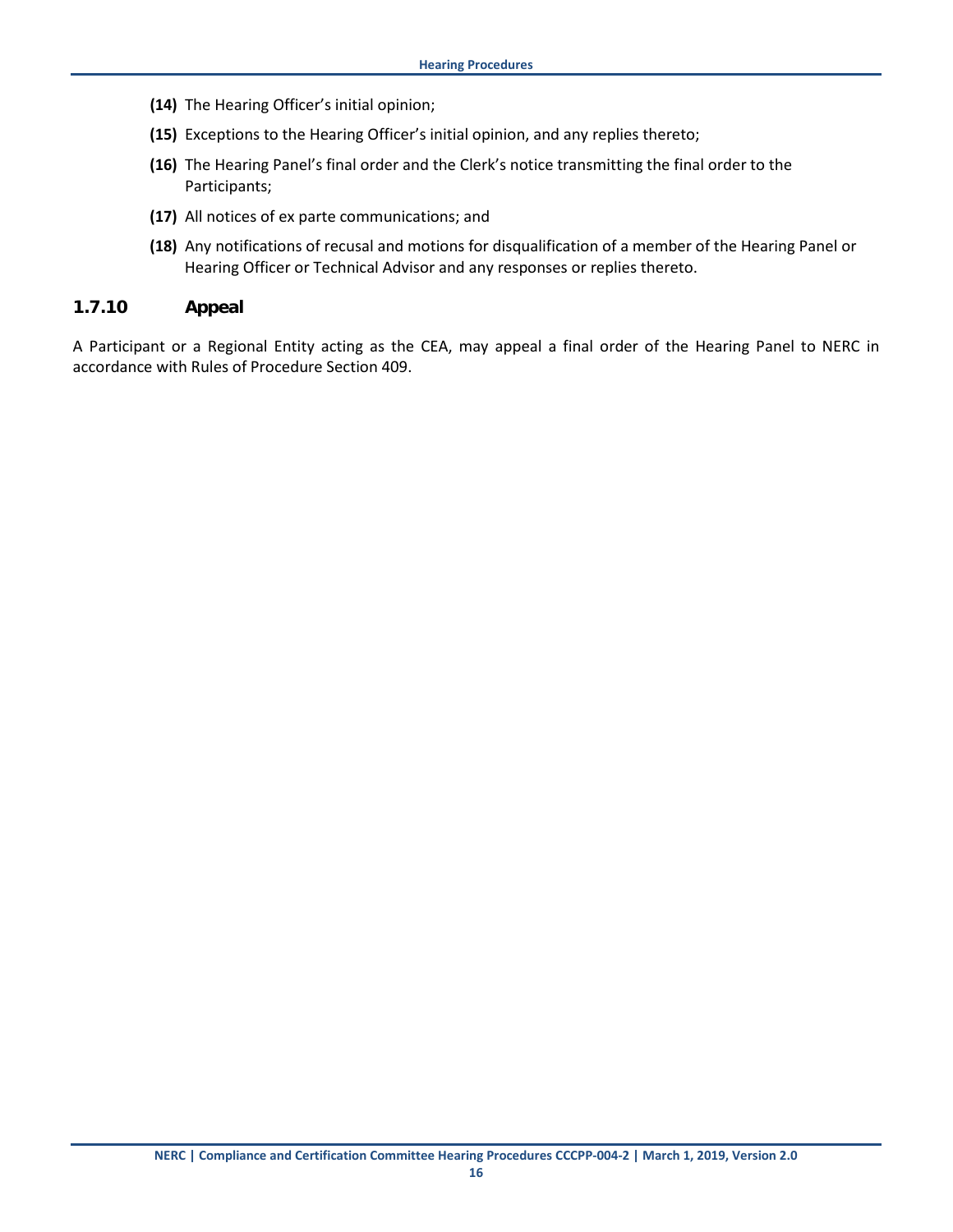## <span id="page-50-0"></span>**1.8 Settlement**

Settlements may be entered into at any time pursuant to Section 5.6 of the NERC Compliance Monitoring and Enforcement Program and the CEA's settlement procedures, provided, that (i) the CEA may decline to engage in or continue settlement negotiations after a Possible Violation or Alleged Violation becomes a Confirmed Violation, and (ii) the CEA, the Registered Entity or any other Participant may terminate settlement negotiations at any time.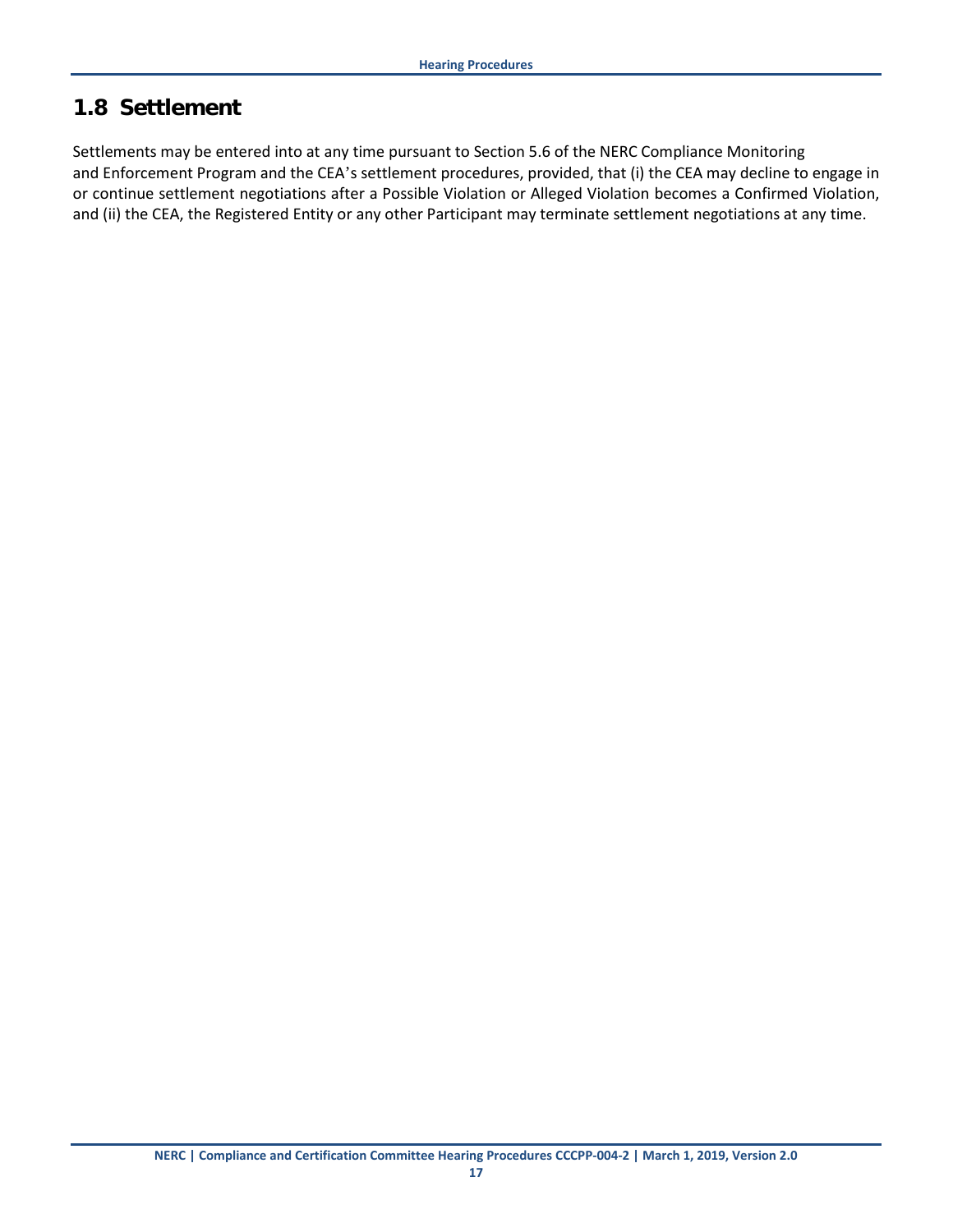## <span id="page-51-0"></span>**1.9 Remedial Action Directives**

#### <span id="page-51-1"></span>**1.9.1 Initiation of Remedial Action Directive Hearing**

- (a) Staff may issue a Remedial Action Directive to a Registered Entity at any time, including during any proceeding related to an Alleged Violation of a Reliability Standard. The Remedial Action Directive shall be delivered to the Registered Entity in accordance with Section 7.0 of the NERC Compliance Monitoring and Enforcement Program.
- (b) The Registered Entity may contest the Remedial Action Directive by filing a written notice with the NERC Director of Enforcement that states that the Registered Entity contests the Remedial Action Directive and that the Registered Entity requests a Remedial Action Directive hearing. The Registered Entity shall attach a copy of the Remedial Action Directive to its written notice. The Registered Entity must provide such notice within two (2) business days following the date of actual receipt (as defined in Section 7.0 of the NERC Compliance Monitoring and Enforcement Program) of the Remedial Action Directive. If the Registered Entity does not give written notice within the required period, the Registered Entity shall be deemed to have waived its right to contest the Remedial Action Directive.
- The Clerk shall assign a docket number, and issue a notice of hearing that sets forth the date, time, and place at which the hearing will convene.

#### <span id="page-51-2"></span>**1.9.2 Remedial Action Directive Hearing Procedure**

- (a) Hearings to address Remedial Action Directives shall be conducted only under the expedited hearing process set forth in this Section. The general hearing procedures described in Sections 1.4 to 1.7 are applicable to the Remedial Action Directive hearing unless the context of a provision is inconsistent with or otherwise renders it inapplicable to the procedures set forth in this Section.
- (b) The Remedial Action Directive hearing shall be presided over by a Hearing Officer and will be conducted according to the following guidelines:
	- **(1)** The Hearing Officer or the Hearing Panel will hold a prehearing conference within two (2) business days after receipt of the Registered Entity's request for a hearing.
	- **(2)** A testimonial hearing will be conducted on the matter, in person or by teleconference, within seven (7) business days after the prehearing conference.
	- **(3)** At the testimonial hearing, Staff shall present oral witness testimony and evidence to show why the Remedial Action Directive should be complied with, and the Registered Entity shall present oral witness testimony and evidence to show why the Remedial Action Directive is not necessary or should be modified. All witness testimony shall be rendered under oath.
	- **(4)** At the testimonial hearing, the Participants shall have the opportunity to make opening statements. In addition, the Participants shall have the opportunity to make closing arguments, and Staff shall have the opportunity to make a rebuttal to the Registered Entity's closing argument.
	- **(5)** The Participants may file initial briefs and reply briefs, and/or draft opinions, on an expedited schedule set by the Hearing Officer or the Hearing Panel. Oral argument shall not be held.
- The Hearing Panel shall issue a summary written decision within ten (10) days following submission of the last brief, stating whether the Registered Entity shall or shall not be required to comply with the Remedial Action Directive and identifying any modifications to the Remedial Action Directive that the Hearing Panel finds appropriate. Upon issuance of the summary written decision, the Registered Entity is required to comply with the Remedial Action Directive as specified in the summary written decision.